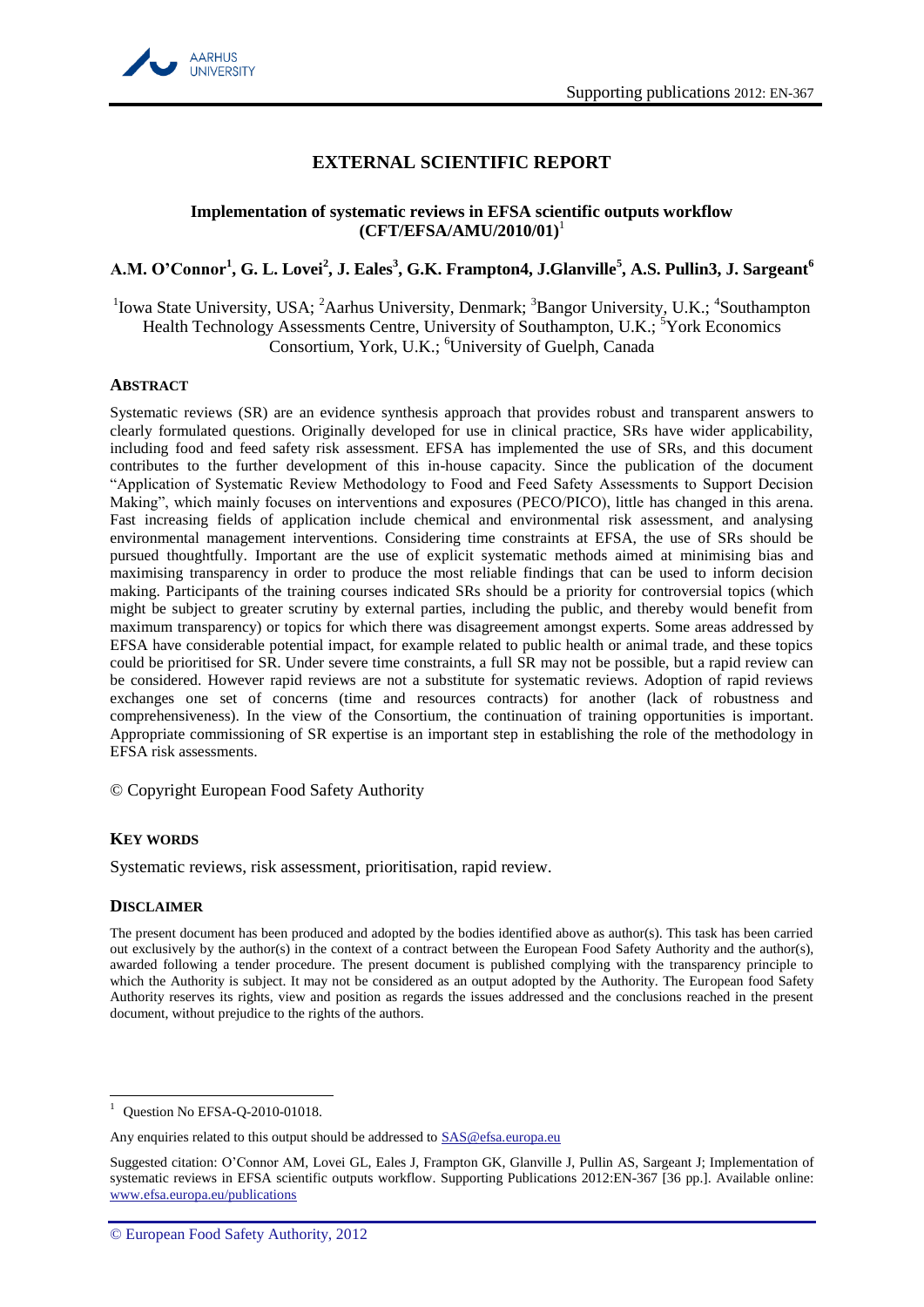

# <span id="page-1-0"></span>**TABLE OF CONTENTS**

| $1_{-}$                                                                                               |  |
|-------------------------------------------------------------------------------------------------------|--|
| 1.1.                                                                                                  |  |
| Summary of lessons learnt from the training sessions and the feedback of the participants via<br>2.   |  |
|                                                                                                       |  |
| Prioritisation approaches: A systematic approach to prioritising systematic reviews in food and<br>3. |  |
|                                                                                                       |  |
| Approaches to identifying topics for review and prioritisation approaches used by other<br>3.1.       |  |
|                                                                                                       |  |
| 3.2.                                                                                                  |  |
| 3.2.1.                                                                                                |  |
|                                                                                                       |  |
| Feasibility and Resource Impact Assessment: An approach to adapting the systematic review<br>4.       |  |
|                                                                                                       |  |
| 4.1.                                                                                                  |  |
| 4.1.1.                                                                                                |  |
| 4.1.2. Ensure that the most critical outcome is identified before the review is conducted 26          |  |
| 4.1.3. Discuss and clarify, prior to conducting a rapid review, what the limitations of the           |  |
|                                                                                                       |  |
| 4.2.                                                                                                  |  |
|                                                                                                       |  |
|                                                                                                       |  |
|                                                                                                       |  |
| Discussion on any actual and potential barriers to, and facilitators of the implementation of<br>5.   |  |
|                                                                                                       |  |
|                                                                                                       |  |
|                                                                                                       |  |
|                                                                                                       |  |

The present document has been produced and adopted by the bodies identified above as author(s). This task has been carried out exclusively by the author(s) in the context of a contract between the European Food Safety Authority and the author(s), awarded following a tender procedure. The present document is published complying with the transparency principle to which the Authority is subject. It may not be considered as an output adopted by the Authority. The European food Safety Authority reserves its rights, view and position as regards the issues addressed and the conclusions reached in the present document, without prejudice to the rights of the authors.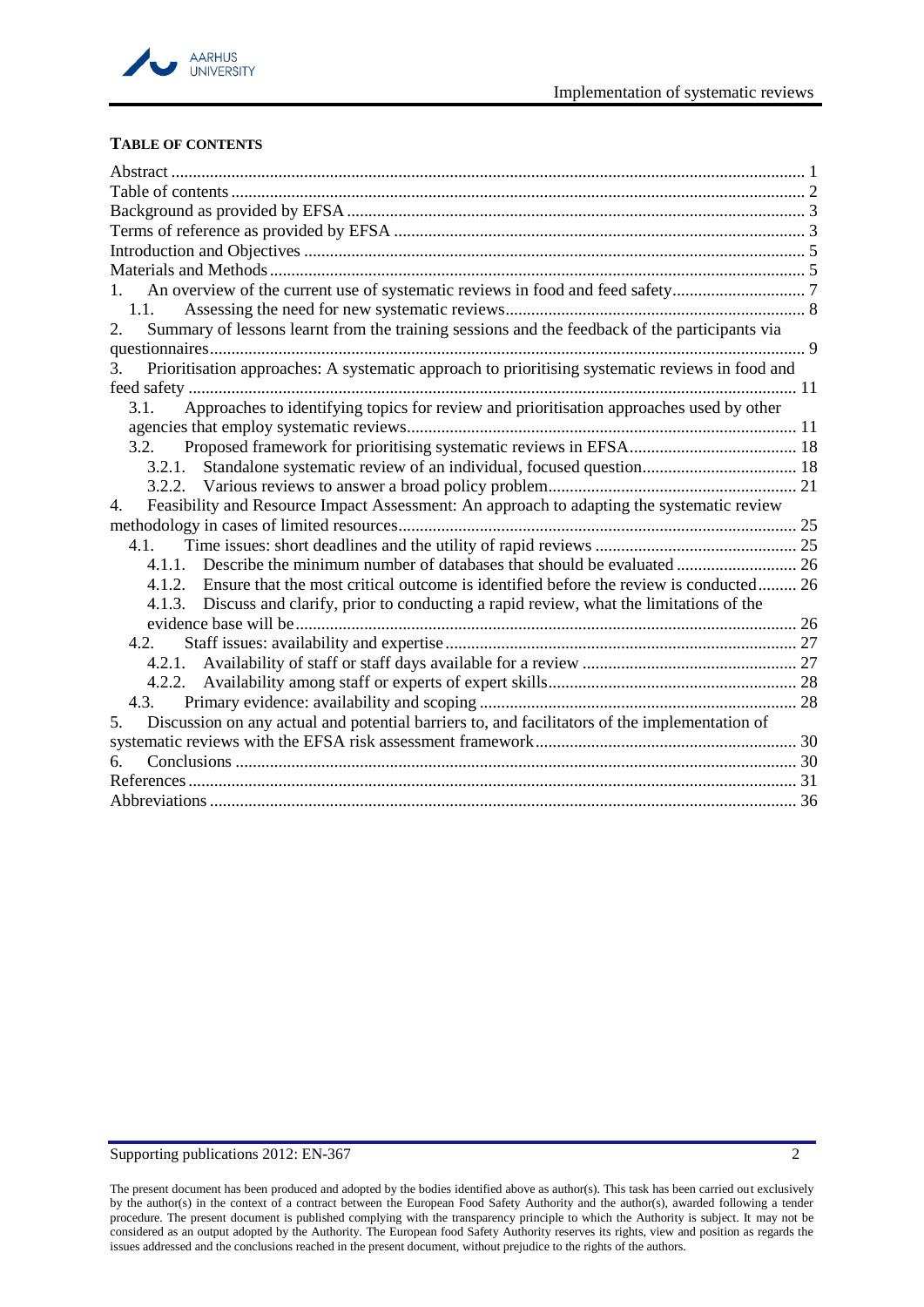

#### <span id="page-2-0"></span>**BACKGROUND AS PROVIDED BY EFSA**

In human health research, it is widely acknowledged that systematic reviews (SR) are the best evidence synthesis practices to provide robust and unbiased answers to clearly formulated clinical questions. Formal systematic reviews have not commonly been used in food and feed safety risk assessment (RA) and the systematic review methods existing in human health research may not be directly applicable in this field.

The use of systematic reviews to food and feed safety risk assessment has recently been analysed by The European Food Safety Authority (EFSA) in an EFSA Guidance (EFSA,  $2010^2$ ), which provides a framework for identifying the different types of question suitable for systematic review within broad food and feed safety risk assessments; some suggestions on how to prioritise questions for formal systematic reviews; and advice and examples for the conduct of the systematic review process. The Guidance was presented and discussed in a workshop<sup>3</sup> attended by fifty participants, comprising EFSA Panel members and scientific staff.

During the open sessions of the workshop, it was highlighted how most of the principles of systematic review (methodological rigour, transparency, and reproducibility) are already in use in EFSA; however, the standardised-structure of the systematic review process is not always used, and the formal implementation of the SR method may provide an added value to EFSA food and feed safety assessments.

The large majority of the participants acknowledged that such types of workshop are useful for the work of EFSA and that other experts and EFSA staff would benefit by attending such workshops. The need for tailored workshops focussed on the integration of SR into food and feed safety RA and for practical sessions focussed on EFSA areas of analysis was also highlighted.

In order to implement systematic reviews in EFSA scientific outputs workflow, it is necessary to develop in-house capacity to apply systematic reviews to food and feed safety risk assessment and to further analyse the SR method in view of the specific requirements of this field, such as e.g. developing a well-structured framework for prioritising questions for formal systematic reviews or for adapting the SR method in case of e.g. limited timeframes.

In view of the above EFSA launched a call for tender aiming to support systematic review implementation in EFSA scientific outputs workflow. The specific objectives of the procurement procedure were: (i) to support EFSA in developing in-house capacity to apply systematic reviews to food and feed safety risk assessment, by providing specific trainings; (ii) to analyse the SR method in view of the specific requirements of food and feed safety risk assessment in support of decision making.

# <span id="page-2-1"></span>**TERMS OF REFERENCE AS PROVIDED BY EFSA**

The call for tenders required the awarded tenderer to provide EFSA with the following deliverables:

 $\bullet$ First deliverable: Three EFSA-tailored trainings on the use of systematic reviews in food and feed safety risk assessment.

l

<sup>&</sup>lt;sup>2</sup> EFSA (European Food Safety Authority), 2010. Application of systematic review methodology to food and feed safety assessments to support decision making. The EFSA Journal (2010), 8(5):1637, pp. 1-90. Available at: http://www.efsa.europa.eu/en/scdocs/scdoc/1637.htm <sup>3</sup> The workshop was held in EFSA in February 2010.

Supporting publications 2012: EN-367 3

The present document has been produced and adopted by the bodies identified above as author(s). This task has been carried out exclusively by the author(s) in the context of a contract between the European Food Safety Authority and the author(s), awarded following a tender procedure. The present document is published complying with the transparency principle to which the Authority is subject. It may not be considered as an output adopted by the Authority. The European food Safety Authority reserves its rights, view and position as regards the issues addressed and the conclusions reached in the present document, without prejudice to the rights of the authors.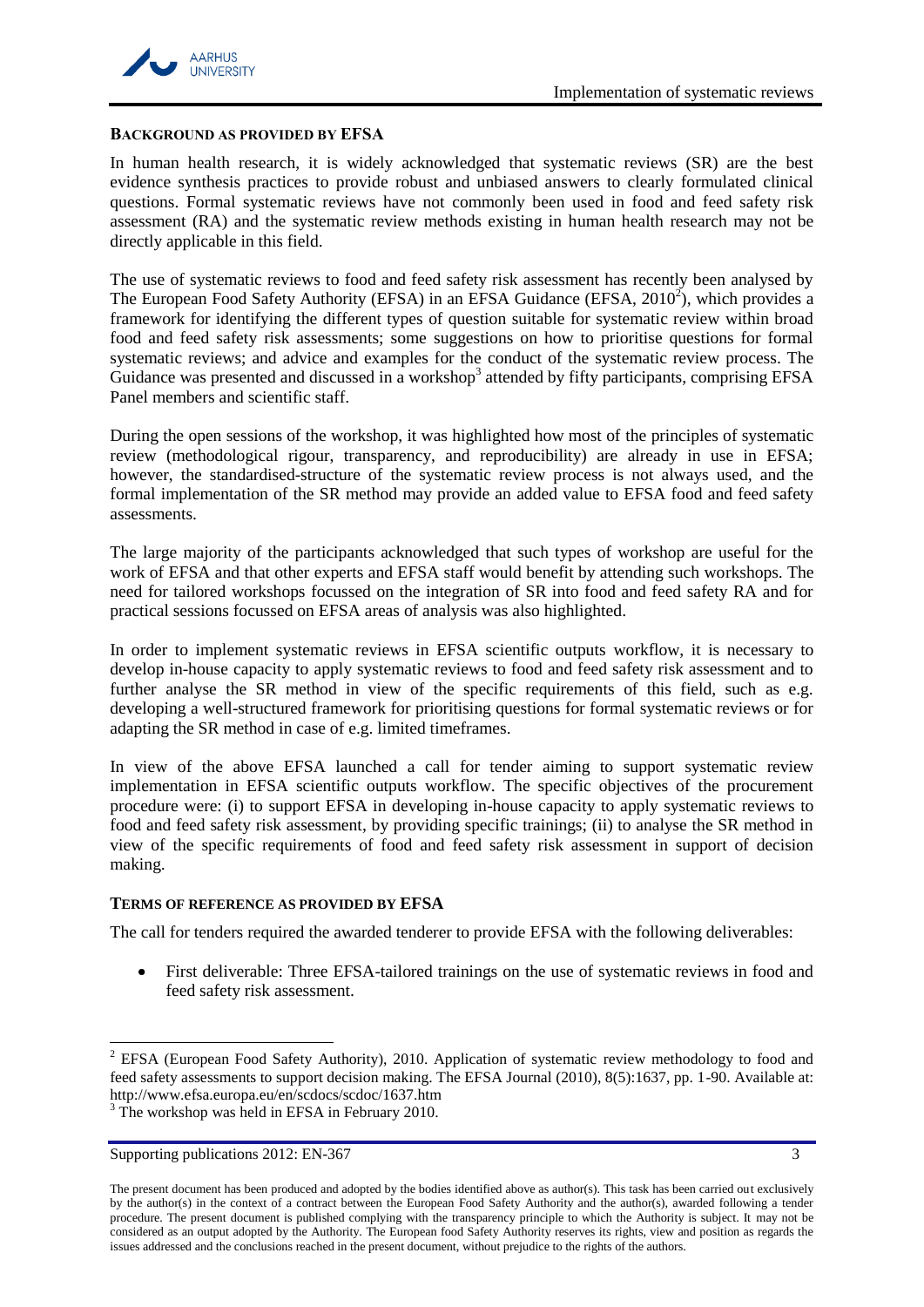

Second deliverable: a Report on the use of SR in food and feed safety risk assessment, which  $\bullet$ may serve as a basis for updating the EFSA Guidance on the Application of systematic review methodology to food and feed safety assessments to support decision making. The Report shall address, among other topics, a well-defined framework for prioritising questions for systematic reviews in the context of food and feed safety RA and provide suggestions on how to adapt the SR method in case of limited resources (e.g. short deadlines). Resource impact shall also be assessed. The feedback from the participants to the trainings shall be considered when producing such Report.

This contract was awarded by EFSA to:

Contractor: The Consortium.

Contract title: Implementation of systematic reviews in EFSA scientific outputs workflow.

Contract number: CFT/EFSA/AMU/2010/01.

The present document has been produced and adopted by the bodies identified above as author(s). This task has been carried out exclusively by the author(s) in the context of a contract between the European Food Safety Authority and the author(s), awarded following a tender procedure. The present document is published complying with the transparency principle to which the Authority is subject. It may not be considered as an output adopted by the Authority. The European food Safety Authority reserves its rights, view and position as regards the issues addressed and the conclusions reached in the present document, without prejudice to the rights of the authors.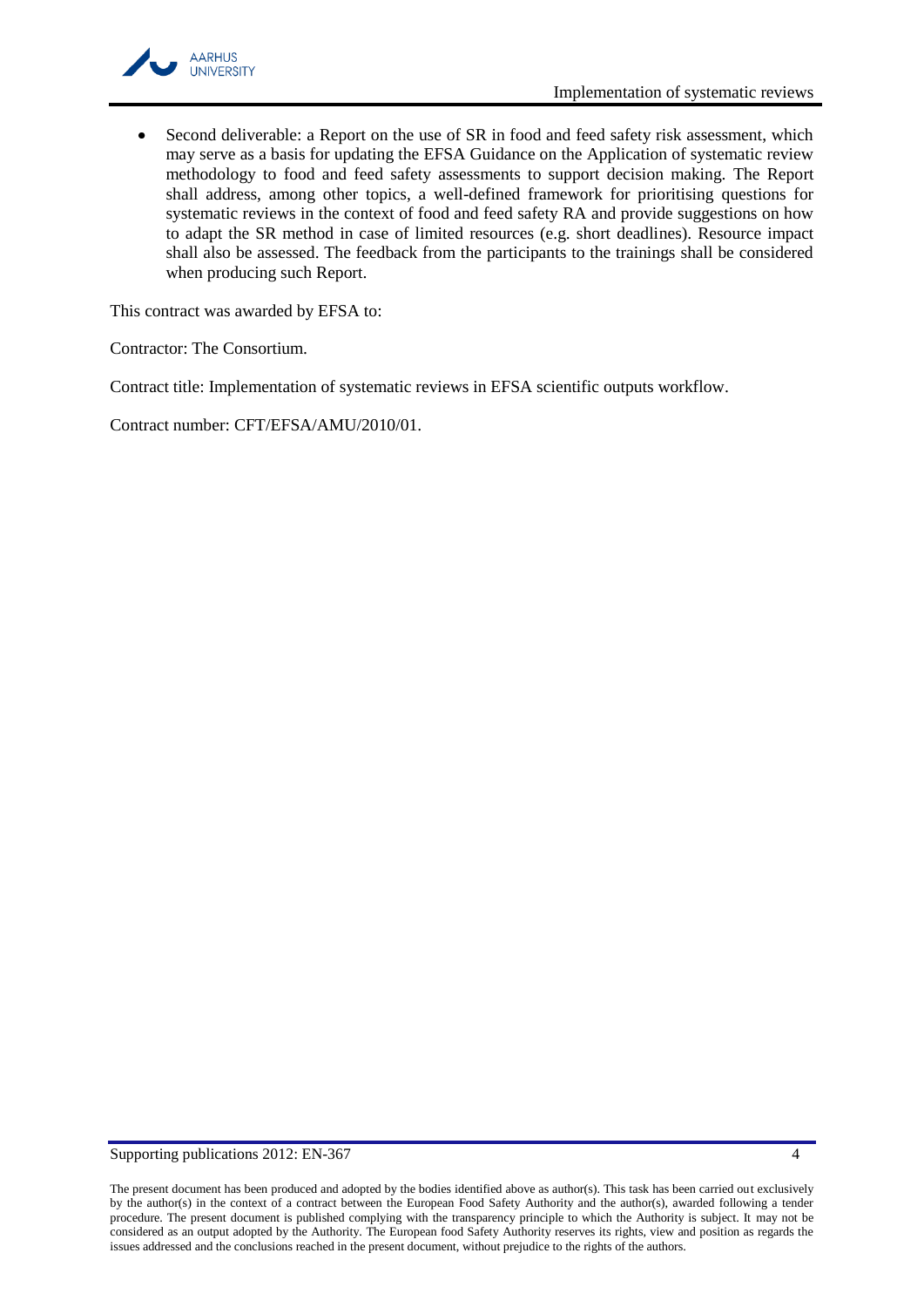

### <span id="page-4-0"></span>**INTRODUCTION AND OBJECTIVES**

Systematic reviews are widely acknowledged as an evidence synthesis approach that provides robust and transparent answers to clearly formulated clinical questions. However formal systematic reviews have not commonly been used in food and feed safety risk assessment (RA) and the systematic review methods existing in human health research may not be directly applicable in this field. EFSA, as a leading agency worldwide that provides policy support for all aspects of food and feed safety, has implemented the use of systematic reviews. As part of that implementation process, EFSA awarded tenderer to our Consortium to provide two deliverables.

The objectives of the tender were:

- to support EFSA in developing in-house capacity to apply systematic reviews to food and feed safety risk assessment, by providing specific trainings;
- to analyse the SR method in view of the specific requirements of food and feed safety risk assessment in support of decision making.

To achieve these objectives, the Consortium was established with two aims and two corresponding deliverables. The first aim was to increase understanding of systematic review process and therefore increase the capacity of EFSA to conduct systematic reviews. The second aim was to provide a report to EFSA about the unique aspects of systematic reviews that relate to feed and food safety. The approach to delivering the first aim was to hold three training sessions in Parma in 2011-2012 that introduced the systematic review methodology to EFSA staff and panel members. This report is the deliverable for the  $2<sup>nd</sup>$  objective, i.e. an analysis, in the form of a report, which may serve as a basis for updating the EFSA Guidance on the application of systematic review methodology to food and feed safety assessments to support decision making.

# <span id="page-4-1"></span>**MATERIALS AND METHODS**

Approach to developing the report.

In developing this report, designed to meet the  $2<sup>nd</sup>$  objective of the tender, the following approach was used. The call for tender defined three components to include in the report:

- 1) A well-defined framework for prioritising questions for systematic reviews in the context of food and feed safety RA.
- 2) Suggestions on how to adapt the SR method in case of limited resources (e.g. short deadlines).
- 3) Resource impact shall also be assessed.

Each section was then addressed separately.

For the issue of prioritisation of review questions, the Consortium drew upon numerous resources.

a. The experiences of the Consortium members were used. The Consortium members represent a great of deal of available experience in the systematic reviews relevant to the food and feed safety domain. Therefore in meetings of the Consortium, phone and email conversations and report drafts, Consortium members provided their experiences in prioritisation.

Supporting publications 2012: EN-367 5

The present document has been produced and adopted by the bodies identified above as author(s). This task has been carried out exclusively by the author(s) in the context of a contract between the European Food Safety Authority and the author(s), awarded following a tender procedure. The present document is published complying with the transparency principle to which the Authority is subject. It may not be considered as an output adopted by the Authority. The European food Safety Authority reserves its rights, view and position as regards the issues addressed and the conclusions reached in the present document, without prejudice to the rights of the authors.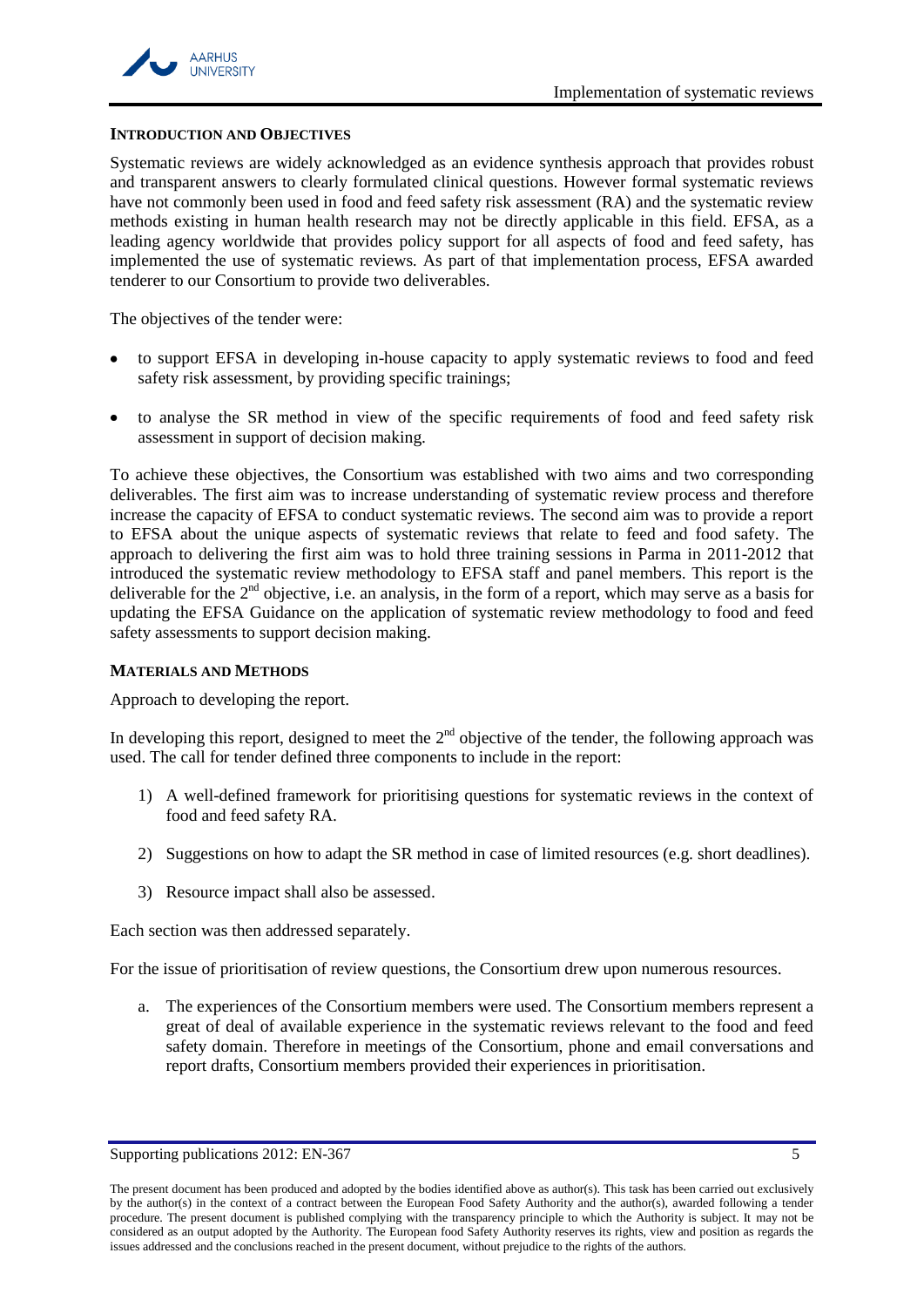

- b. Further, published literature available on prioritisation of systematic reviews was sought. The search for literature was conducted in PubMed using the terms "prioritization AND (systematic reviews OR Health technology assessment). Relevant publications were identified, and the PubMed related citations feature was used to identify other studies. A convenience search of Google was used using a variety of terms such as "systematic reviews", "prioritization" to identify reports. The reference lists of publications that appeared relevant to the topic of prioritisation were also searched. Some Consortium members also suggested publications. Findings from these papers were considered in the discussion about prioritisation.
- c. Further, during the training sessions, EFSA panel members and staff members who were present at the final day discussion were directly asked to provide their opinions of prioritisation of systematic reviews for EFSA. This information was gathered in each of the 3 training sessions. In each group one of the training team recorded this information. At the conclusion of the meeting, one of the Consortium members compiled this information. This feedback was also considered in the discussion about prioritisation.
- d. Questions related to prioritisation were included in the questionnaire administered at the end of each training session. When relevant to deliverable 2 (rather than deliverable 1 as defined by the EFSA terms of reference), these responses were incorporated into the review. Three training workshops were held in 2011-2012 with participants including EFSA staff and panel members. During the training workshops, time was allocated to discuss the perceived role of systematic reviews in EFSA's work programmes, as well as facilitators and barriers to their use. The time was allocated both within the content specific working groups and, during the final morning of each workshop, with all workshop participants. This information was collected by the Consortium members, compiled and discussed to create this summary. Responses from post-training questionnaires, completed by participants following each of the three training workshops, were compiled by EFSA (SAS) staff and made available to the Consortium.
- e. EFSA staff also provided feedback and comments to the report and offered opinions about the approach to prioritisation proposed by the Consortium. This information often related to aspects of EFSA practice or relevance of approaches to EFSA process.

For the  $2<sup>nd</sup>$  component of the report, i.e. suggestions on how to modify the systematic review process in the case of limited resources, the same approach was used. However, in this circumstance we concentrated on literature about rapid reviews that are conducted in human medicine. This search was not a formal systematic literature search. Instead, members of the Consortium provided publications they were aware of that related to rapid reviews. These publications were used as the basis for identifying other information, through PUBMED related references and identifying relevant publications in the bibliography. Again, our multidisciplinary Consortium members brought their own experiences with conducting reviews in situations with limited resources. Discussion items from the training sessions raised by EFSA staff and panel members when relevant were considered by the Consortium members in reaching conclusions for the report. Finally, again EFSA staff provided feedback and comments to the report and offered opinions about rapid review proposed by the Consortium. This information often related to aspects of EFSA practice or relevance of approaches to EFSA process.

For the 3<sup>rd</sup> component of the report the Consortium addressed the resource implications of systematic reviews. The approach to this was to draw on the experiences of the Consortium members conducting reviews, and comments from EFSA staff made formally and informally during training sessions.

The present document has been produced and adopted by the bodies identified above as author(s). This task has been carried out exclusively by the author(s) in the context of a contract between the European Food Safety Authority and the author(s), awarded following a tender procedure. The present document is published complying with the transparency principle to which the Authority is subject. It may not be considered as an output adopted by the Authority. The European food Safety Authority reserves its rights, view and position as regards the issues addressed and the conclusions reached in the present document, without prejudice to the rights of the authors.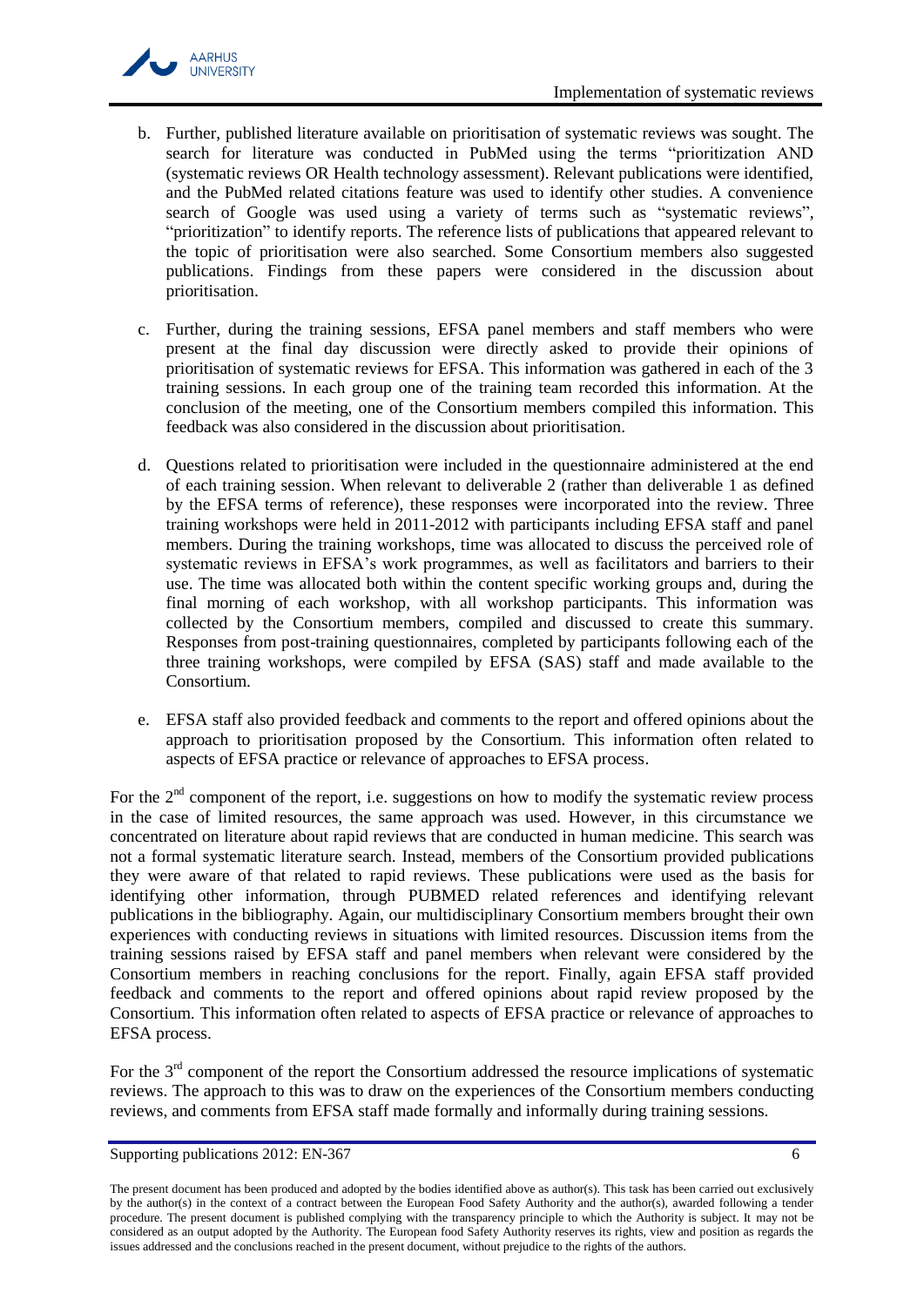

#### <span id="page-6-0"></span>**1. An overview of the current use of systematic reviews in food and feed safety**

EFSA published EFSA Guidance "Application of Systematic Review Methodology to Food and Feed Safety Assessments to Support Decision Making["](#page-30-1)<sup>1</sup> (hereafter referred to as "the Guidance") in 2010. Since the Guidance was published little has changed in the fundamental methods used to conduct systematic reviews. The Guidance focuses mainly on interventions and exposure questions (PECO/PICO), reflecting the fact that the methods for conducting systematic reviews are most developed, even in human medicine, for interventions, and little has changed in this arena.

For reviews of diagnostic test accuracy studies (PIT questions), the work of the Cochrane Collaboration in developing guidance for Reviews of Diagnostic Test Accuracy (DTA questions) is progressing slowly. No new material has been published on the Cochrane DTA working group website since  $2009<sup>4</sup>$ . Beyond the Cochrane Collaboration, a recently published issue of the Journal of General Internal Medicine has focused entirely on reviews of medical tests [\(Hartmann et al., 2012;](#page-31-0) [Jonas et al.,](#page-32-0)  [2012;](#page-32-0) [Matchar, 2012;](#page-32-1) [Rector et al., 2012;](#page-33-0) [Relevo, 2012;](#page-33-1) [Samson and Schoelles, 2012;](#page-33-2) [Santaguida et](#page-33-3)  [al., 2012;](#page-33-3) [Segal, 2012;](#page-33-4) [Singh et al., 2012;](#page-34-0) [Trikalinos and Balion, 2012;](#page-34-1) [Trikalinos et al.,](#page-34-2) 2012a; [Trikalinos et al., 2012b\)](#page-34-3). This work was funded by the US - based Agency for Healthcare Research and Quality (AHRQ). The suitability of translating these methods for conducting diagnostic test accuracy reviews to topics in food and feed safety has not been assessed by the project Consortium, because of its recent publication. However, if EFSA staff or experts are required to conduct a review of DTA, this special issue appears to be the most comprehensive resource currently available.

For reviews of population characteristics (PO questions) and reviews of disease causation (PECO questions) [\(Khan et al., 2012\)](#page-32-2), no major changes in methods have been published, although a few new summary papers have been published that may be of interest [\(Khan et al., 2012\)](#page-32-2).

Although there have been no major changes in the systematic review methods that are particularly relevant to the EFSA domains<sup>5</sup>, this is likely to change in the next 3-5 years. The number of topics in EFSA's domains that are starting to employ systematic review methods is growing and within each area the number of published systematic reviews is also growing. It is expected that this growth will result in increased experience and understanding of when and how systematic review approaches used in human medicine can be directly translated to food and feed safety reviews.

The EFSA domain with the largest number of published systematic reviews continues to be human nutrition where numerous reviews of the efficacy and safety of nutrient supplements are readily available [\(Abad and Safdar, 2009;](#page-30-2) [Braegger et al., 2011;](#page-30-3) [Brenner et al., 2009;](#page-30-4) [Chmielewska and](#page-30-5)  [Szajewska, 2010;](#page-30-5) [Deshpande et al., 2007;](#page-31-1) [Gotteland et al., 2006;](#page-31-2) [Hempel et al., 2012;](#page-31-3) [Holte et al.,](#page-31-4)  [2012;](#page-31-4) [Hoveyda et al., 2009;](#page-31-5) [Jonkers et al., 2012;](#page-32-3) [Levri et al., 2005;](#page-32-4) [Mihatsch et al., 2012;](#page-32-5) [Moayyedi et](#page-32-6)  [al., 2010;](#page-32-6) [Monachese et al., 2011;](#page-33-5) [Nichols, 2007;](#page-33-6) [Salari et al.,](#page-33-7) 2012).

Another area where the number of published systematic reviews is increasing is biological hazards associated with food proteins [\(Bucher et al., 2012a;](#page-30-6) [Bucher et al., 2012b;](#page-30-7) [Domingues et al., 2012a,](#page-31-6) [b;](#page-31-7) [Ilic et al., 2012;](#page-31-8) [Irwin et al., 2011;](#page-32-7) [Matthews et al., 2012\)](#page-32-8).

Similarly, several reviews of animal health have been published [\(Anderson et al., 2009;](#page-30-8) [Burns and](#page-30-9)  [O'Connor, 2008;](#page-30-9) [Duffield et al., 2012;](#page-31-9) [Duffield et al., 2008a,](#page-31-10) [b,](#page-31-11) [c;](#page-31-12) [Lean et al., 2009;](#page-32-9) [O'Connor et al.,](#page-33-8) 

l

<sup>4</sup> http://srdta.cochrane.org

<sup>&</sup>lt;sup>5</sup> Chemical risk assessment, microbial risk assessment, environmental risk assessment, human nutrition, animal nutrition, animal health and welfare risk assessment, animal cloning, plant health risk assessment.

Supporting publications 2012: EN-367 7

The present document has been produced and adopted by the bodies identified above as author(s). This task has been carried out exclusively by the author(s) in the context of a contract between the European Food Safety Authority and the author(s), awarded following a tender procedure. The present document is published complying with the transparency principle to which the Authority is subject. It may not be considered as an output adopted by the Authority. The European food Safety Authority reserves its rights, view and position as regards the issues addressed and the conclusions reached in the present document, without prejudice to the rights of the authors.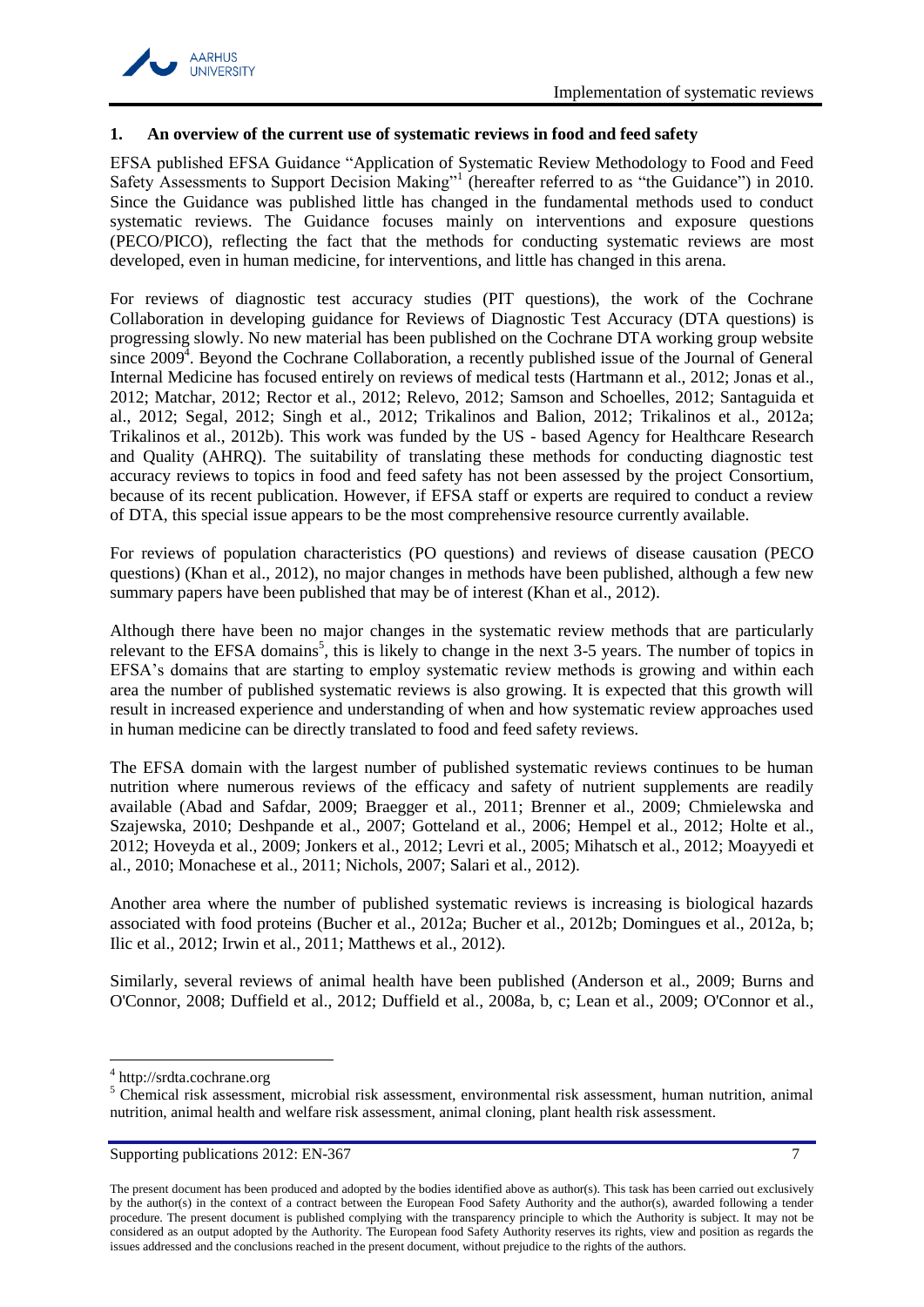

2011; [O'Connor et al., 2010b;](#page-33-9) [Wellman and O'Connor, 2007\)](#page-34-4) although the use of the systematic review method in animal welfare and behaviour remains rare.

One important area where the number of systematic reviews has increased is animal-based biomedical research [\(Macleod and Sandercock, 2005;](#page-32-10) [Macleod and van der Worp, 2010;](#page-32-11) [Macleod et al., 2004;](#page-32-12) [O'Collins et al., 2006;](#page-33-10) [Perel et al., 2007;](#page-33-11) [Sena et al., 2010;](#page-33-12) [van der Worp et al., 2010\)](#page-34-5). This increase is relevant to environmental and chemical risk assessment, which frequently uses animal-based studies as the only evidence base [\(Heard et al., 2011;](#page-31-13) [van der Zande et al., 2011\)](#page-34-6).

Additionally, an increasing number of reviews in environmental management are being conducted according to the guidelines of the Collaboration for Environmental Evidence (www.environmentalevidence.org), including some topics relevant to EFSA's mission.

The increasing number of systematic reviews in EFSA's domains of interest means that, increasingly, EFSA staff and experts may need to explore whether a suitable and relevant systematic review already exists on a topic prior to commissioning or conducting such a review. The second implication of the growth in systematic reviews in food and feed safety is that EFSA should continue to determine which standards must be met for a previously conducted systematic review to be considered adequate. This is a critical issue, as clearly no two review panels would be likely to compose exactly the same PICO, PECO, PIT or PO question or establish the same eligibility criteria. However, there are considerable savings in time and resources if available reviews can be used to inform risk assessment.

# <span id="page-7-0"></span>**1.1. Assessing the need for new systematic reviews**

The Consortium recommends EFSA consider establishing a process for determining the need for new systematic reviews, when systematic reviews on the same topic(s) are available. These standards are likely to encompass a range of elements related to already existing reviews: relevance to the mandate; and rigour and transparency of the methods used. For some elements, existing standards such as PRISMA [\(Liberati et al., 2009;](#page-32-13) [Moher et al., 2009\)](#page-32-14), which describes the minimal elements needed for reporting systematic reviews, or the AMSTAR [\(Faggion et al., 2011;](#page-31-14) [Shea et al., 2007a;](#page-33-13) [Shea et al.,](#page-33-14)  [2007b;](#page-33-14) [Shea et al., 2009\)](#page-34-7), which is used for appraising the methodological quality of systematic reviews, may be helpful. However, other elements of the standards may need to be developed specifically for EFSA.

For instance, for assessing the quality of existing systematic reviews it is unlikely that AMSTAR standards or other existing appraisal tools will be able to be adopted by EFSA without any modification because for the assessment of "quality" topic specific information is nearly always necessary. An example to illustrate this issue would be a hypothetical example of a review of E coli 0.157 prevalence conducted in the USA prior to late 1990's. If such a review existed, it may be implemented in line with the standards of the AMSTAR or other existing quality appraisal tools for SRs, but would still not be applicable by EFSA because of the change in diagnostic tests since the late 1990's.

Experts with topic specific knowledge will need to be consulted to assess the quality and applicability of prior reviews. Obviously, if the reviews are not reported comprehensively it will be very difficult to assess quality. Therefore, it should be possible for EFSA staff to assess the comprehensiveness of reporting using PRISMA, and then for those reviews that do meet reporting standards experts could be consulted about the quality of topic specific information. The topic specific nature of quality assessment is the reason why although internationally accepted standards for reporting guidelines are available for many study designs, the availability of quality assessment tools tend to be limited and topic specific [\(Wong et al., 2008\)](#page-35-1).

Supporting publications 2012: EN-367 8

The present document has been produced and adopted by the bodies identified above as author(s). This task has been carried out exclusively by the author(s) in the context of a contract between the European Food Safety Authority and the author(s), awarded following a tender procedure. The present document is published complying with the transparency principle to which the Authority is subject. It may not be considered as an output adopted by the Authority. The European food Safety Authority reserves its rights, view and position as regards the issues addressed and the conclusions reached in the present document, without prejudice to the rights of the authors.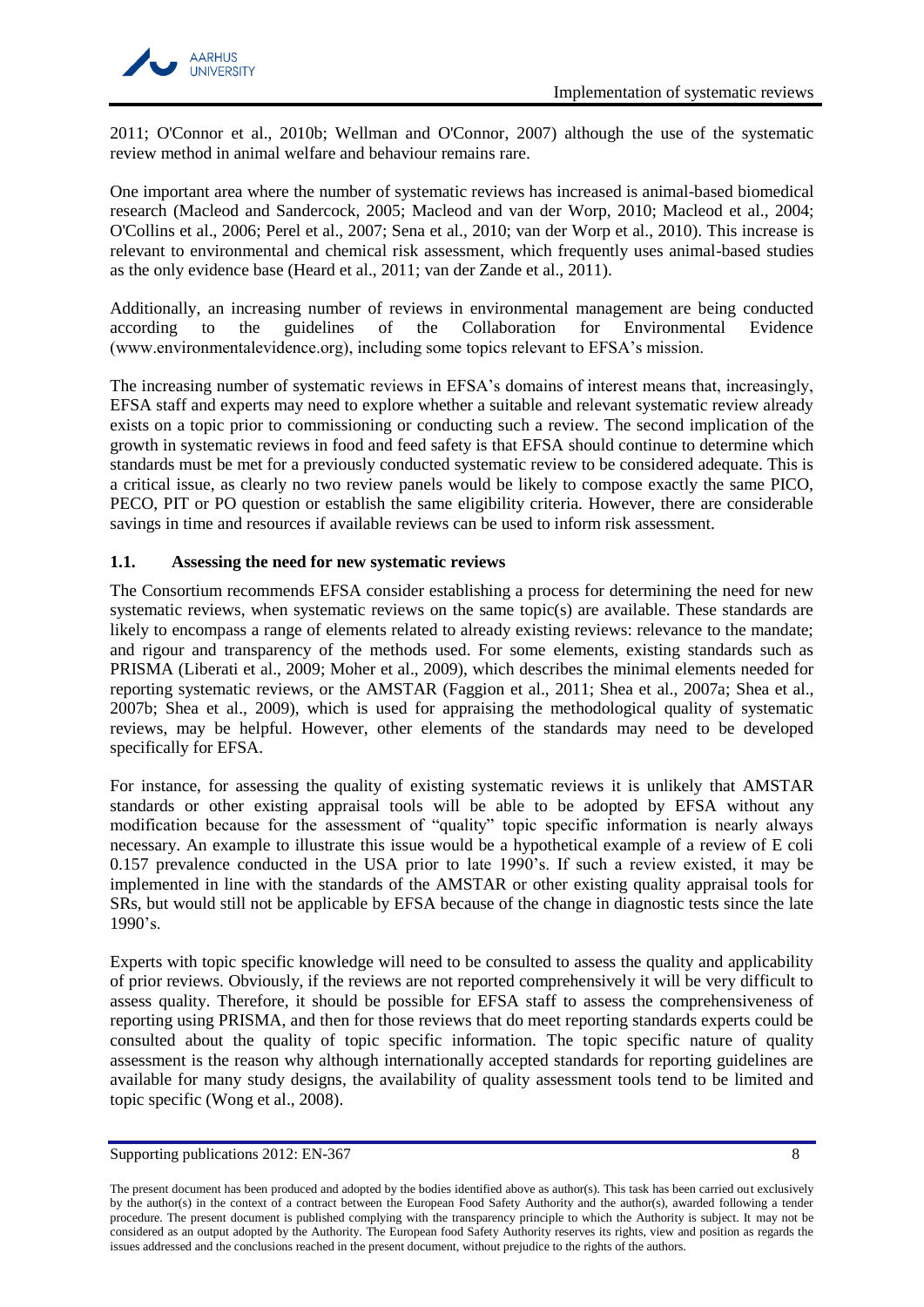

In addition, describing criteria for determining when an existing review of the same question requires updating should be considered. Updating a review will require fewer financial and human resources than conducting a new review.

# <span id="page-8-0"></span>**2. Summary of lessons learnt from the training sessions and the feedback of the participants via questionnaires**

The general consensus from views expressed by participants at the training workshops, was that systematic reviews are likely to have great benefit for one of the most important aspects of EFSA's mission: transparency. This view was expressed in questionnaire feedback, with participants recognising the value of systematic review to transparently address specific questions within mandates. Respondents also noted that systematic reviews can enhance transparency internally (for example disagreements leading to lengthy discussions between experts) and externally (for example, when EFSA opinions are questioned).

Another important and consistent message from the group discussion sections during the training workshops was that EFSA currently uses a great deal of experts' time and that adding to the duties of panel and working group members could either be difficult to achieve or detract from the time spent on current EFSA activities. Concerns about time, resources and deadlines were mentioned in the majority of responses to the question "What are the main barriers to the adoption of systematic review methods within EFSA panels/units?" asked in the post-training questionnaire (79% of responses across the three training sessions).

Therefore the Consortium proposes that the use of systematic reviews is considered thoughtfully, focusing on when the advantages of the systematic review method are likely to be most important. The primary advantages in this context are the use of explicit methods aimed at minimising bias and maximising transparency in order to produce the most reliable findings that can be used to inform decision making with the best body of evidence available at the time when the evaluation is performed. Nonetheless, there is a need to prioritise when systematic reviews, or components of systematic reviews, are undertaken. In post-training questionnaires, respondents recognised the importance of prioritisation, especially given the limited resources available to EFSA staff and experts. In line with the deliverables of this project, respondents also expressed a need for guidance in prioritisation and some respondents suggested prioritisation methods, for example a pre-scoping exercise, prior to accepting a mandate to help prioritise key questions and estimate the resources required to do a SR for them.

During group discussion sessions, the participants noted that there are numerous long-term projects / issues that EFSA addresses over a multi-year time period. For these issues, there would be more time to identify components for which a systematic review would be beneficial and to prioritise the need for this type of input. It was also noted that some topic areas that may need to be addressed by EFSA are predictable and may be amenable to systematic review methods so as to have the information available to address issues as they arise. An example provided by participants was Salmonella. While a crisis situation might produce the need to provide input on an immediate topic for a specific species or production system, it would then be efficient, as time allows, to address the issue for other species or production systems.

Regardless of timelines for systematic review, areas where the participants felt that systematic reviews should be a priority included controversial topics (which might be subject to greater scrutiny by external parties, including the public, and thereby would benefit from maximum transparency) or topics for which there was disagreement amongst experts in the content area.

The present document has been produced and adopted by the bodies identified above as author(s). This task has been carried out exclusively by the author(s) in the context of a contract between the European Food Safety Authority and the author(s), awarded following a tender procedure. The present document is published complying with the transparency principle to which the Authority is subject. It may not be considered as an output adopted by the Authority. The European food Safety Authority reserves its rights, view and position as regards the issues addressed and the conclusions reached in the present document, without prejudice to the rights of the authors.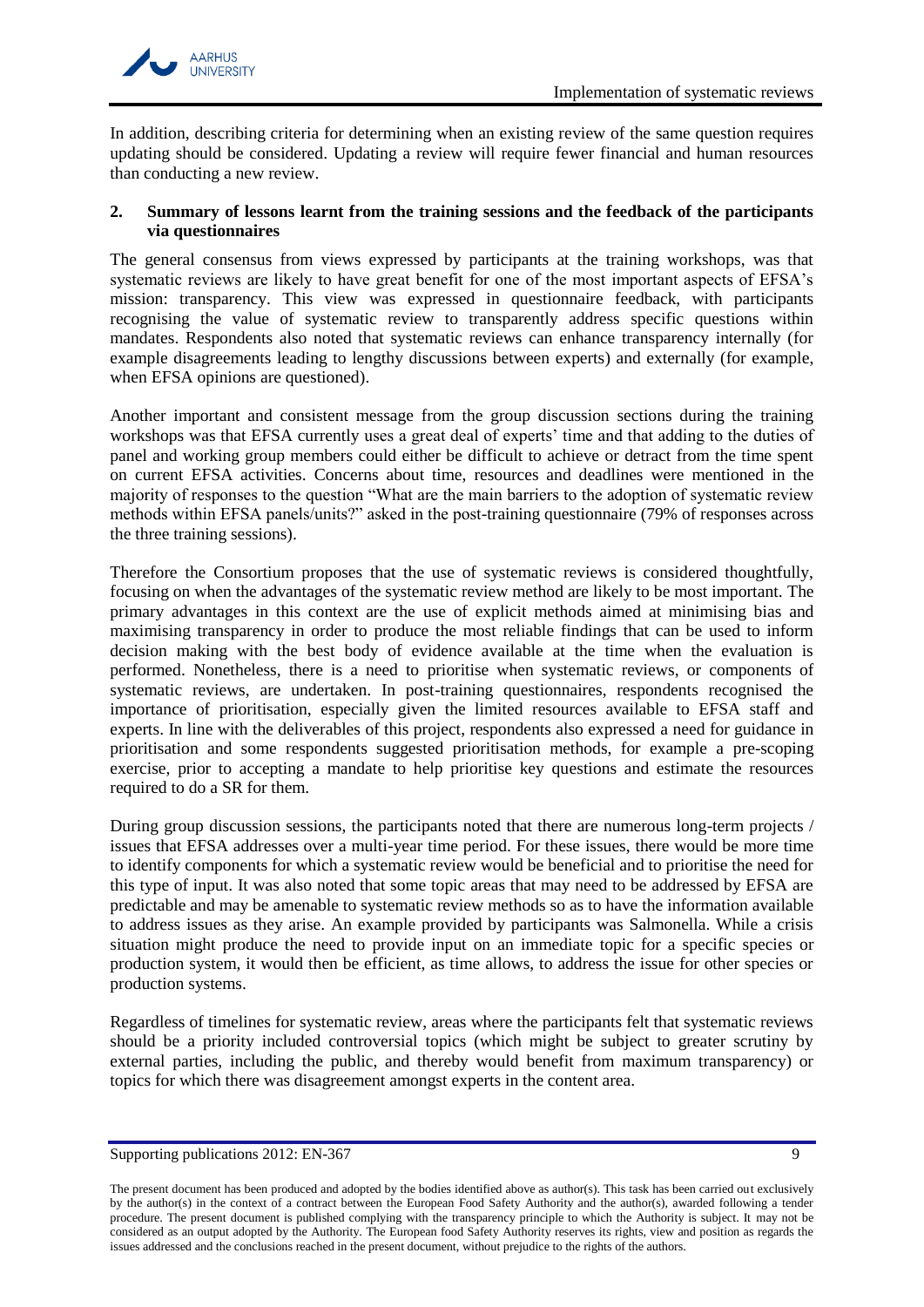

It was noted that some areas addressed by EFSA have considerable potential impact and that these topics could be prioritised for systematic review. As described in the EFSA Guidance, the participants also noted that data inputs for influential parameters in risk assessments, when amenable to systematic review, should be prioritised. Regularly updating systematic reviews to address these parameters also might be an efficient means of determining when new evidence is likely to change a parameter estimate (thus necessitating an update of the RA) or to identify specific information gaps and research approaches needed to improve the RA accuracy. Some participants felt that topics amenable to systematic review that impacted multiple aspects of public health, animal health, animal welfare, or the environment should be prioritised over those that impacted only one of those areas.

Participants also noted that the amount of literature available on a topic, and the timelines available to address a topic, should be incorporated into the prioritisation process.

Participants noted that there were times when a systematic review approach might not be prioritised over other methods of collating available information. This included emergency situations where specific decisions must be made under very short timelines, such as during the immediate control activities associated with a point-source disease outbreak. In these situations, rapid reviews or other methods of decision-making may be more appropriate than full systematic reviews.

Some participants also expressed concern about the potential impact of publication bias, noting that for some topics this might be a substantive issue that could negate the validity of a systematic review process. This is a valid point, however publication bias is relevant to all evidence synthesis methods not just systematic reviews. However, transparent and defensible alternatives were not apparent, other than attempting to identify un-published literature and to engage the private sector in data acquisition for systematic reviews when appropriate.

The Consortium also noted that the overwhelming majority of training workshop participants were EFSA staff, although the courses were open to panel experts as well, with expenses paid. This balance in training workshops is not to EFSA's benefit, and may impact adoption of the methodology. In some instances, opposition to adopted a new approach was encountered. This is an important problem to address because the consequences of a poor assessment are borne by EFSA, not the experts themselves. The Consortium applauds EFSA's efforts to consider systematic reviews as a component of their scientific opinions and recommends that EFSA does not neglect new methodological developments in the field. In summary the participants of training sessions expressed the opinion that:

- SR enhance transparency;
- Problems with lack of time, resources and tight deadlines are challenges for implementing SR;
- EFSA would need to prioritise topics for SR;  $\bullet$
- SR would be beneficial for controversial topics or topics where there is disagreement;
- SR would be beneficial for topics where EFSA has considerable impact;
- The availability of literature should be considered for prioritising;
- There would be topics where a SR was not warranted or feasible (e.g. urgent situations). $\bullet$

Supporting publications 2012: EN-367 10

The present document has been produced and adopted by the bodies identified above as author(s). This task has been carried out exclusively by the author(s) in the context of a contract between the European Food Safety Authority and the author(s), awarded following a tender procedure. The present document is published complying with the transparency principle to which the Authority is subject. It may not be considered as an output adopted by the Authority. The European food Safety Authority reserves its rights, view and position as regards the issues addressed and the conclusions reached in the present document, without prejudice to the rights of the authors.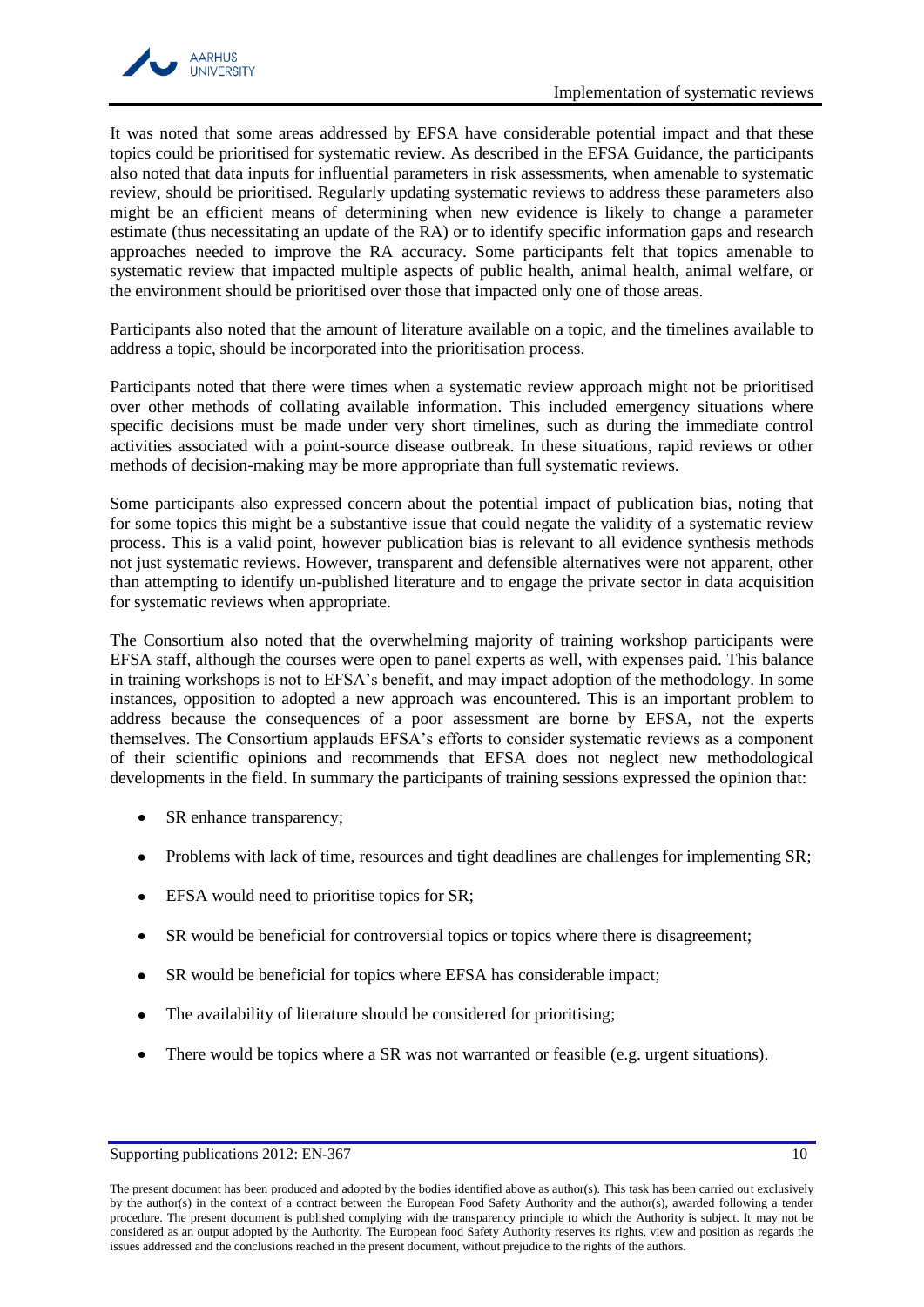

# <span id="page-10-0"></span>**3. Prioritisation approaches: A systematic approach to prioritising systematic reviews in food and feed safety**

Prioritising questions suitable for systematic review is critical for EFSA, as clearly there are many topics that could be amenable to systematic review within the scope of EFSA's domains. However, EFSA needs methods of prioritising because resources are not available for all of the reviews that could potentially be conducted. The basic elements of a priority-setting process include: identifying potential topics; selecting the priority criteria; reducing the initial list of nominated topics to a smaller set to be pursued; and choosing the final priority topics (Eden [et al., 2008\)](#page-31-15). We discuss approaches to prioritisation by exploring briefly how other groups identify topics for systematic reviews and the prioritisation criteria they employ and then presenting a prioritisation approach for EFSA to consider.

As has been the case with other agencies that face similar resource implications, a single checklist or decision tree approach that correctly identifies which reviews should be prioritised is elusive. This reality is a function of the fact that no prioritisation approach has been, or likely will ever be scientifically validated, because it is never possible to assess if the prioritisation method used led to the correct prioritisation, because non-prioritised reviews are not done. Therefore, no science based methods exist for assessing the validity of any prioritisation approach. Further, it is the firmly held opinion of the Consortium members that a single decision tree approach that is valid for every aspect of the EFSA mission cannot realistically be developed. Consistent with reports from prior groups, the Consortium did not identify a study that assessed prioritisation approaches and identified the best approach (Eden [et al., 2008\)](#page-31-15).

Consequently, prioritisation approaches, both those used by other agencies and that proposed by the Consortium for EFSA, propose a transparent list of factors that have been consistently deemed important in the decision making process. Further, the Consortium incorporated the role that risk assessment plays in EFSA, which is unique compared to other agencies that have to date employed systematic reviews. Consequently this section is deliberately titled a "systematic" approach" rather than a "check list" approach or " decision tree" approach for prioritising systematic reviews. Below we outline the approaches used by other agencies and propose a framework for EFSA.

# <span id="page-10-1"></span>**3.1. Approaches to identifying topics for review and prioritisation approaches used by other agencies that employ systematic reviews**

The basic elements of a priority setting process seem to be identifying potential topics, selecting the priority criteria, reducing the initial list of nominated topics to a smaller set of topics to be pursued, and choosing the final priority topics.

No single method of identifying topics and setting priorities is obviously superior to others. This is because agencies that use systematic reviews have different roles in the decision- making process. Consequently, what is appropriate for one agency may not be appropriate for another one. One agency may focus on developing recommendations for clinicians, and another one on recommendations for national programmes and therefore their priorities would differ, along with the approaches used to identify those priorities. Thus, what is described hereafter is what happens in other organisations and the aim is not to refer to what happens in EFSA.

Systematic reviews are so new in most areas of food and feed safety that there are, as yet, few agencies using systematic reviews to an extent that requires formal prioritisation procedures. Currently, in food and feed safety, systematic reviews have been commissioned by several government agencies such as the Public Health Agency of Canada, [\(Bucher et al., 2012a;](#page-30-6) [Waddell et](#page-34-8)  [al., 2009;](#page-34-8) [Wilhelm et al., 2011a;](#page-34-9) [Wilhelm et al., 2009;](#page-34-10) [Wilhelm et al., 2011b;](#page-34-11) [Wilkins et al., 2010\)](#page-35-2) United States Department of Agriculture [\(Denagamage et al., 2007;](#page-31-16) [Guerin et al., 2010;](#page-31-17) [O'Connor](#page-33-15) et

Supporting publications 2012: EN-367 11

The present document has been produced and adopted by the bodies identified above as author(s). This task has been carried out exclusively by the author(s) in the context of a contract between the European Food Safety Authority and the author(s), awarded following a tender procedure. The present document is published complying with the transparency principle to which the Authority is subject. It may not be considered as an output adopted by the Authority. The European food Safety Authority reserves its rights, view and position as regards the issues addressed and the conclusions reached in the present document, without prejudice to the rights of the authors.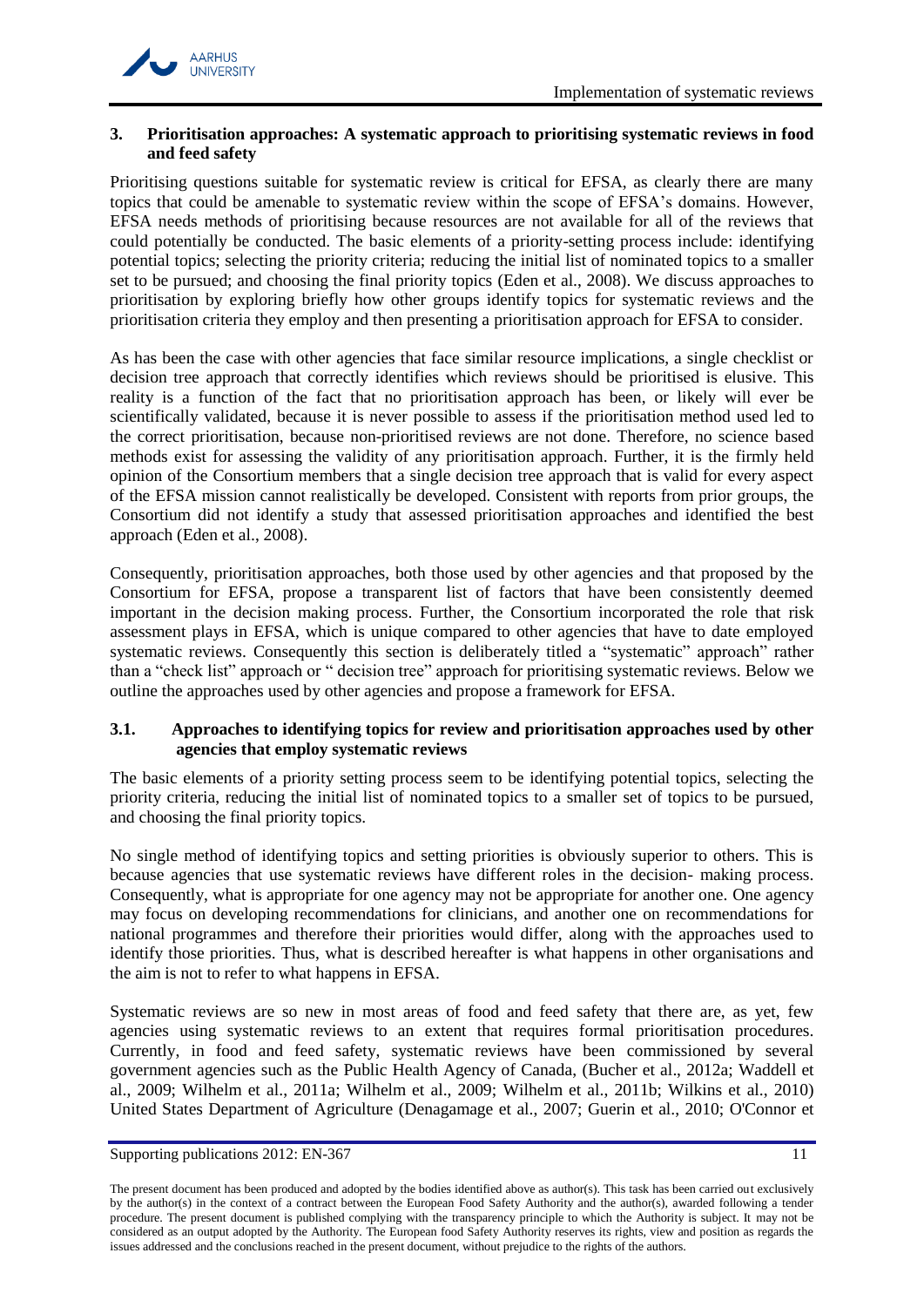al.), UK Department for Environment, Food and Rural Affairs<sup>6</sup> and the New Zealand Food Safety Authority [\(Jaros et al., 2008\)](#page-32-15). Further, we are aware that systematic reviews have been funded by industry groups such as the American National Pork Board [\(O'Connor et al., 2012\)](#page-33-16), American Soybean Foundation [\(O'connor et al., 2010a\)](#page-33-17) and the American Meat Institute Foundation [\(O'Connor](#page-33-16)  [et al., 2012\)](#page-33-16). However, none of these agencies or industry groups has provided the rationale for the topics chosen for review. Other reviews in food and feed safety have been conducted by research groups, without specific calls for review topics. The rationale or approach to prioritisation for these groups is similarly unclear. Probably, the individual investigators' personal or group research interests drive the selection of review topics. To date, the only documented information available about identifying and prioritising topics for systematic review comes from human medicine.

The Cochrane Collaboration is the best-known group that routinely supports, conducts and organises systematic reviews. The Cochrane Collaboration had no centralised process for setting priorities until 2006. Before that time individual groups set their own priorities, which were likely to have been based on self interest: an approach described as "a curiosity-driven, bottom-up selection of topics" [\(US](#page-34-12)  [Cochrane Center Conference 10 -11 July 2008, 2009\)](#page-34-12). Allowing investigators to decide about systematic review topics is an advantage for the larger scientific community, as the costs of reviews are likely to be lower if individual investigators are motivated to conduct reviews. This approach is not likely to be useful for agencies such as a health authority that needs to commission reviews to address predefined policy priorities.

Most agencies in human health use a two-step process to identify potential topics for reviews.  $1<sup>st</sup>$  an eligibility step – where the agencies identify themes for reviews within their scope. The themes may be mandated by law depending upon the agency or identified by staff. After identifying themes for reviews that will be considered by the agency, the  $2<sup>nd</sup>$  step is a nomination step where those eligible to nominate submit review topics that are applicable to the eligible themes identified by the agency. This eligibility and nomination process can be seen as the  $1<sup>st</sup>$  step in prioritising. The theme identification can be thought of as a prioritisation step i.e., only topics of a certain nature will be considered. The nomination process could also be considered a minimum level for prioritisation, for example, if an agency identified the list of eligible topics and none are nominated, then a review of that topic will likely not be conducted. Examples of approaches to this aspect of prioritisation are contained in [Table](#page-13-0)  [1.](#page-13-0)

Resources describing how agencies established the eligibility or nomination process where not identified. Another approach used to identify topics is horizon scanning, which is described as monitoring of information sources for important topics. What constitutes good horizon scanning or if it is an effective approach to identifying topics for review is not apparent (Eden [et al., 2008\)](#page-31-15). There is some thought that this approach does lead to duplication of reviews (Eden [et al., 2008\)](#page-31-15).

After topics have been identified using the eligibility and nomination process described above, agencies establish the priority criteria. The Consortium could identify no reports that described the process of how the priority criteria where identified. It was however possible to identify priority criteria used by other agencies. Examples are listed in [Table 2.](#page-15-0) For some of the criteria definitions were not available from the relevant agencies, for other commonly accepted definitions are listed in [Table 3.](#page-16-0)

 $\frac{1}{6}$ 

[http://randd.defra.gov.uk/Default.aspx?Menu=Menu&Module=More&Location=None&ProjectID=17402&Fro](http://randd.defra.gov.uk/Default.aspx?Menu=Menu&Module=More&Location=None&ProjectID=17402&FromSearch=Y&Publisher=1&SearchText=systematic%20review&SortString=ProjectCode&SortOrder=Asc&Paging=10#Description) [mSearch=Y&Publisher=1&SearchText=systematic%20review&SortString=ProjectCode&SortOrder=Asc&Pagi](http://randd.defra.gov.uk/Default.aspx?Menu=Menu&Module=More&Location=None&ProjectID=17402&FromSearch=Y&Publisher=1&SearchText=systematic%20review&SortString=ProjectCode&SortOrder=Asc&Paging=10#Description) [ng=10#Description](http://randd.defra.gov.uk/Default.aspx?Menu=Menu&Module=More&Location=None&ProjectID=17402&FromSearch=Y&Publisher=1&SearchText=systematic%20review&SortString=ProjectCode&SortOrder=Asc&Paging=10#Description)

Supporting publications 2012: EN-367 12

The present document has been produced and adopted by the bodies identified above as author(s). This task has been carried out exclusively by the author(s) in the context of a contract between the European Food Safety Authority and the author(s), awarded following a tender procedure. The present document is published complying with the transparency principle to which the Authority is subject. It may not be considered as an output adopted by the Authority. The European food Safety Authority reserves its rights, view and position as regards the issues addressed and the conclusions reached in the present document, without prejudice to the rights of the authors.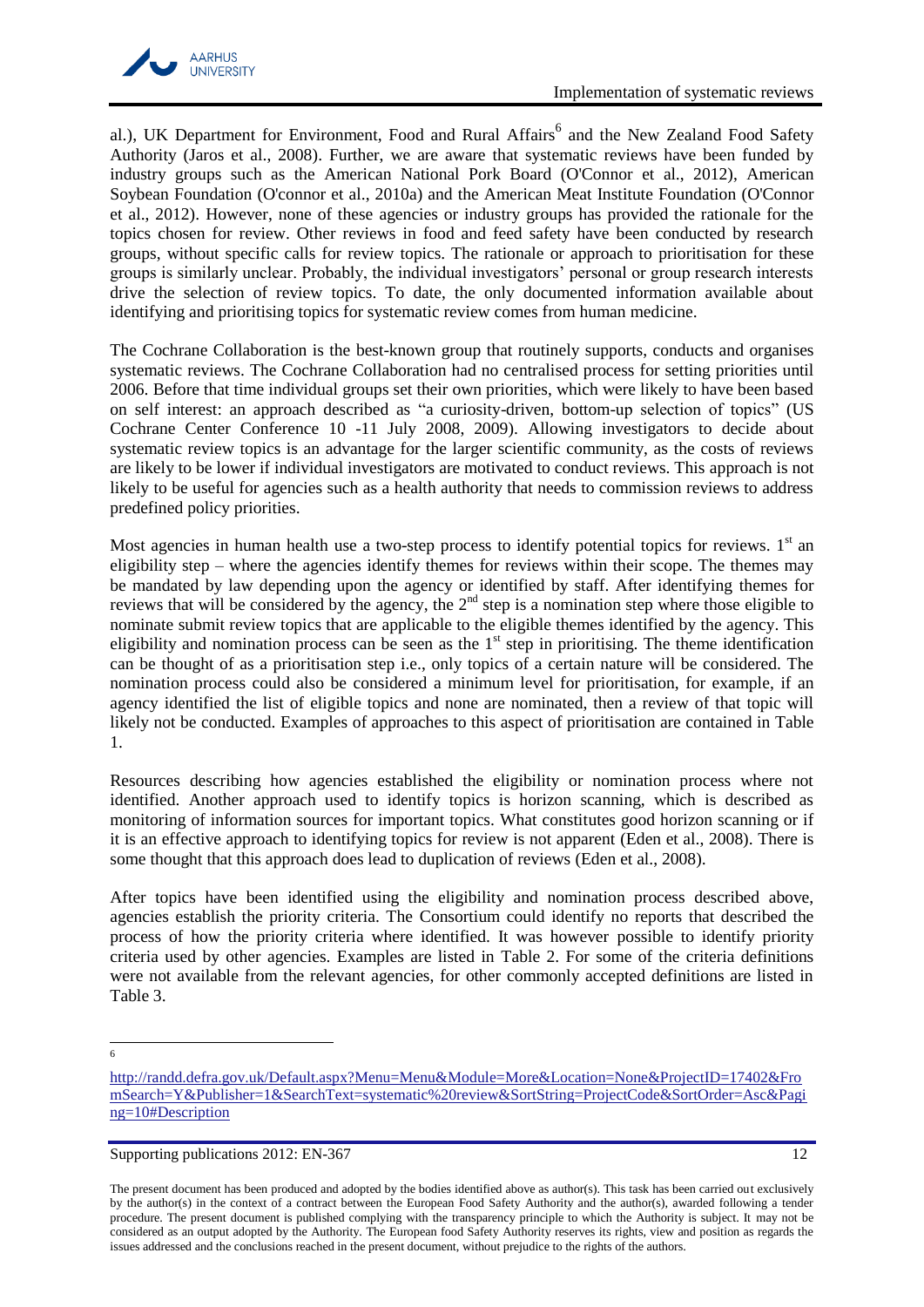

How the agencies use or used these priority criteria to narrow the list of topics and pick the final review varied between agencies but generally two approaches exist:

- Quantitative methods that involve the collection of data that weight priorities were considered for some time however such weighting systems are rarely applied today. These systems assigned scores for each criterion to each topic, and the calculated priority scores for each topic to produce a ranked priority list. Such vote counting systems and weighting systems are rarely employed today because it is not possible to verify that the weights applied are correct and these can clearly be arbitrary (Eden [et al., 2008\)](#page-31-15).
- An alternative was that a committee or advisory group reviewed the topic using the criteria and choose the topics. Some agencies used a formal group decision making method, such as the Delphi technique, to systematically develop the high-priority list (Eden [et al., 2008\)](#page-31-15). Other did not describe the approach.

No agencies reported using a decision tree analysis approach to prioritising reviews.

#### Supporting publications 2012: EN-367 13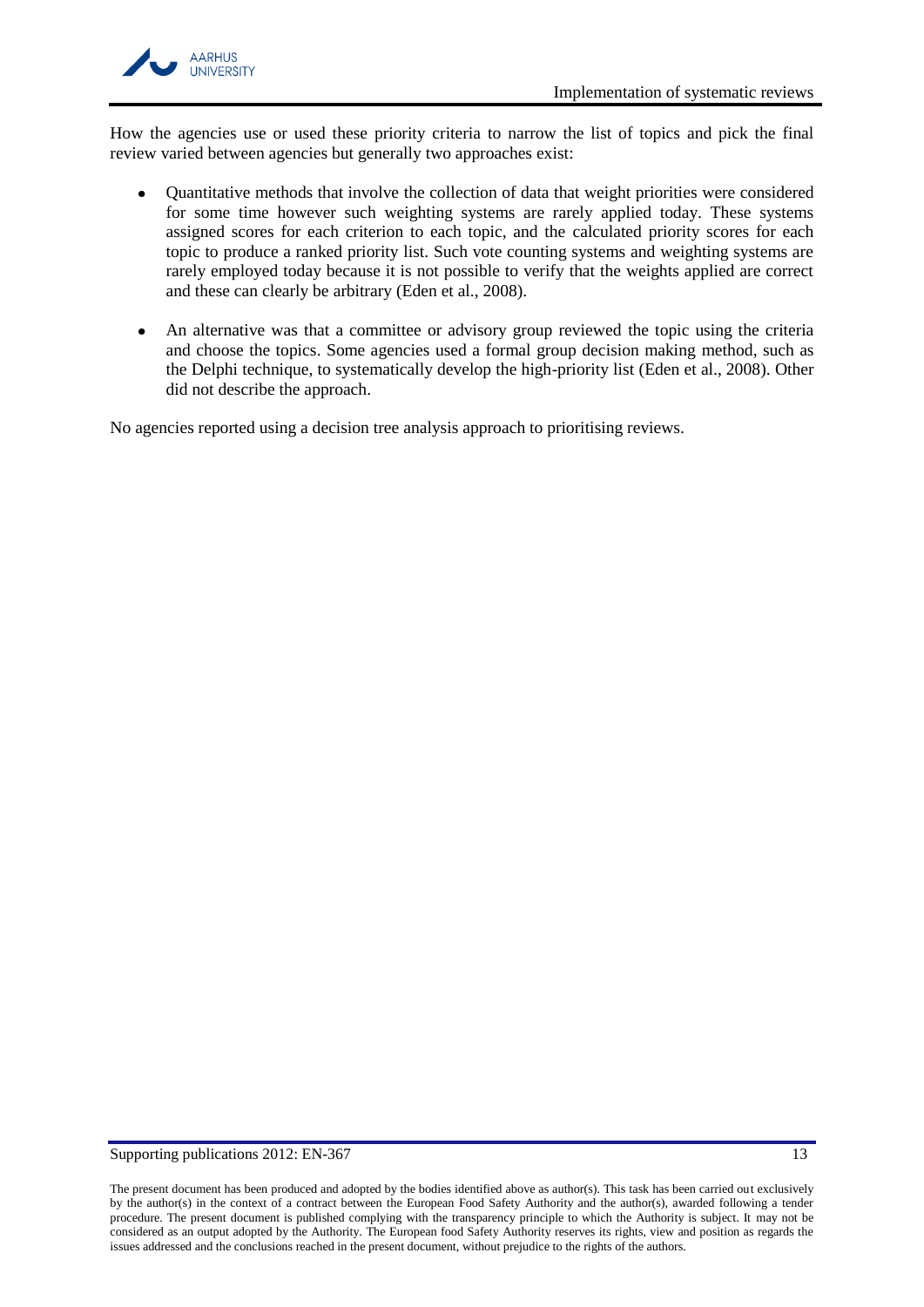

<span id="page-13-0"></span>**Table 1:** Methods used to identify topics for systematic reviews by selected health organizations (table originally published in National Academies of Science publication "Knowing what Works in Health Care" (Eden [et al., 2008\)](#page-31-15)

| Organization                            | <b>Methods</b>                                                                                                                                                                                | Who Can                                                                                                                                                                                   | <b>Eligible Topics</b>                                                                                                                                                                                                                                                                                                                                   |
|-----------------------------------------|-----------------------------------------------------------------------------------------------------------------------------------------------------------------------------------------------|-------------------------------------------------------------------------------------------------------------------------------------------------------------------------------------------|----------------------------------------------------------------------------------------------------------------------------------------------------------------------------------------------------------------------------------------------------------------------------------------------------------------------------------------------------------|
|                                         |                                                                                                                                                                                               | <b>Nominate</b>                                                                                                                                                                           |                                                                                                                                                                                                                                                                                                                                                          |
| AHRQ (USA)                              | Solicits<br>topics<br>annually through the<br>Federal Register and<br>accepts nominations<br>on an ongoing basis                                                                              | Open<br>the<br>to<br>public;<br><b>AHRQ</b><br>conducts<br>systematic reviews<br>CMS,<br>for<br>the<br>USPSTF, and the<br><b>NIH</b><br>Consensus<br>Development<br>Conference<br>Program | Effectiveness of prevention, diagnosis,<br>treatment, and management of common<br>clinical<br>and behavioural conditions;<br>organization and financing; and research<br>methods;<br>topics<br>addressed<br>by<br>the<br>Effective Health Care Program must<br>relate to 1 of 10 priority conditions<br>established by the secretary of HHS <sup>a</sup> |
| <b>TEC</b><br><b>BCBSA</b><br>(USA)     | Solicits topics from<br>within BCBSA and<br>from its advisers                                                                                                                                 | TEC staff, medical<br>directors<br>of<br>member<br>plans,<br>Medical Advisory<br>Panel<br>(external)<br>advisers), Medical<br>Policy Panel, and<br>pharmacy<br>managers                   | Effectiveness of surgical procedures,<br>devices<br>implants,<br>diagnostic<br>and<br>imaging, laboratory tests, and targeted<br>and specialty pharmaceuticals                                                                                                                                                                                           |
| Cochrane<br>Collaboration               | Varies<br>51<br>across<br>review groups                                                                                                                                                       | Open<br>the<br>to<br>public; reviews are<br>author initiated or<br>topic<br>the<br><i>is</i><br>nominated<br>and<br>authors sought                                                        | Broad range of clinical services and<br>population-based health interventions                                                                                                                                                                                                                                                                            |
| DERP <sup>b</sup> (USA)                 | Program participants<br>nominate topics                                                                                                                                                       | Medicaid<br>State<br>programmes<br>and<br>other participating<br>organizations                                                                                                            | Comparative effectiveness<br>of<br>drugs<br>within classes of drugs                                                                                                                                                                                                                                                                                      |
| MedCAC<br>and<br>$CMSb$ (USA)           | Internal decision                                                                                                                                                                             | MedCAC staff                                                                                                                                                                              | Devices, drugs, and procedures that are<br>within the scope of Medicare coverage<br>and subject to a national coverage<br>decision                                                                                                                                                                                                                       |
| NICE (UK)                               | Internal decision by<br>department<br>the<br>of<br>health in England<br>and Wales; NICE<br>uses the National<br>Scanning<br>Horizon<br>Centre to identify<br>new and emerging<br>technologies | Individuals<br>and<br>groups                                                                                                                                                              | Effectiveness of services that are being<br>considered for coverage by the National<br>Health Service, including drugs, devices,<br>diagnostics, surgical procedures, and<br>population-based health promotion                                                                                                                                           |
| OMAR <sup>b</sup><br>$\rm NIH$<br>(USA) | NIH institutes<br>and<br>centres and OMAR<br>select topics on the<br>basis of four criteria                                                                                                   | NIH institutes and<br>centres, the U.S.<br>Congress,<br>other<br>government health<br>agencies, and the<br>public                                                                         | Medical safety and efficacy; economic,<br>sociological, legal, and ethical issues                                                                                                                                                                                                                                                                        |
| USPSTF <sup>b</sup> (USA)               | Solicits<br>topics                                                                                                                                                                            | Open to the public                                                                                                                                                                        | Clinical preventive services, including                                                                                                                                                                                                                                                                                                                  |

Supporting publications 2012: EN-367 14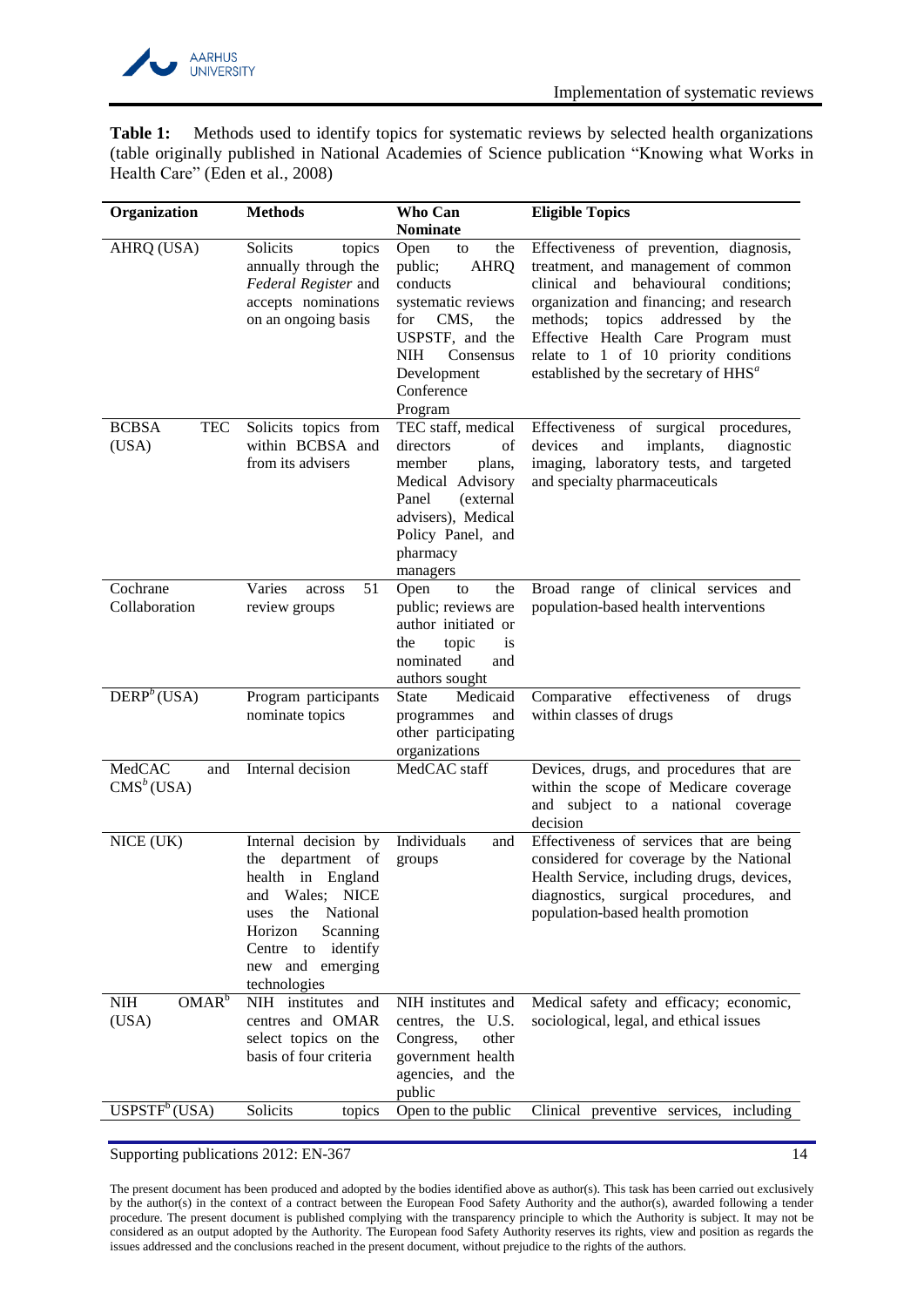

Implementation of systematic reviews

| <b>Organization</b> | <b>Methods</b>                                                                        | Who Can<br><b>Nominate</b> | <b>Eligible Topics</b>                                                                      |
|---------------------|---------------------------------------------------------------------------------------|----------------------------|---------------------------------------------------------------------------------------------|
|                     | biennially<br>through<br>the Federal Register<br>appeals<br>and<br>to<br>stakeholders |                            | screening, counselling, and preventive<br>medications<br>for<br>asymptomatic<br>individuals |

NOTE: AHRQ = Agency for Healthcare Research and Quality; BCBSA = Blue Cross and Blue Shield Association; CMS = Centers for Medicare & Medicaid Services; DERP = Drug Effectiveness Review Project; HHS = U.S. Department of Health and Human Services; MedCAC = Medicare Evidence Development & Coverage Advisory Committee; NICE = National Institute for Health and Clinical Excellence; NIH OMAR = National Institutes of Health Office of Medical Applications of Research; TEC = Technology Evaluation Center; USPSTF = US Preventive Services Task Force.

<sup>b</sup> The reviews are conducted by an AHRQ EPC (Evidence-Based Practice Center).

### Supporting publications 2012: EN-367 15

<sup>&</sup>lt;sup>a</sup>The priority conditions are arthritis and non-traumatic joint disorders, cancer, chronic obstructive pulmonary disease and asthma, dementia, depression and other mood disorders, diabetes mellitus, ischemic heart disease, peptic ulcer disease and dyspepsia, pneumonia, and stroke and hypertension.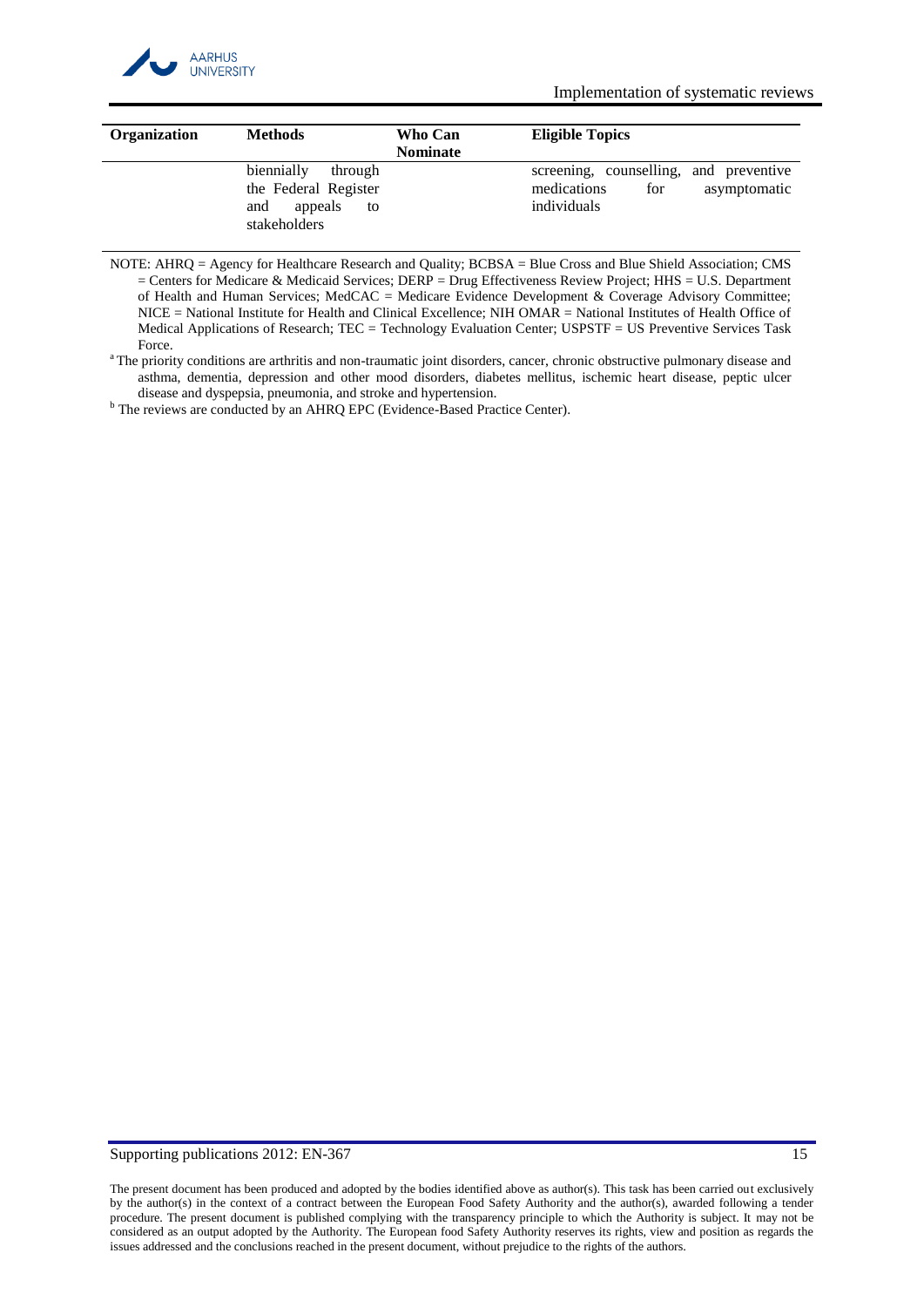

| Agency                                | <b>Factors considered</b>                                              |
|---------------------------------------|------------------------------------------------------------------------|
| Cochrane Collaboration for health     | Burden of disease, magnitude of problem urgency                        |
| promotion and public health research  | Importance to developing countries                                     |
| (Doyle et al., 2005)                  | Avoidance of duplication                                               |
|                                       | Opportunity for action                                                 |
| US based Institute of Medicine (Eden  | Potential to improve health                                            |
| et al., 2008)                         | Outcomes across the life span                                          |
|                                       | Reduce the burden of disease and health disparities                    |
|                                       | Eliminate undesirable variation in practice                            |
| Effective<br>Health<br>AHRQ<br>Care   | Appropriateness                                                        |
| (US)<br>Program<br>Cochrane<br>Center | Importance                                                             |
| Conference 10 -11 July 2008, 2009)    | Duplication                                                            |
|                                       | Feasibility                                                            |
|                                       | Potential impact                                                       |
|                                       | Prevalence of a condition                                              |
|                                       | Burden of a condition                                                  |
|                                       | Cost of care                                                           |
|                                       | Disproportionate representation of the condition in the Medicare,      |
|                                       | Medicaid, S-CHIP populations                                           |
| UK National Health Service R&D        | Horizon scanning (actual criteria not provided)                        |
| of<br>Health<br>Department<br>and     | Special mapping exercises in particular clinical areas to identify the |
| Programmes (US Cochrane Center        | most urgent need for guidance                                          |
| Conference 10 -11 July 2008, 2009)    | Individual patients and care givers                                    |
|                                       | Patient groups                                                         |
|                                       | Professionals and professional groups                                  |
|                                       | National Health Service organizations                                  |
|                                       | Industry                                                               |
| Drug Effectiveness Review Project     | Disease burden                                                         |
| (DERP). Oregon Health & Science       | Alternative therapies                                                  |
| University (US Cochrane Center        | Clinical impact                                                        |
| Conference 10 -11 July 2008, 2009)    | Evidence review                                                        |
|                                       | Marketing, and benefit/policy issues Budget/Economic impact            |

<span id="page-15-0"></span>**Table 2:** Factors considered when prioritising potential health topics identified for systematic review by selected health agencies

# Supporting publications 2012: EN-367 16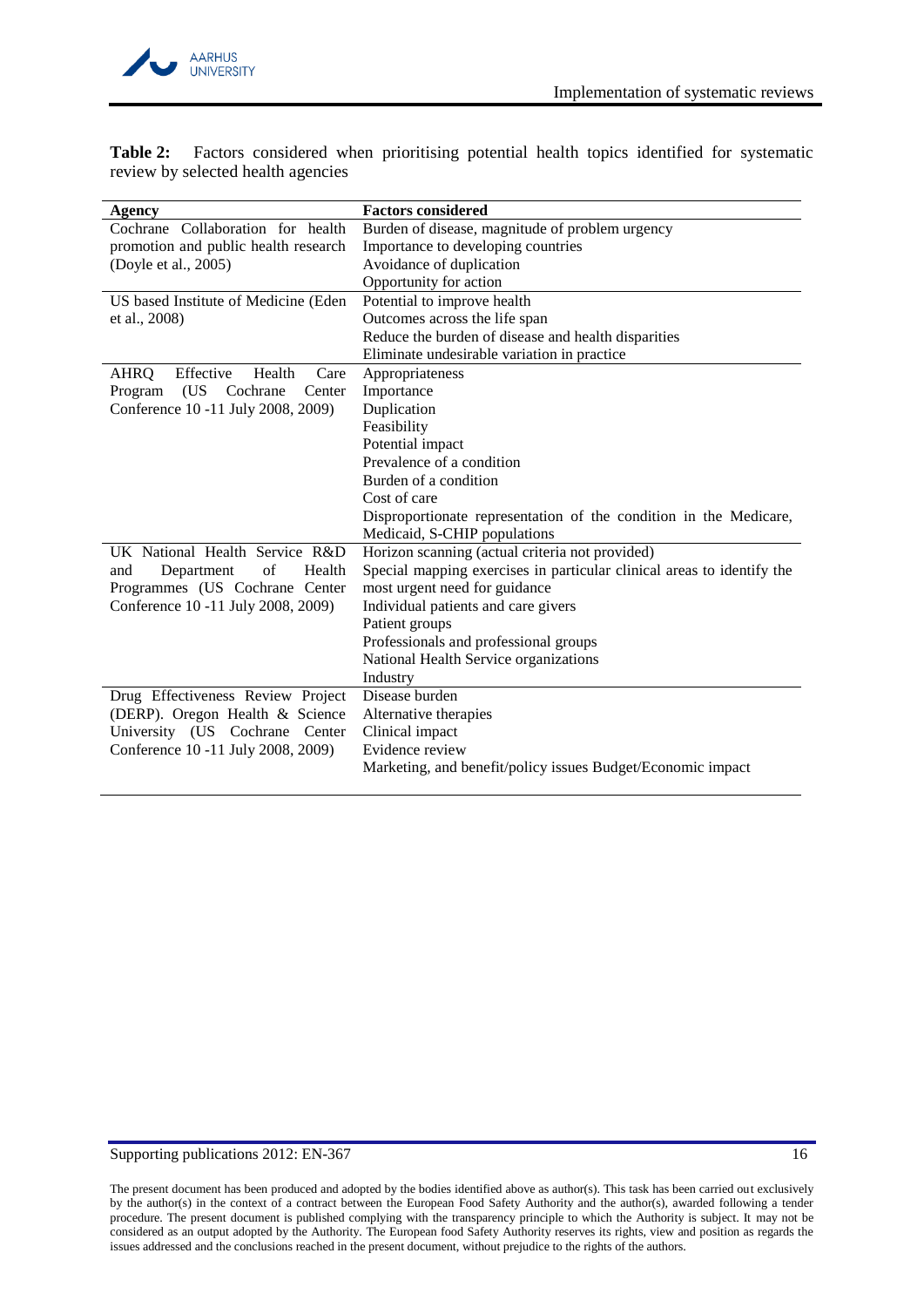

<span id="page-16-0"></span>**Table 3:** Definitions of commonly used priority setting criteria (table originally published in National Academies of Science publication "Knowing what Works in Health Care" (Eden [et al.,](#page-31-15)  [2008\)](#page-31-15)

| <b>Criterion</b>                                | <b>Definition</b>                                                                                                                                                      |  |  |  |
|-------------------------------------------------|------------------------------------------------------------------------------------------------------------------------------------------------------------------------|--|--|--|
| <b>Disease</b><br>burden                        | Extent of disability, morbidity, or mortality imposed by a condition, including effects<br>on patients, families, communities, and society overall                     |  |  |  |
| Controversy                                     | Controversy or uncertainty around the topic and supporting data                                                                                                        |  |  |  |
| Cost                                            | Economic cost associated with the condition, procedure, treatment, or technology<br>related to the number of people needing care, unit cost of care, or indirect costs |  |  |  |
| New evidence                                    | New evidence with the potential to change conclusions from prior assessments                                                                                           |  |  |  |
| Public<br><sub>or</sub><br>provider<br>interest | Consumers, patients, clinicians, payers, and others want an assessment to inform<br>decision making                                                                    |  |  |  |
| Potential<br>impact                             | Potential to improve health outcomes (morbidity, mortality) and quality of life;<br>improve decision making for patient or provider                                    |  |  |  |
| Sufficient<br>evidence                          | The available research literature provides adequate evidence to support an assessment                                                                                  |  |  |  |
| Variation<br>in<br>care                         | Potential to reduce unexplained variations in prevention, diagnosis, or treatment; the<br>current use is outside the parameters of clinical evidence                   |  |  |  |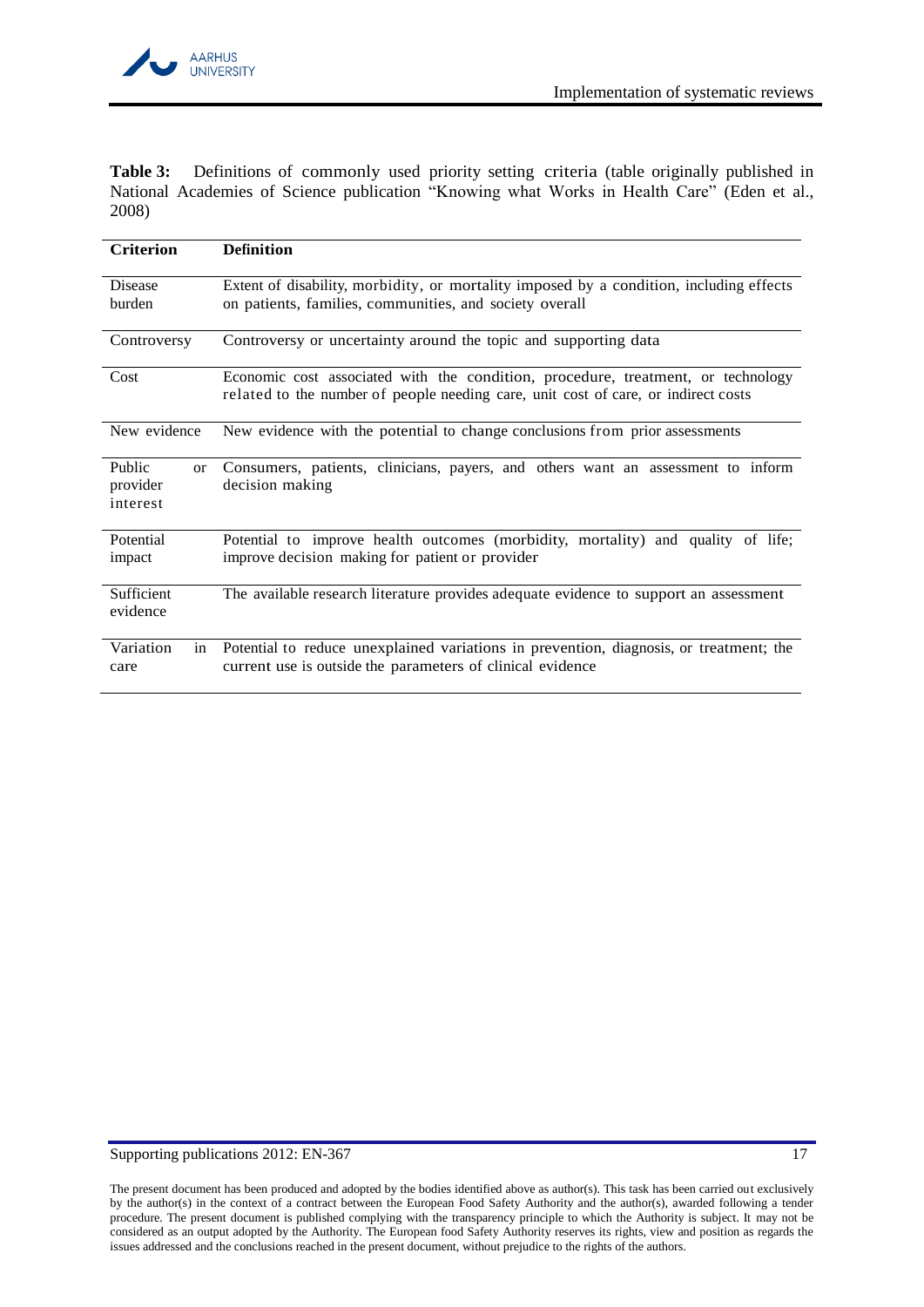# <span id="page-17-0"></span>**3.2. Proposed framework for prioritising systematic reviews in EFSA**

The Consortium is aware that EFSA is not always in a position to decide on the form of a question or mandate. EFSA could consider conducting systematic reviews in two situations: 1) stand-alone review of an individual, focussed question and 2) a broad policy problem requires answers to various questions (e.g. a full risk assessment or any other analytical framework).

# **3.2.1. Standalone systematic review of an individual, focused question**

<span id="page-17-1"></span>EFSA may conduct systematic reviews related to a single topic that are conducted independent of any current risk assessment model and are based on a long-standing or anticipated or new need. In this situation the Consortium envisions the following scenario. When these reviews are *self-tasked* by EFSA, they lend themselves to the processes for identifying relevant topics used by health agencies (such as those outlined in [Table 1](#page-13-0) above), although some adaptations to the EFSA regulatory framework may be necessary.

Note that the Consortium anticipates that such reviews would never be the subject of rapid reviews and would be instead be full systematic reviews with all the steps that characterise a high quality review because they represent commitments made by EFSA. This practice is followed by other agencies. Such reviews would also need to be updated regularly and a time schedule and resources to rapidly update such reviews should be established.

Recall the basic elements of a priority setting process seem to be identifying potential topics, selecting the priority criteria, reducing the initial list of nominated topics to a smaller set of topics to be pursued, and choosing the final priority topics.

EFSA must first identify the topic. What is eligible is already clear from EFSA legislative and regulatory authority. Although EFSA may find it useful to narrow the scope by limiting eligible topics to those topics viewed as so important to have as a readily available up-to-date evidence review. A justification for the narrower eligibility criteria is that this could be viewed as long-term investments in staying abreast of current fast-moving evidence and being prepared to offer an evidence-based review or opinion. Although eligibility of topics is likely set by those with decision-making authority within EFSA, EFSA still does need a process for accepting nominations. Based on comments from EFSA staff, this would not involve stakeholder input; therefore the Consortium assumes that the only source of a potential list of topics is EFSA staff. Therefore, EFSA must establish a mechanism to solicit review topics from EFSA scientific officers for self-tasked reviews. Once the topics have been identified or nominated, the reduction of the list to a smaller list and a final topic should be similar to that used by other organisations as described in above.

The Consortium considers that for prioritising the nominate review topics the criteria in [Table 4](#page-18-0) could be considered. The methods of applying these criteria in a systematic fashion are outlined in [Figure 1.](#page-20-1) The linkages between [Table 4](#page-18-0) criteria and the questions in [Figure 1](#page-20-1) are provided in [Table 4.](#page-18-0) Those in EFSA charged with making the decision should ask the [Figure 1](#page-20-1) questions for each review topic and select the systematic reviews topic with the highest priority. The final decision should be articulated within this frame work. For example a review may be chosen because, based on the opinion of the those with decision-making authority within EFSA, one review is more important because of criteria it meets are more important compared to the other review topic.

The Consortium discourages EFSA from employing vote counting system to prioritise reviews (i.e., the review with the most yes responses is chosen). The Consortium also does not imply that the questions are hierarchical, i.e. the review that answers the  $1<sup>st</sup>$  yes should be prioritised. The rationale for discouraging such approaches is as followed. For a hierarchical system to be valid it would be

The present document has been produced and adopted by the bodies identified above as author(s). This task has been carried out exclusively by the author(s) in the context of a contract between the European Food Safety Authority and the author(s), awarded following a tender procedure. The present document is published complying with the transparency principle to which the Authority is subject. It may not be considered as an output adopted by the Authority. The European food Safety Authority reserves its rights, view and position as regards the issues addressed and the conclusions reached in the present document, without prejudice to the rights of the authors.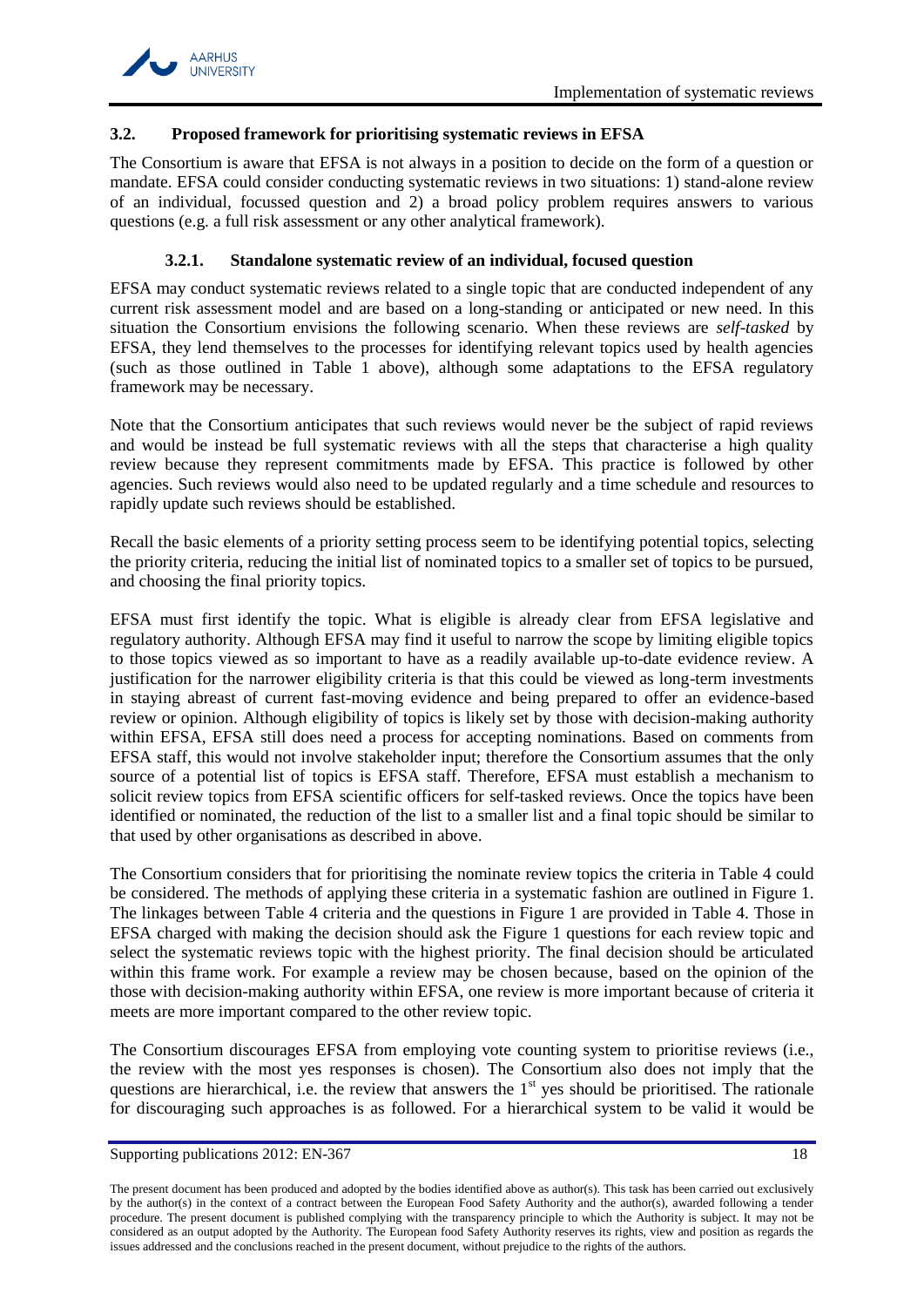necessary to ensure that in all situations the  $1<sup>st</sup>$  yes is always the most important. This is not possible. The vote counting approaches require validation that the combined weight of "yes" responses to the lower questions equal or outweigh the importance of one of the higher questions. Such validation is not possible. Further such quantitative approaches are complicated by the strength with which it is possible to say "yes" to any particular question may vary (for example, the amount of expert disagreement may be high, medium or low).

<span id="page-18-0"></span>**Table 4:** Criteria proposed by the Consortium for EFSA to consider when prioritising systematic review topics that have been identified as candidates for stand-alone systemic reviews and are not currently the subject of a risk assessment model

| <b>Criterion</b>                               | Rationale                                                                                                                                                                                                                                                                                                                                                                                                                          | <b>Figure 1 question</b>                                                                      |
|------------------------------------------------|------------------------------------------------------------------------------------------------------------------------------------------------------------------------------------------------------------------------------------------------------------------------------------------------------------------------------------------------------------------------------------------------------------------------------------|-----------------------------------------------------------------------------------------------|
| Q1. Relative importance of the<br>review topic | A review topic may be prioritised according to the<br>potential consequences of e.g. an intervention or<br>exposure relative to other scenarios. For example:<br>· Human health takes priority over other<br>species or over environmental impacts;<br>Within humans, high morbidity, long-term<br>$\bullet$<br>and large-scale effects take priority over<br>morbidity,<br>short-term<br>and local-<br>low<br>population effects. | Q1. Is the question of<br>high importance to<br>animal/human or<br>plant health?              |
| Q2. High consequence of action<br>or exposure  | In the absence of comparison scenarios, a topic<br>may be immediately identifiable as high priority if<br>it is likely to have high-impact and/or high-profile<br>consequences. An example is potential threats to<br>pollinators.                                                                                                                                                                                                 | Q2. Will there be an<br>important impact of<br>any action/exposure?                           |
| Q3.<br>Disagreement<br>among<br>experts        | Disagreement may reflect selective utilisation of<br>the evidence by experts, or real uncertainty in<br>what the primary evidence shows. Disagreements<br>detrimental to scientific progress.<br>be<br>can<br>Independent systematic reviews provide the<br>transparency of evidence synthesis to clarify the<br>root of disagreements and nature of the primary<br>evidence.                                                      | Q3. Is there expert<br>disagreement on the<br>review question?                                |
| Q4. High public scrutiny                       | Areas of risk assessment that are regularly in the<br>public eye require best practice in transparent<br>evidence synthesis to be followed to minimise the<br>risk of misconceptions and misunderstandings.<br>Here the transparency of the process is the most<br>important benefit for EFSA.                                                                                                                                     | Q4. Is the review<br>question the subject<br>of high public<br>awareness?                     |
| Q5. Potential to intervene                     | A systematic review is likely to be more<br>immediately productive if addressing topics that<br>are likely to result in changes to practice or policy<br>without<br>extensive<br>further<br>research<br>and<br>development being required.                                                                                                                                                                                         | Q5. Are the review<br>results likely to be<br>immediately<br>implementable?                   |
| Q6. "Reach" of a review                        | A review topic likely to influence policy or<br>practice at a large scale may take priority over a<br>topic that affects a relatively small subset of<br>populations, scenarios or countries.                                                                                                                                                                                                                                      | Q6. Is the review<br>likely to have large<br>(international) policy<br>practice implications? |

#### Supporting publications 2012: EN-367 19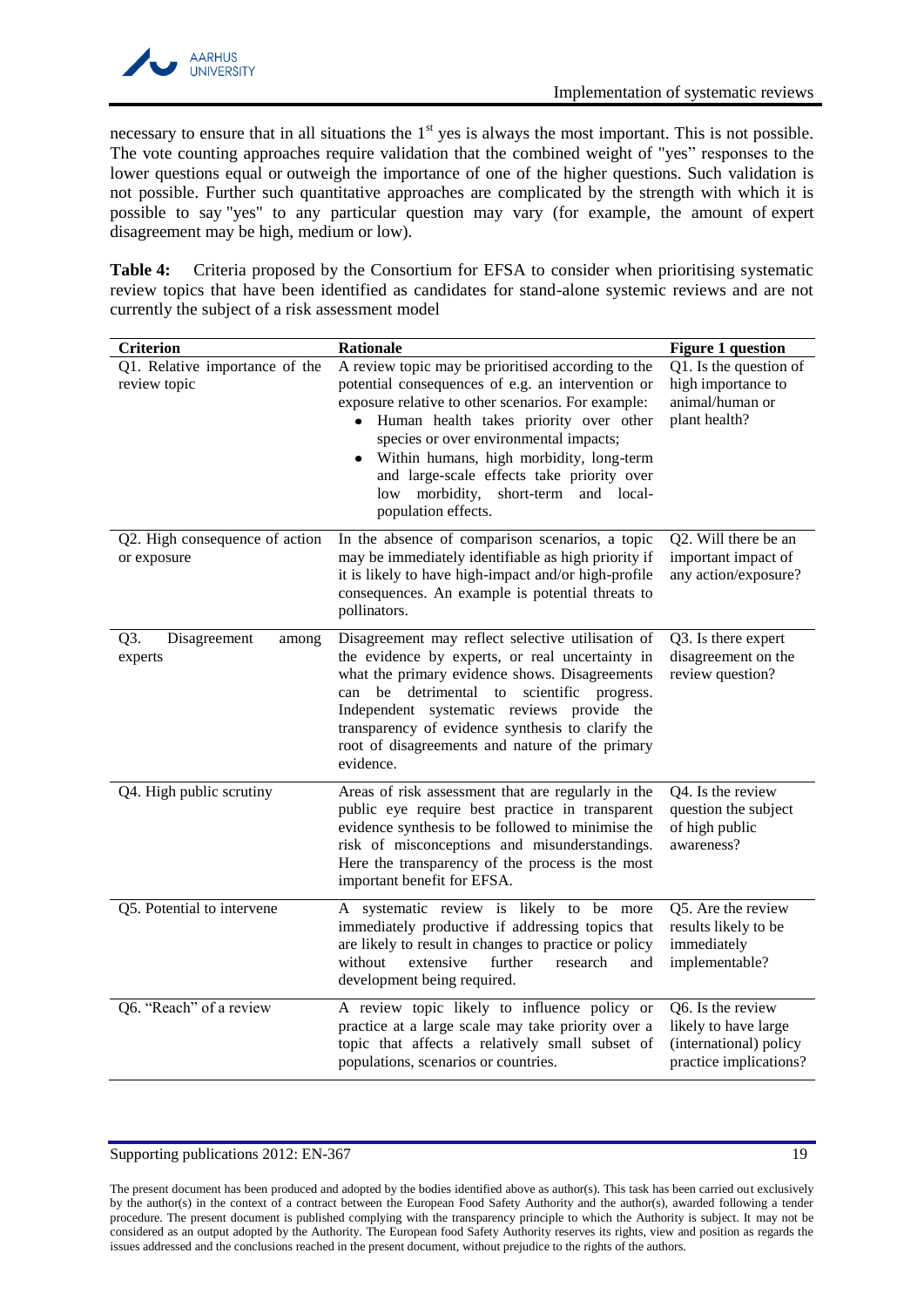

| Q7. Extent of evidence                                     | may prioritise reviews to summarise<br>EFSA<br>extensive evidence on a topic if no alternative<br>rigorous synthesis exists.                                                                                       | Q7. Will the review<br>summarise a large<br>volume of research<br>evidence not already<br>reviewed?                   |
|------------------------------------------------------------|--------------------------------------------------------------------------------------------------------------------------------------------------------------------------------------------------------------------|-----------------------------------------------------------------------------------------------------------------------|
| O8.<br>Real<br>perceived<br><sub>or</sub><br>knowledge gap | It may be useful to expose a knowledge gap<br>through systematic review and highlight need for<br>primary research. This may be particularly<br>necessary when community wrongly believes that<br>evidence exists. | O8. Will the review<br>expose and confirm<br>an evidence gap and<br>inform the<br>development of<br>primary research? |

An example will be used to illustrate the process the Consortium proposes that EFSA employ. Let us imagine that EFSA staff have been asked to nominate a topic for self-tasked reviews by a process established by EFSA. Only two topics are nominated: a request for review of the impact of probiotics in human health and a request for a review of the sensitivity and specificity of pain indicators in nonreligious slaughter of animals. The people charged with making the decision about which review to prioritise must assess each topic based on the criteria in [Table 4.](#page-18-0) Let us imagine that the decision making group within EFSA considers that for the  $1<sup>st</sup>$  review topic, the response is "yes" for Q1, Q3, and Q7, and for the  $2<sup>nd</sup>$  review topic, the response is "yes" for Q1, Q2 and Q8 (note these are simple examples and do not reflect real responses or the opinion of the Consortium or EFSA on these topics). If the decision making group decides to conduct the  $1<sup>st</sup>$  review, it should record the differences in responses and indicate that for this comparison, positive responses to Q3 and Q7 were considered a better rationale for directing resources to a review than positive responses for Q2 and Q8. In different situations a differ conclusion may be reached, however using this approach EFSA has 1) documented the questions considered when prioritising, 2) transparently reported the final rationale and 3) not rely on an unjustified weighting or hierarchical scheme.

The prioritisation framework illustrated in [Figure 1](#page-20-1) is flexible: if more systematic review questions are initially prioritised than can be conducted with the available resources, then the prioritisation process could be rerun iteratively using stricter decision criteria. To ensure transparency and repeatability in the documentation and reporting of the responses to questions in [Figure 1,](#page-20-1) a template based on the flow chart illustrated in [Figure 1](#page-20-1) may be helpful for recording the decisions made.

When and if it occurs that reviews of individual, focussed questions are *commissioned by external requestor*s (e.g. the European Commission), the topic of the review will of course be chosen by the requestor and the decision about prioritisation will not be relevant.

#### Supporting publications 2012: EN-367 20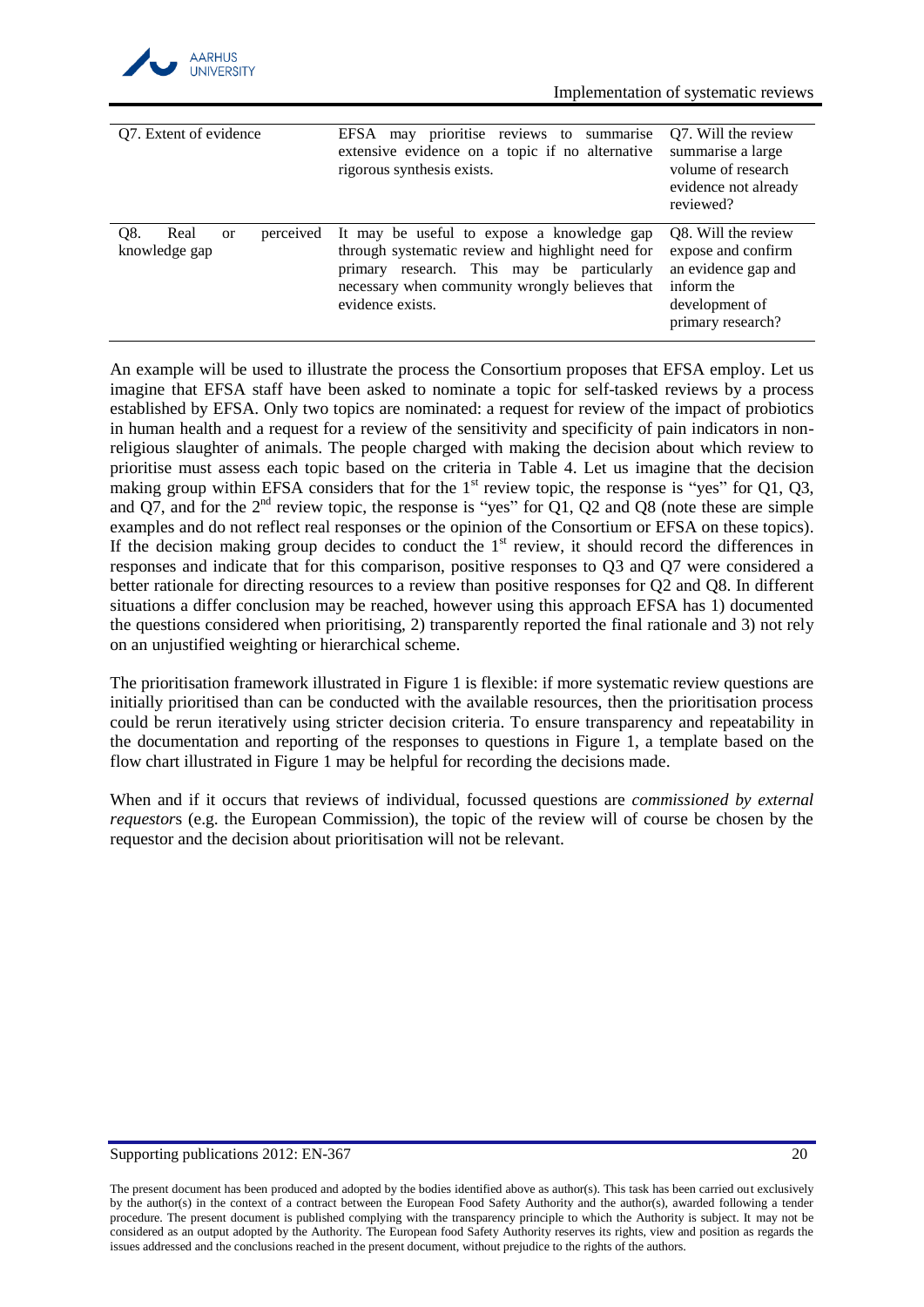



<span id="page-20-1"></span>

# **3.2.2. Various reviews to answer a broad policy problem**

<span id="page-20-0"></span>Alternatively, EFSA may conduct one or more systematic reviews to address a broad policy problem (i.e. full risk assessment, sets of questions or any other analytical framework that requires more than one question to be answered for being fully addressed). For example, in a recent mandate about meat inspection systems, the impact of changes in the meat inspection system was modelled as part of risk

Supporting publications 2012: EN-367 21

The present document has been produced and adopted by the bodies identified above as author(s). This task has been carried out exclusively by the author(s) in the context of a contract between the European Food Safety Authority and the author(s), awarded following a tender procedure. The present document is published complying with the transparency principle to which the Authority is subject. It may not be considered as an output adopted by the Authority. The European food Safety Authority reserves its rights, view and position as regards the issues addressed and the conclusions reached in the present document, without prejudice to the rights of the authors.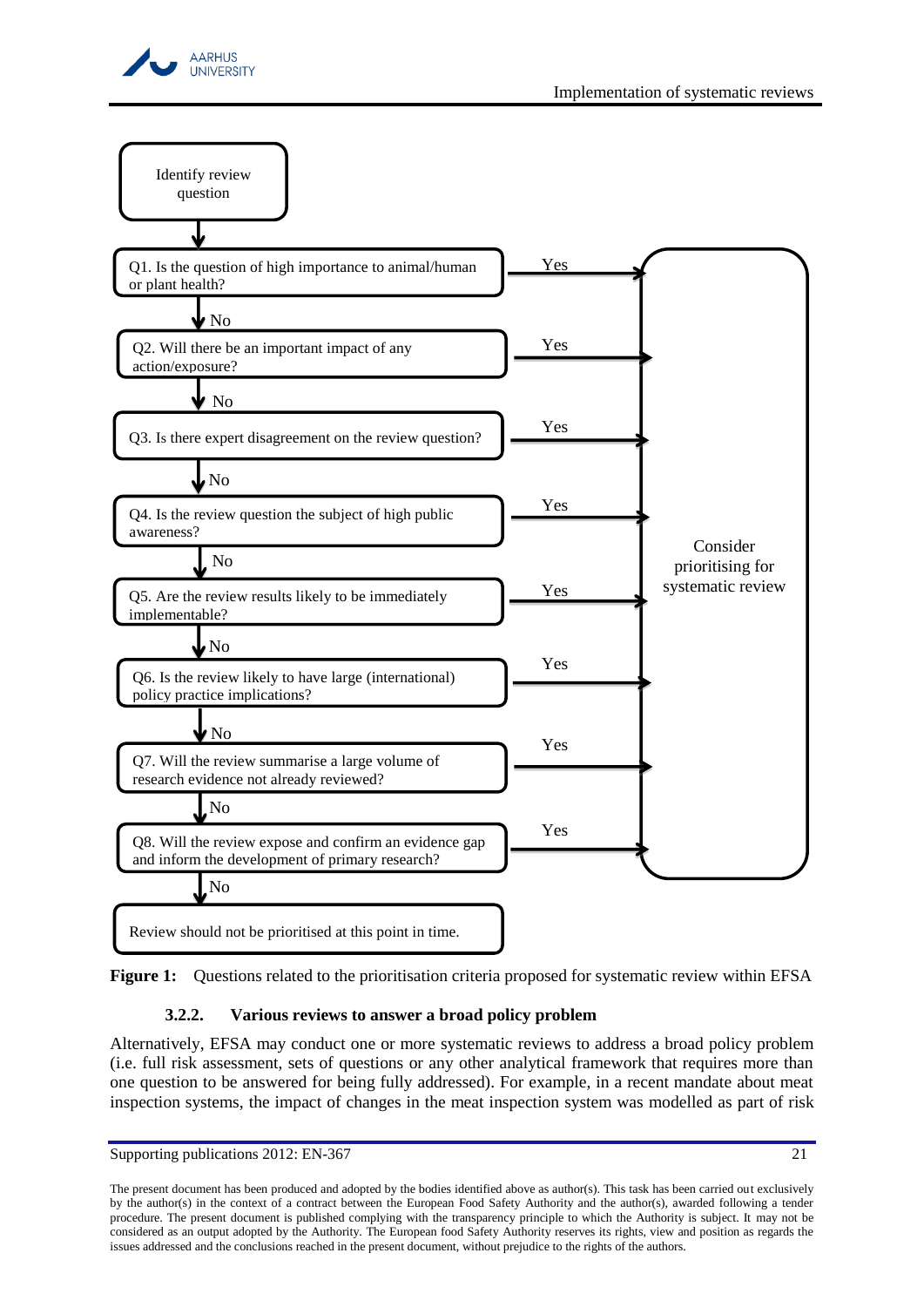

assessment<sup>7</sup>. To enhance the validity of the risk assessment model, a systematic review of some parameters could be helpful, despite the fact that these topics would not have previously been high priorities outside of a mandate.

Performing a systematic review of all questions included in a broad policy problem is unlikely to be feasible and thus prioritising questions for systematic review is of crucial importance when dealing with broad policy problems. Here the process proposed by the Consortium is only minimally different. Recall the steps to prioritise review questions: the basic elements of a priority setting process seem to be identifying potential topics, selecting the priority criteria, reducing the initial list of nominated topics to a smaller set of topics to be pursued, and choosing the final priority topics. The Consortium anticipates that one difference that will occur will be in the process used to identify the topics. Instead of seeking nominations as used by other agencies and proposed for stand-alone reviews, when a risk assessment model is available – this should be used to identify the topic. This model may be conceptual or mathematical however either can be used to create the list of topics that must be topics for review.

The next step is the prioritisation criteria. Here the Consortium proposes using criteria in [Table 4](#page-18-0) combined with the criteria in [Table 5.](#page-21-0) The process of combining these is illustrated in [Figure 2.](#page-23-0)

The prioritisation process for systematic review questions arising from a broad policy problem is summarised in a flow chart in [Figure 2.](#page-23-0) As with the prioritisation of standalone review questions described above, the prioritisation process for questions arising from a broad policy problem may be flexible to ensure that the number of review questions prioritised is appropriate for the available resources. The flow chart may also be adapted as a reporting template to ensure transparency in the documentation and reporting of the decisions made concerning the prioritisation of review questions.

<span id="page-21-0"></span>

| <b>Table 5:</b> Additional criteria for prioritising systematic reviews when a risk assessment model is |  |  |  |  |  |  |
|---------------------------------------------------------------------------------------------------------|--|--|--|--|--|--|
| available (Van der Sluijs et al, 2005)                                                                  |  |  |  |  |  |  |

| <b>Criteria</b>                                                         | <b>Question in process</b>                                                                                        |
|-------------------------------------------------------------------------|-------------------------------------------------------------------------------------------------------------------|
| Anticipated local effect in the model                                   | Will the evidence from the review inform an element of<br>high importance in the risk assessment model?           |
|                                                                         |                                                                                                                   |
| Anticipated structural effect in the model                              | Will the evidence generated by the review potentially<br>alter the structure of the model in the risk assessment? |
| <i>(sensitivity)</i><br>model<br>Impact of<br>parameter in<br>analysis) | Is the review evidence likely to input to sensitivity<br>analysis?                                                |

As an example of how to apply the prioritisation approach proposed by the Consortium in the situation when a conceptual but not mathematical model is available, we can use an animal health import risk assessment. For such a topic it is easy to imagine there being a conceptual model which would identify all the possible topics for review, i.e., the parameters that will be included in the model.

The conceptual model contains several parameters but we focus on just two - the prevalence of the disease in the country and the sensitivity and specificity of the diagnostic test used to detect the disease. In this situation, the decision maker(s) could use the flow chart in [Figure 2](#page-23-0) to narrow down

 $\overline{a}$ 

<sup>7</sup> EFSA Panels on Biological Hazards (BIOHAZ), on Contaminants in the Food Chain (CONTAM), and on

Animal Health and Welfare (AHAW); Scientific Opinion on the public health hazards to be covered by inspection of meat (poultry). EFSA Journal 2012;10(6):2741. [179 pp.] doi:10.2903/j.efsa.2012.2741. Available online: www.efsa.europa.eu/efsajournal

Supporting publications 2012: EN-367 22

The present document has been produced and adopted by the bodies identified above as author(s). This task has been carried out exclusively by the author(s) in the context of a contract between the European Food Safety Authority and the author(s), awarded following a tender procedure. The present document is published complying with the transparency principle to which the Authority is subject. It may not be considered as an output adopted by the Authority. The European food Safety Authority reserves its rights, view and position as regards the issues addressed and the conclusions reached in the present document, without prejudice to the rights of the authors.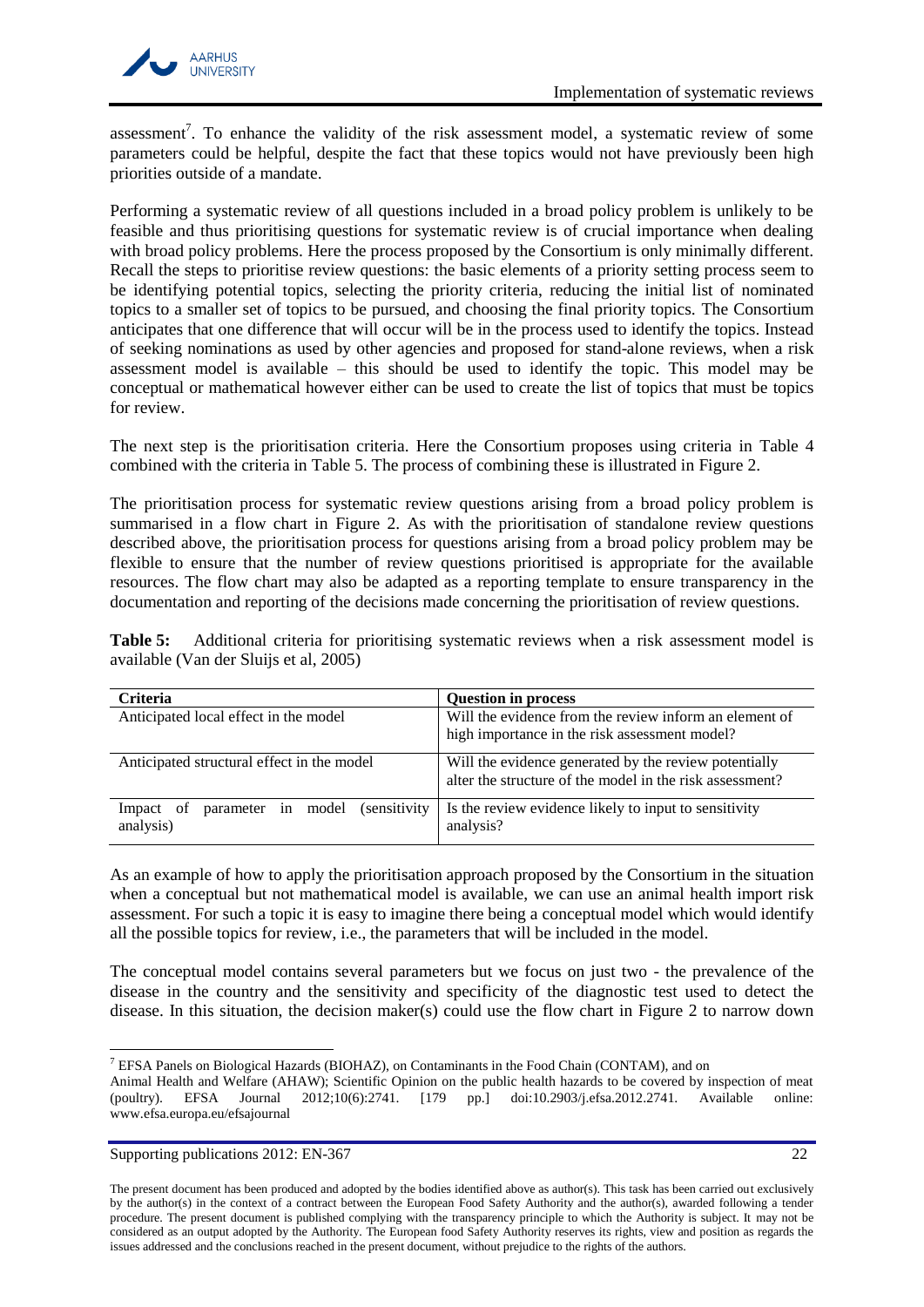

and prioritise the systematic review topics in a transparent documentable approach. Beginning with an example that only seeks to prioritise either the review of the prevalence in the country of origin or the characteristics of the diagnostic tests. If we imagine that based on the flow chart, the decisions makers answer "yes" for Q1 and Q2 in [Figure 2,](#page-23-0) Q3 will be "no" as a mathematical model does not yet exist. They would then move to the criteria in [Table 4](#page-18-0) and answer those questions. Perhaps, all are "no" except a "yes" response for Q3 in [Table 4](#page-18-0) for both topics but only for the diagnostic tests assay is there a "yes" response to Q7 in [Table 4,](#page-18-0) i.e., the amount of information available. That is, it is clear that for the prevalence estimate question there is little or no published data are available but for the question about the diagnostic test method numerous studies are expected. In this situation, the Consortium would expect that the decision maker would prefer to conduct the review on the diagnostic test.

Although this example could be interpreted as a "vote" counting approach, the Consortium does not recommend such an approach to defending prioritisation decisions because as illustrated in a prior example, such an approach is not always a workable option. The rationale for the recommendation in this example should be that, all other things being equal, the review the diagnostic assay was selected because the topic had the advantage of having a stronger body of data for a review. The incorrect rationale for the recommendation would that that the prevalence topic received 3 "yes" responses and the diagnostic test received 4 " yes" responses.

#### Supporting publications 2012: EN-367 23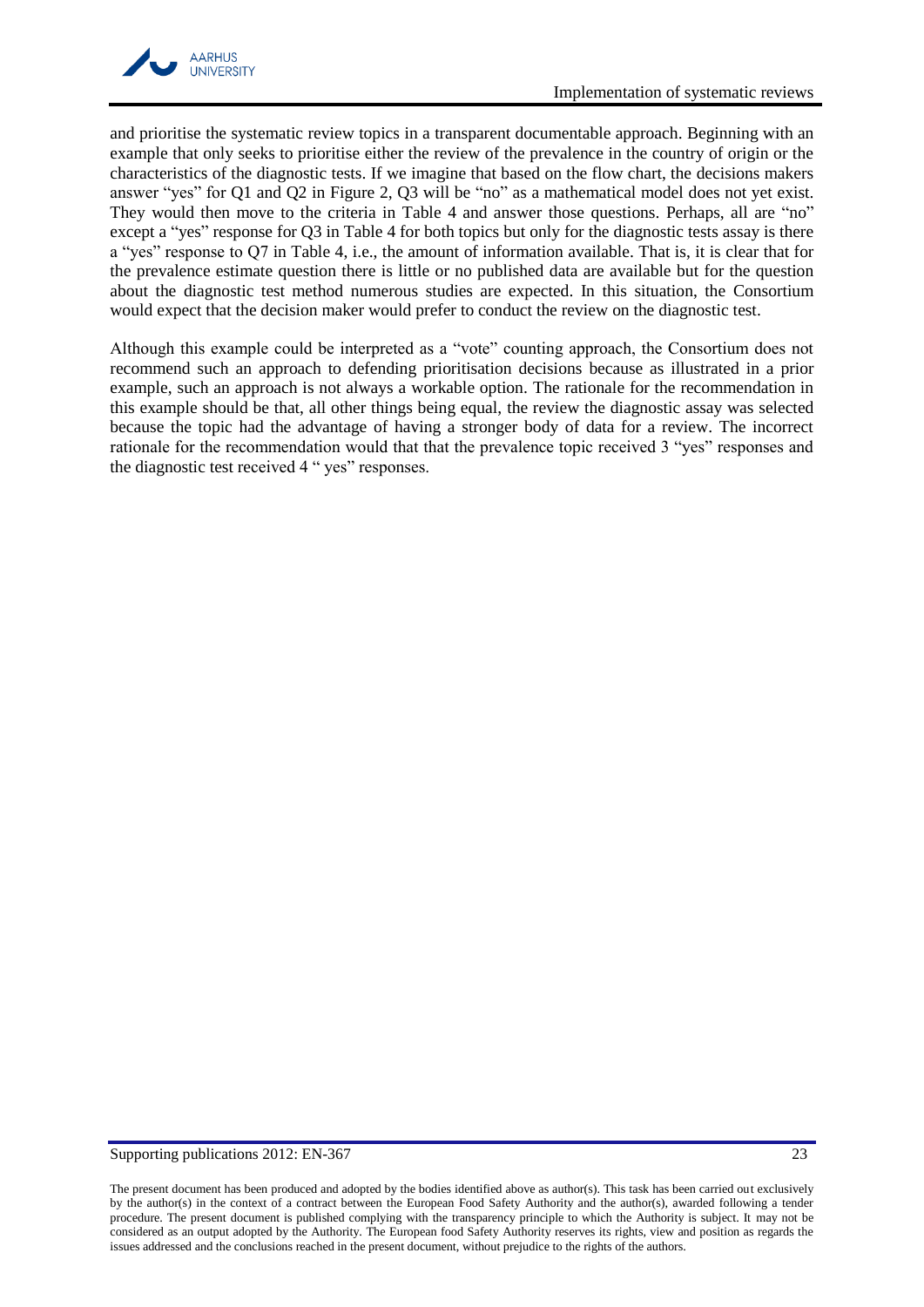



<span id="page-23-0"></span>**Figure 2:** Prioritising review questions from a broad policy problem

Supporting publications 2012: EN-367 24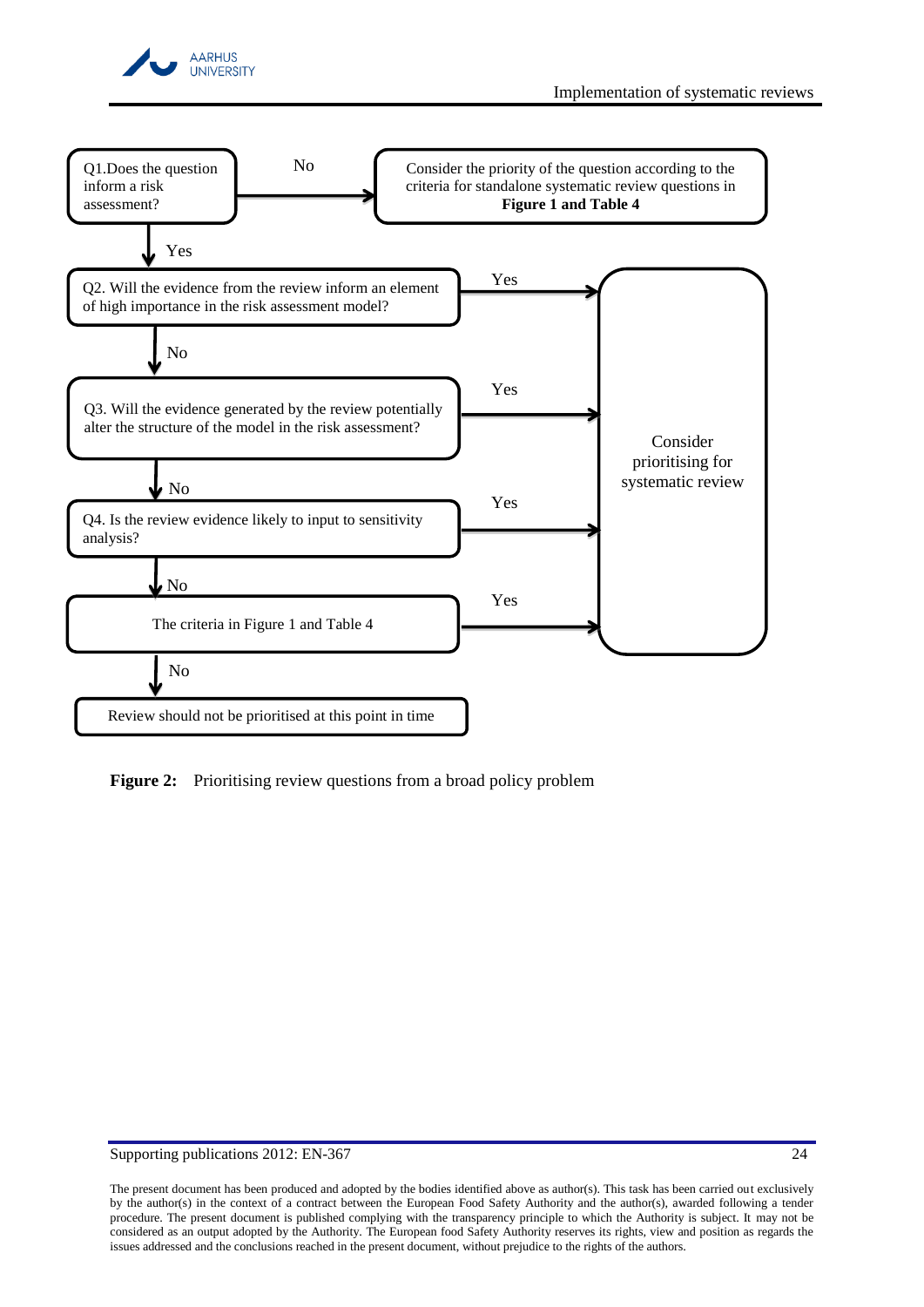

### <span id="page-24-0"></span>**4. Feasibility and Resource Impact Assessment: An approach to adapting the systematic review methodology in cases of limited resources**

Although topics may be prioritised, it is also important that EFSA addresses resource factors that limit the feasibility of conducting any systematic review. The availability of resources should be used to judge whether a systematic review will assist with estimating parameters or answering the questions. These resources are: time, staff (availability and expertise); primary evidence; and technical resources. These four resources are not independent (e.g. staff availability may influence the time required for a systematic review). Key technical resources required for a systematic review include bibliographic databases, literature management software and statistical analytical tools. For the purposes of this framework the Consortium assumes that the availability of technical resources within EFSA is not a limiting factor. Therefore we focus on the three remaining resources which will be required: time; staff availability and expertise and primary evidence.

### <span id="page-24-1"></span>**4.1. Time issues: short deadlines and the utility of rapid reviews**

According to the Cochrane Collaboration Handbook [\(2011\)](#page-30-10) a systematic review "attempts to collate all empirical evidence that fits pre-specified eligibility criteria in order to answer a specific research question. It uses explicit, systematic methods that are selected with a view to minimizing bias, thus providing more reliable findings from which conclusions can be drawn and decisions made". Systematic reviews take time and resources if they are to be properly executed. However, EFSA and other government agencies frequently have to respond to policy makers' requests for information in a time frame shorter than necessary to complete a full systematic review. In human medicine, systematic review tools to respond to these requests are referred to as rapid reviews. In other fields the terms "rapid evidence reviews" and "pilot reviews" have been used.

For EFSA, rapid reviews may be a useful tool but they should not be viewed as a substitute for a full systematic review. Rapid reviews and systematic reviews should be clearly differentiated. Criteria about what constitutes a rapid review and what shortcuts are taken to ensure that the review is rapid are not standardised. In a study of institutions using rapid reviews to support policy making, a major difference between systematic reviews and rapid reviews was that fewer sources were used when searching the literature to identify relevant studies [\(Watt et al., 2008a\)](#page-34-13). Searching the grey literature and hand searching were the most commonly omitted steps in rapid reviews compared to systematic reviews.

Rapid reviews also tend to be more restrictive in terms of the type of primary study that would be considered relevant. For example, in a study of 36 rapid reviews, none excluded systematic reviews; 6% excluded randomized controlled trials (RCTs); 17% excluded nonrandomized controlled trials; and 83% excluded case series [\(Watt et al., 2008a\)](#page-34-13). In contrast, no full systematic review excluded RCTs, only 8% excluded nonrandomized studies, and 31% excluded case series [\(Watt et al., 2008a\)](#page-34-13). With respect to the outcomes considered, rapid reviews are more likely to restrict the number of outcomes considered, and in health care, the outcomes omitted by rapid reviews have tended to be social and economic rather than clinical outcomes [\(Watt et al., 2008a\)](#page-34-13).

Rapid reviews are also less likely to include external reviewers or larger stakeholder groups in the review process and this may be a disadvantage. If EFSA would encourage the use of rapid review too frequently, or working groups incorrectly developed the idea that rapid reviews are the solution to all review questions, the in-house workload for EFSA staff (with less involvement of external experts), who would be expected to conduct the rapid reviews, may actually increase.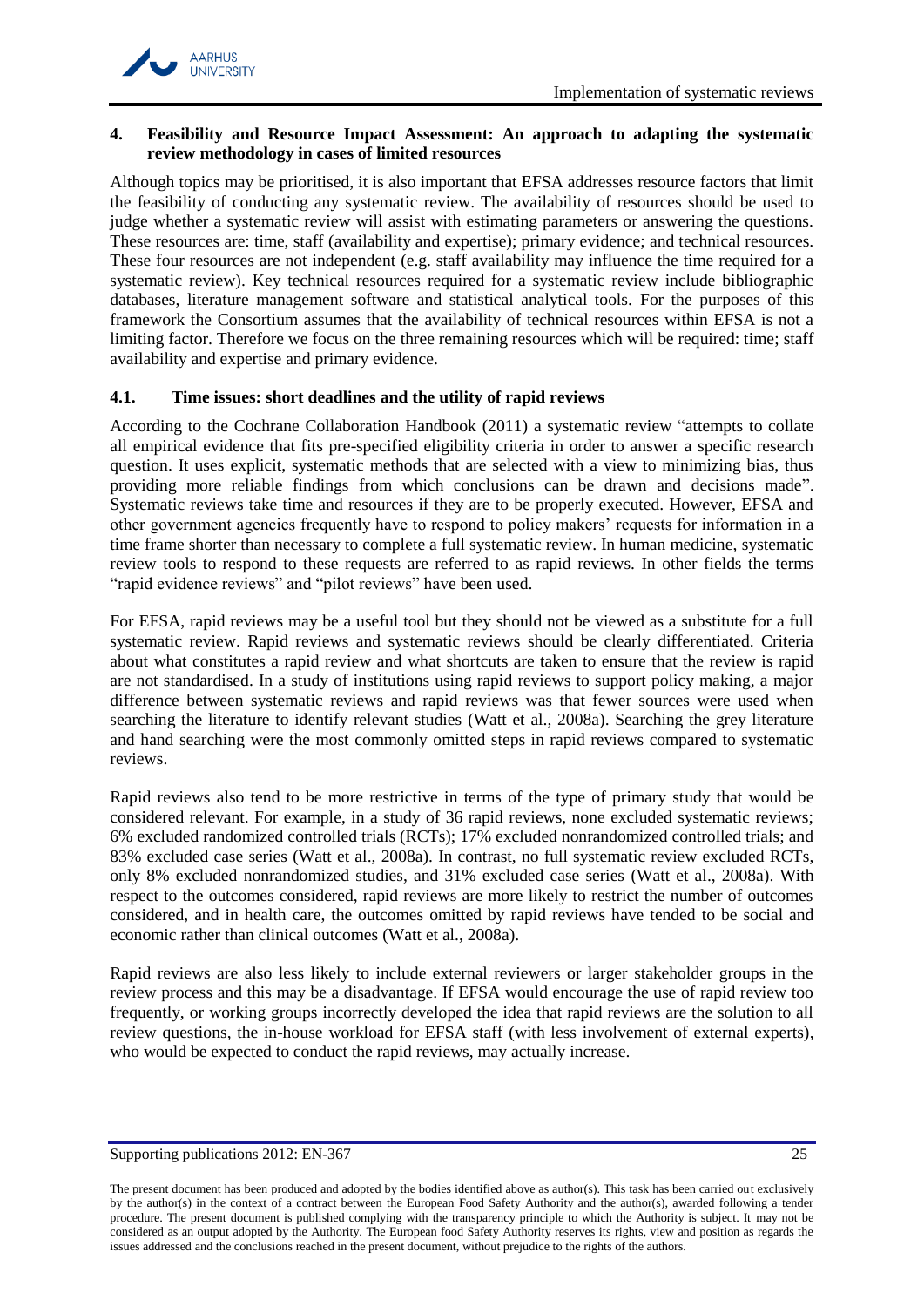

The implications of these differences between rapid reviews and systematic reviews are important for EFSA. The project Consortium proposes that when developing an approach to rapid reviews, EFSA should take the steps described below.

# **4.1.1. Describe the minimum number of databases that should be evaluated**

<span id="page-25-0"></span>This number may differ between topics, but a minimum of two at least allows some consideration of complementarity and redundancy. The Consortium believes that for animal health outcomes, a minimum requirement for a database which has to be searched might be CAB Abstracts, which has a far broader scope for animal health and welfare than, for example, MEDLINE. For human nutrition, MEDLINE, for biological hazards, Food Safety and Technology Abstracts may be the minimum requirement. As the number of reviews conducted in EFSA increases, it would be helpful to conduct retrospective analyses and determine which of the readily available databases most effectively captured the citations that ultimately were included in reviews. This relative recall analysis is a standard approach used in systematic review information retrieval research. Such information could provide an empirical basis to recommend the best databases when conducting rapid reviews<sup>8</sup>.

# **4.1.2. Ensure that the most critical outcome is identified before the review is conducted**

<span id="page-25-1"></span>Many interventions and exposures lead to multiple outcomes, all of which may be of interest. However, at the beginning of a rapid review, content experts should quickly identify all possible outcomes and grade these as critical, important or non-important. For example, if EFSA was asked to provide a rapid review of the consequences of exposure to a toxin such as melamine in calf feed, numerous outcomes of interest could be identified in humans and animals. Within these populations, outcomes are likely to differ by severity. For example, the contamination of meat products may lead to kidney failure or behavioural changes in children. It is likely to be more important in the short term to provide information about the impact on kidney failure than behaviour changes, and both outcomes are more important than any outcomes that occur in calves. Rapid review searches could, therefore, be limited to one or two critical outcomes.

# **4.1.3. Discuss and clarify, prior to conducting a rapid review, what the limitations of the evidence base will be**

<span id="page-25-2"></span>In some areas, it is possible to limit a rapid review to a review of existing systematic reviews. For example, if EFSA was required to provide rapid opinions about the effects of probiotics on human health, numerous systematic reviews are available on this topic [\(Abad and Safdar, 2009;](#page-30-2) [Boyle et al.,](#page-30-11)  [2009;](#page-30-11) [Braegger et al., 2011;](#page-30-3) [Brenner et al., 2009;](#page-30-4) [Chmielewska and Szajewska, 2010;](#page-30-5) [Hempel et al.,](#page-31-3)  [2012;](#page-31-3) [Holte et al., 2012;](#page-31-4) [Hoveyda et al., 2009;](#page-31-5) [Jonkers et al., 2012;](#page-32-3) [Mihatsch et al., 2012;](#page-32-5) [Moayyedi et](#page-32-6)  [al., 2010;](#page-32-6) [Salari et al., 2012;](#page-33-7) [Vouloumanou et al., 2009;](#page-34-14) [Whelan, 2011;](#page-34-15) [Whelan and Myers, 2010\)](#page-34-16). Similarly, a rapid review of pre-harvest interventions of *Salmonella* in pork could use previously published reviews updated with additional limited searches. In other situations, EFSA staff and experts would need to think very critically about the evidence base to be considered in the review, because the larger the evidence base, the longer the time required for a review. A simple way to achieve a reduction in time cost is to consider including more methodological or study design criteria in the eligibility criteria, which leads to a reduction in the information that needs to be extracted.

 $\overline{a}$ 

<sup>&</sup>lt;sup>8</sup> In this respect, EFSA editors of the document wanted it noted that EFSA is currently undertaking a project to produce an Inventory of reliable information sources relevant to the various EFSA areas and to define a method for defining the best combinations of information sources that would ensure that relevant information is retrieved for every new review question started (CFT/EFSA/SAS/2011/03, "Inventory of sources of scientific evidence relevant to EFSA risk assessments and information sessions on literature searching techniques").

Supporting publications 2012: EN-367 26

The present document has been produced and adopted by the bodies identified above as author(s). This task has been carried out exclusively by the author(s) in the context of a contract between the European Food Safety Authority and the author(s), awarded following a tender procedure. The present document is published complying with the transparency principle to which the Authority is subject. It may not be considered as an output adopted by the Authority. The European food Safety Authority reserves its rights, view and position as regards the issues addressed and the conclusions reached in the present document, without prejudice to the rights of the authors.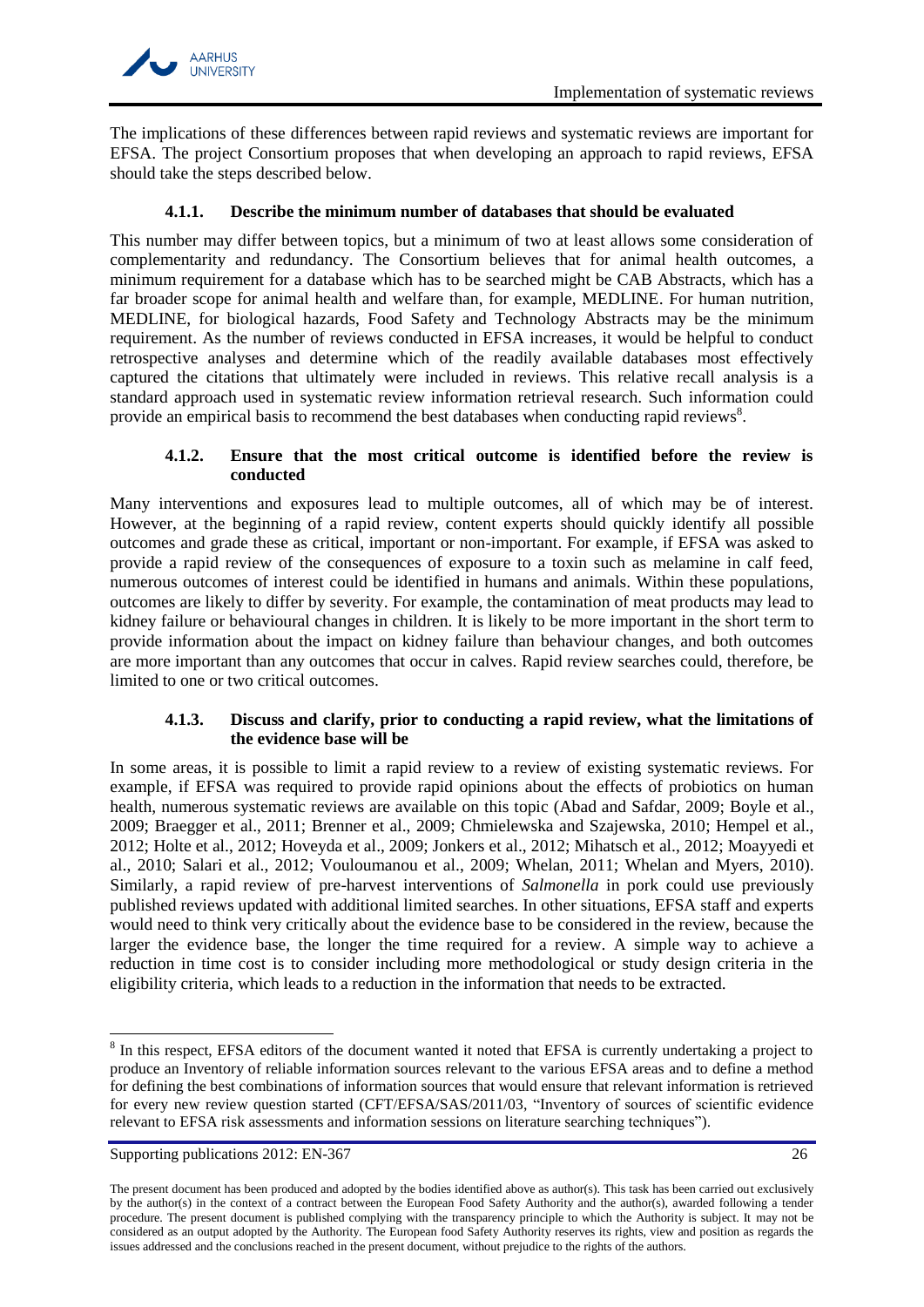

|                      | <b>Rapid review</b>                                                               | <b>Systematic review</b>                                        |  |  |
|----------------------|-----------------------------------------------------------------------------------|-----------------------------------------------------------------|--|--|
| Timeframe            | $\leq$ 5 weeks                                                                    | 6 months to 2 years                                             |  |  |
| Ouestion             | Question specified <i>a priori</i> (may include<br>broad PICOS)                   | Often a focused clinical<br>question<br>(focused PICOS)         |  |  |
| Sources and searches | limited<br><b>Sources</b><br>but<br>be<br>may<br>sources/strategies made explicit | Comprehensive<br>searched<br>sources<br>and explicit strategies |  |  |
| Selection            | Criterion-based, uniformly applied                                                | Criterion-based                                                 |  |  |
| Appraisal            | Rigorous; critical appraisal (SRs only)                                           | Rigorous; critical appraisal                                    |  |  |
| Synthesis            | Descriptive summary/categorization of the<br>data                                 | <b>Oualitative</b><br>$+/-$<br>meta-<br>summary<br>analysis     |  |  |
| Inferences           | Limited/cautious<br>οf<br>interpretation<br>the<br>findings                       | Evidence-based                                                  |  |  |

**Table 6:** An example of the general comparison of rapid review versus systematic review approaches conducted by Knowledge to Action in Canada [\(Khangura et al., 2012\)](#page-32-16)

Rapid reviews currently attract a lot of interest in health research [\(Khangura et al., 2012;](#page-32-16) [Watt et al.,](#page-34-13)  [2008a,](#page-34-13) [b\)](#page-34-17), but experience so far mainly comes from individual groups and institutions. This area is likely to develop further in the near future and it is likely that more precise recommendations will be available on the utility, preparation and conduct of rapid reviews in 1-2 years' time. If EFSA is interested in this approach the Consortium suggests they conduct a trial to compare the impacts and outcomes of both rapid and full systematic reviews.

# <span id="page-26-0"></span>**4.2. Staff issues: availability and expertise**

This element of resource has three components: the staff available for the review; the number of person days EFSA experts or staff can contribute to a review; and the availability among staff of expert skills. For a systematic review, a minimum of two persons are required for the majority of SR steps. For simplicity, the Consortium assumes that staff expertise covers technical resources (e.g. information specialism implies access to bibliographic databases and statistical expertise implies access to analytical software) and that panel and working group experts cover the domain expertise in the field of the systematic review. The calendar time required to complete a review from the stage of question setting varies greatly according to the question and the volume and quality of evidence. Based on reviews conducted by the Consortium members, the average may be more than one year but the range can be from six months to two years [\(Khangura et al., 2012\)](#page-32-16).

# <span id="page-26-1"></span>**4.2.1. Availability of staff or staff days available for a review**

If a review is needed and EFSA does not have the staff or staff days to devote to a review several options exist. The first option is to not conduct a review. The  $2<sup>nd</sup>$  option is to extend the calendar time available for the review- this option seems unlikely to be useful for reviews commissioned by an external requestor. For self-tasked reviews, the same options exist however it seems more likely that it will be possible to extend the calendar time available for such reviews which would enable greater involvement of the EFSA staff and working group experts in the review process. Particularly, efforts should be made to ensure that, for high priority reviews, panel and working group members and EFSA staff are involved in protocol development. The third option is that an outside contractor can be commissioned to complete data screening extraction, analysis and interpretation steps. The outside contractor may interact with EFSA staff and panels for the interpretation process, provided such

Supporting publications 2012: EN-367 27

The present document has been produced and adopted by the bodies identified above as author(s). This task has been carried out exclusively by the author(s) in the context of a contract between the European Food Safety Authority and the author(s), awarded following a tender procedure. The present document is published complying with the transparency principle to which the Authority is subject. It may not be considered as an output adopted by the Authority. The European food Safety Authority reserves its rights, view and position as regards the issues addressed and the conclusions reached in the present document, without prejudice to the rights of the authors.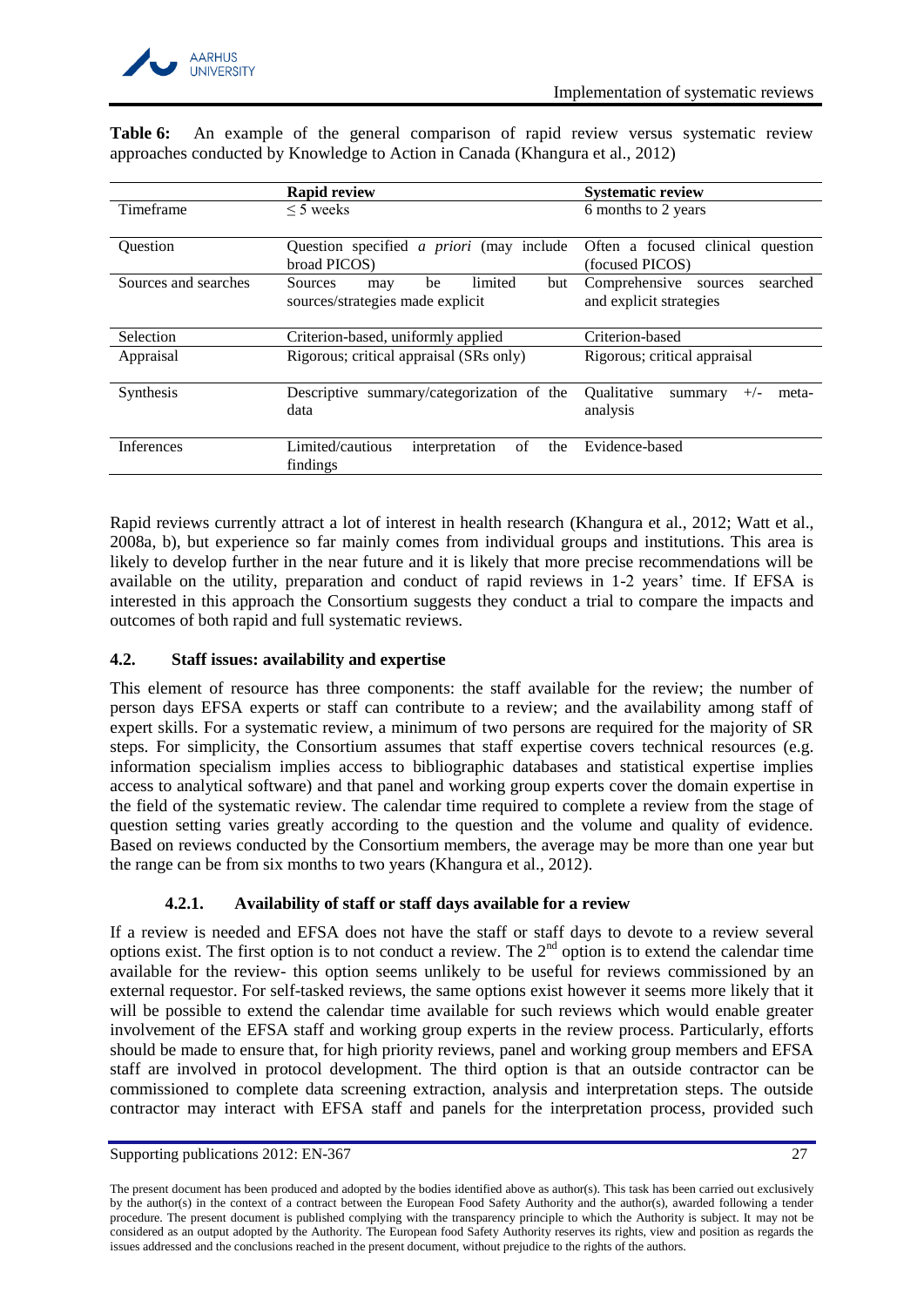

consultation does not interfere with the independence and integrity of the review. An additional option would to be modify the output from a full systematic review to a rapid review (or at least less "resource intensive") and take measures such as limiting the number of reviewers to reduce the workload e.g. only one person selecting the studies for inclusions and maybe another just checking a subset of records to see if ok; or only one person to do the data extraction. The reduction in workload will also correspond with losing many of the benefits of conducting a review such as a transparent defensible process.

# **4.2.2. Availability among staff or experts of expert skills**

<span id="page-27-0"></span>In the short term there are few solutions to this problem, although medium and long term solutions are available. The project Consortium feels that, given the diversity of expertise in EFSA staff and working group members, it would be unusual that the deficit in expertise would be a lack of subject specific content expertise. More likely, staff or working group members who are familiar with systematic review methodology would be few. If the EFSA staff or experts available are not aware of the systematic review methodology and cannot complete a review, an alternative approach to synthesising the research must be sought. The medium term solution would be to employ outside experts in systematic reviews to guide the review process. We envision two main situations where this it may be advisable to employee outside expertise.

First, an outside expert may be needed where questions are more difficult to answer in areas where the systematic review methodology is less well-developed and sources of bias are less well-defined, these cases require considerable methodological expertise. An example would be reviews of diagnostic test accuracy. In this situation, it would be desirable to identify an individual who is familiar with diagnostic test accuracy review methods. If that individual has no familiarity with feed and food safety, either an EFSA staff member, or a second consultant or a workgroup member, familiar with systematic reviews, should be included in the review team.

The second situation where an outside expert may be needed will occur when a panel that does not normally employ systematic reviews tries this for the first time. In this situation, a methodology expert familiar with systematic reviews and food and feed safety, but not necessarily the content domain, should be involved to facilitate the process. It seems that a recent tender process set out by EFSA may be able to address this medium term solution in an efficient manner.

The long term solution is to increase the training in systematic review and methodology expertise, a step that EFSA has already initiated.

# <span id="page-27-1"></span>**4.3. Primary evidence: availability and scoping**

In many topics, it is possible that the evidence base is limited or non-existent. The Consortium believes this is likely to be established in two ways. First, and most likely, the EFSA staff or working group experts in the area will be aware that the amount of evidence for the question of interest is very small. Alternatively, a scoping exercise may have identified a lack of evidence. In these situations, a systematic review is unlikely to be needed (unless there is some disagreement about the amount of evidence). However, for the purposes of transparency, the Consortium recommends EFSA to conduct an evidence scoping project to document the lack of evidence. In particular, when experts are consulted and they advise that little or no evidence is available, a scoping exercise should still be carried out and the results documented. As each review should begin with a scoping exercise, the Consortium suggests that each EFSA review team has a point at which the decision to proceed with reviewing the literature or use an alternative approach should be built into the EFSA workflow, therefore documenting this process should not be a major burden. In certain circumstances it may be decided that a systematic review is necessary to confirm that the evidence base is inadequate to

Supporting publications 2012: EN-367 28

The present document has been produced and adopted by the bodies identified above as author(s). This task has been carried out exclusively by the author(s) in the context of a contract between the European Food Safety Authority and the author(s), awarded following a tender procedure. The present document is published complying with the transparency principle to which the Authority is subject. It may not be considered as an output adopted by the Authority. The European food Safety Authority reserves its rights, view and position as regards the issues addressed and the conclusions reached in the present document, without prejudice to the rights of the authors.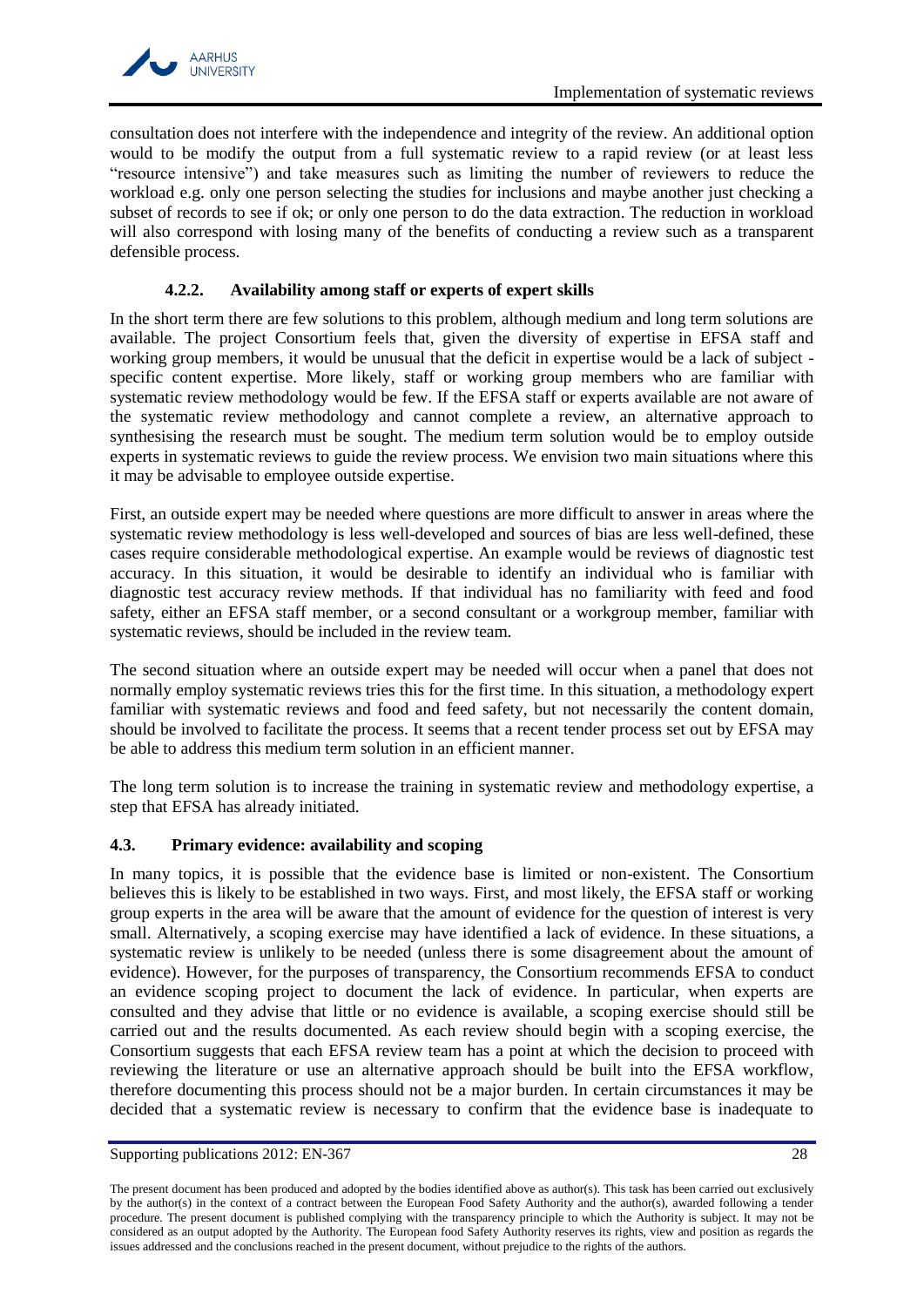

support current decision-making needs. This may be beneficial in terms of prioritising an area for primary research.

# Supporting publications 2012: EN-367 29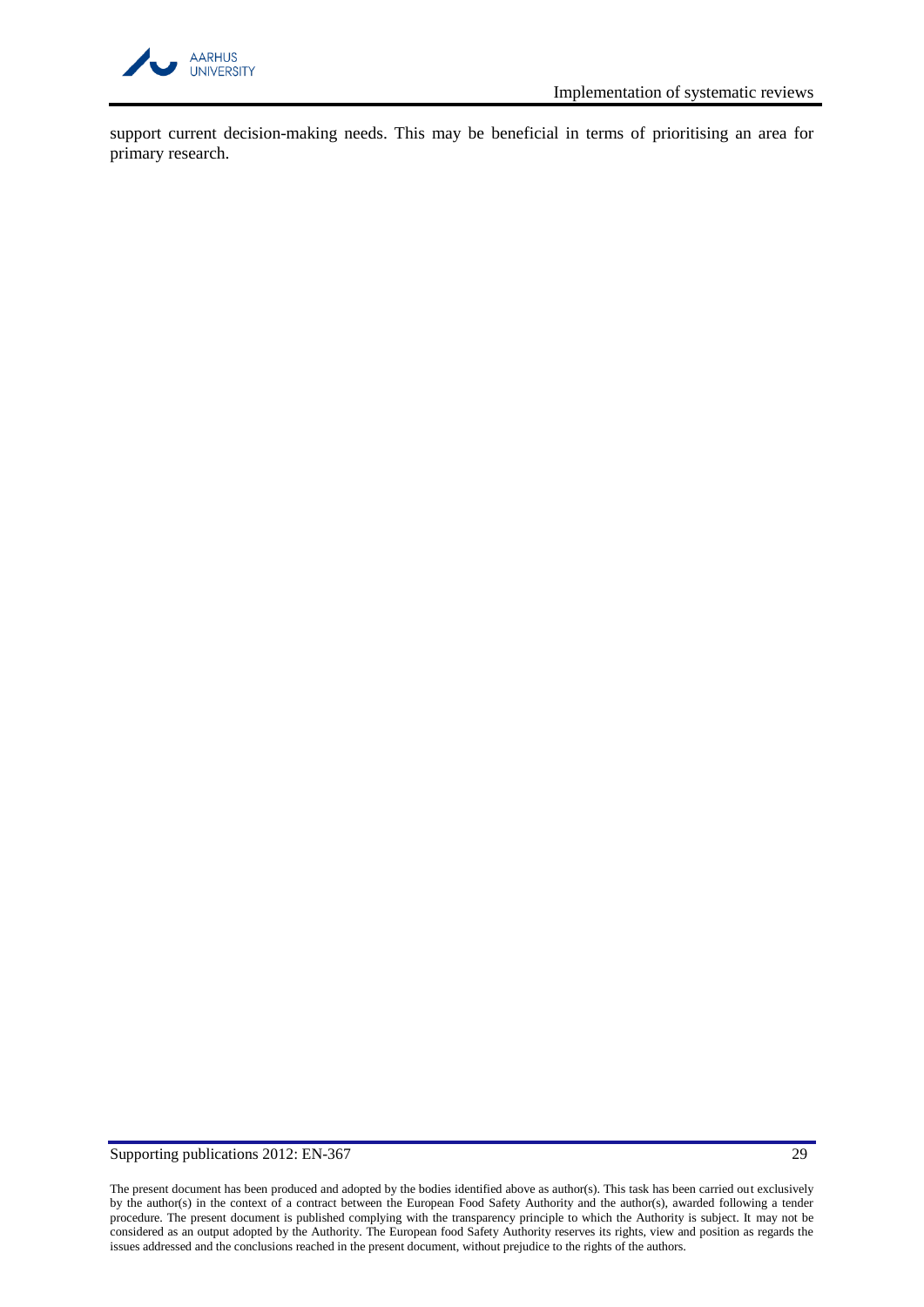

# <span id="page-29-0"></span>**5. Discussion on any actual and potential barriers to, and facilitators of the implementation of systematic reviews with the EFSA risk assessment framework**

As mentioned in previous sections, time is a major barrier to the conduct of systematic reviews within EFSA's work process. The element of time includes both the allocation of personnel to conduct the review, and the often short timelines available to provide an opinion or prepare a risk assessment. It is recognised that timelines for some issues are by necessity short (e.g., input related to outbreaks or emerging crises). However, in other instances, an increased understanding of the time commitment required relative to the benefits may lead to a better understanding by those submitting the mandates of the time required to incorporate systematic reviews. It should be remembered that rapid reviews are not a replacement for systematic reviews, and employing rapid reviews simply replaces one set of issues with another. Instead the use of rapid reviews, substitutes one set of issues (time and resource) for another (less robust, transparent and comprehensive processes for incorporating scientific evidence into EFSA decisions). EFSA will need to determine which set of issues takes precedence.

Another potential barrier may be lack of familiarity of all relevant persons with the process (including timelines) and the benefits of a systematic review. While EFSA has conducted several training sessions on systematic reviews for staff and experts, the Consortium believes that there are individuals within both of these groups that do not understand, or perhaps do not appreciate the process. In addition, there may be a need to inform the individuals who create the mandates provided to EFSA about the process and benefits of systematic reviews. Ultimately, this may help to alleviate the issue of unrealistic timelines and facilitate incorporating reviews into the EFSA process.

As outlined in the EFSA Guidance, the primary advantage of the systematic review is the transparency and robustness that it provides to the evidence synthesis and communication process. This is particularly important when high- consequence problems or controversial issues are addressed by EFSA. It also is advantageous in situations where public scrutiny is high or where there is disagreement amongst experts. The transparency inherent in the systematic review process will aid EFSA in defending positions to a concerned public and to those whose personal opinions may not be consistent with the scientific evidence. Transparency is also important when risk assessment is used for regulatory purposes. The incorporation of systematic reviews may help in cases where the regulatory decision is challenged. When considering the prioritisation of questions for systematic review in the short term, it may be worth identifying issues which facilitate their acceptance as a valuable tool in decision-making.

# <span id="page-29-1"></span>**6. Conclusions**

Risk assessment is an approach to understand hazards and impacts of hazards in a system. Risk assessment in food and feed safety focuses on the food production system, which is incredibly complex. In food and feed safety, risk assessment is the nationally and internationally recognised approach to informing policy-making. Health management, health technology assessments (HTA) and cost effectiveness assessments (CEA) seek to provide similar support for decision making, by including not just efficacy, but also factors associated with the entire health care system (including comparative treatments and costs). In decision making concerning human health issues, therefore, systematic reviews form just one component of the decision making process.

EFSA and all its Panels should view systematic reviews in the same manner, as a method that enhances and adds value to risk assessments and recognises that the methodology offers a number of strategic advantages in terms of transparency and evidence-informed decision making. EFSA has acknowledged that systematic review is expensive and time-consuming and a decision-making framework is needed to identify when to use it and how to prioritise question when resources are limited. With this in mind, EFSA has outlined the importance of considering when the benefits of

The present document has been produced and adopted by the bodies identified above as author(s). This task has been carried out exclusively by the author(s) in the context of a contract between the European Food Safety Authority and the author(s), awarded following a tender procedure. The present document is published complying with the transparency principle to which the Authority is subject. It may not be considered as an output adopted by the Authority. The European food Safety Authority reserves its rights, view and position as regards the issues addressed and the conclusions reached in the present document, without prejudice to the rights of the authors.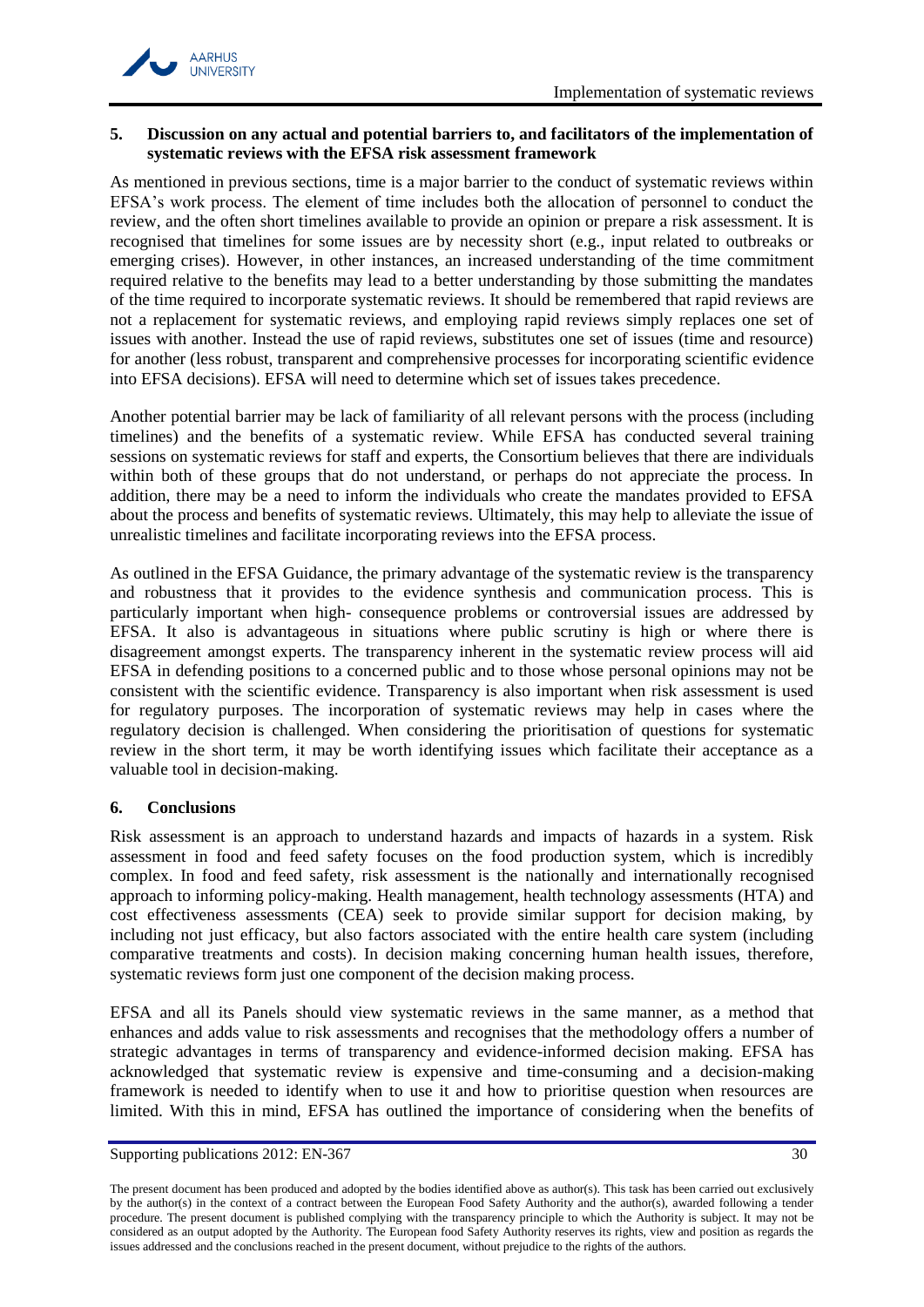

systematic reviews are going to be the highest. Decision making can be complex and one way of describing the components that inform decision making is to describe the 1) evidence base 2) values and preferences 3) costs and benefits and 4) balance of benefits and harms.

In summary, the use of systematic review methodology in food and feed safety is still in its infancy.

Based on the expertise of its members and the experience developed during the training sessions delivered to EFSA experts and staff, the Consortium defined an approach to prioritising questions for systematic reviews. The Consortium also outlined some potential barriers to use of systematic review, including time, expertise and available evidence and discussed potential solutions, including use of rapid reviews and, as already acknowledged by EFSA, continuation of training opportunities. Appropriate commissioning of systematic review expertise is regarded as an important step in establishing the role of the methodology in EFSA risk assessments.

### <span id="page-30-0"></span>**REFERENCES**

- <span id="page-30-1"></span>2010. Application of Systematic Review Methodology to Food and Feed Safety Assessments to Support Decision Making. European Food Safety Authority Journal 8, 1-90.
- <span id="page-30-10"></span>2011. In: Higgins, J., Green, S. (Eds.), Cochrane Handbook for Systematic Reviews of Interventions Cochran Collaboration.
- <span id="page-30-2"></span>Abad, C.L., Safdar, N., 2009. The role of lactobacillus probiotics in the treatment or prevention of urogenital infections--a systematic review. J Chemother 21, 243-252.
- <span id="page-30-8"></span>Anderson, C.B., Hughes, S.O., Fuemmeler, B.F., 2009. Parent-child attitude congruence on type and intensity of physical activity: testing multiple mediators of sedentary behavior in older children. Health Psychol 28, 428-438.
- <span id="page-30-11"></span>Boyle, R.J., Bath-Hextall, F.J., Leonardi-Bee, J., Murrell, D.F., Tang, M.L., 2009. Probiotics for the treatment of eczema: a systematic review. Clinical and experimental allergy : journal of the British Society for Allergy and Clinical Immunology 39, 1117-1127.
- <span id="page-30-3"></span>Braegger, C., Chmielewska, A., Decsi, T., Kolacek, S., Mihatsch, W., Moreno, L., Piescik, M., Puntis, J., Shamir, R., Szajewska, H., Turck, D., van Goudoever, J., 2011. Supplementation of infant formula with probiotics and/or prebiotics: a systematic review and comment by the ESPGHAN committee on nutrition. Journal of pediatric gastroenterology and nutrition 52, 238-250.
- <span id="page-30-4"></span>Brenner, D.M., Moeller, M.J., Chey, W.D., Schoenfeld, P.S., 2009. The utility of probiotics in the treatment of irritable bowel syndrome: a systematic review. The American journal of gastroenterology 104, 1033-1049; quiz 1050.
- <span id="page-30-6"></span>Bucher, O., Farrar, A.M., Totton, S.C., Wilkins, W., Waddell, L.A., Wilhelm, B.J., McEwen, S.A., Fazil, A., Rajic, A., 2012a. A systematic review-meta-analysis of chilling interventions and a meta-regression of various processing interventions for Salmonella contamination of chicken. Prev Vet Med 103, 1-15.
- <span id="page-30-7"></span>Bucher, O., Fazil, A., Rajic, A., Farrar, A., Wills, R., McEwen, S.A., 2012b. Evaluating interventions against Salmonella in broiler chickens: applying synthesis research in support of quantitative exposure assessment. Epidemiology and Infection 140, 925-945.
- <span id="page-30-9"></span>Burns, M.J., O'Connor, A.M., 2008. Assessment of methodological quality and sources of variation in the magnitude of vaccine efficacy: a systematic review of studies from 1960 to 2005 reporting immunization with Moraxella bovis vaccines in young cattle. Vaccine 26, 144-152.
- <span id="page-30-5"></span>Chmielewska, A., Szajewska, H., 2010. Systematic review of randomised controlled trials: probiotics for functional constipation. World J Gastroenterol 16, 69-75.

Supporting publications 2012: EN-367 31

The present document has been produced and adopted by the bodies identified above as author(s). This task has been carried out exclusively by the author(s) in the context of a contract between the European Food Safety Authority and the author(s), awarded following a tender procedure. The present document is published complying with the transparency principle to which the Authority is subject. It may not be considered as an output adopted by the Authority. The European food Safety Authority reserves its rights, view and position as regards the issues addressed and the conclusions reached in the present document, without prejudice to the rights of the authors.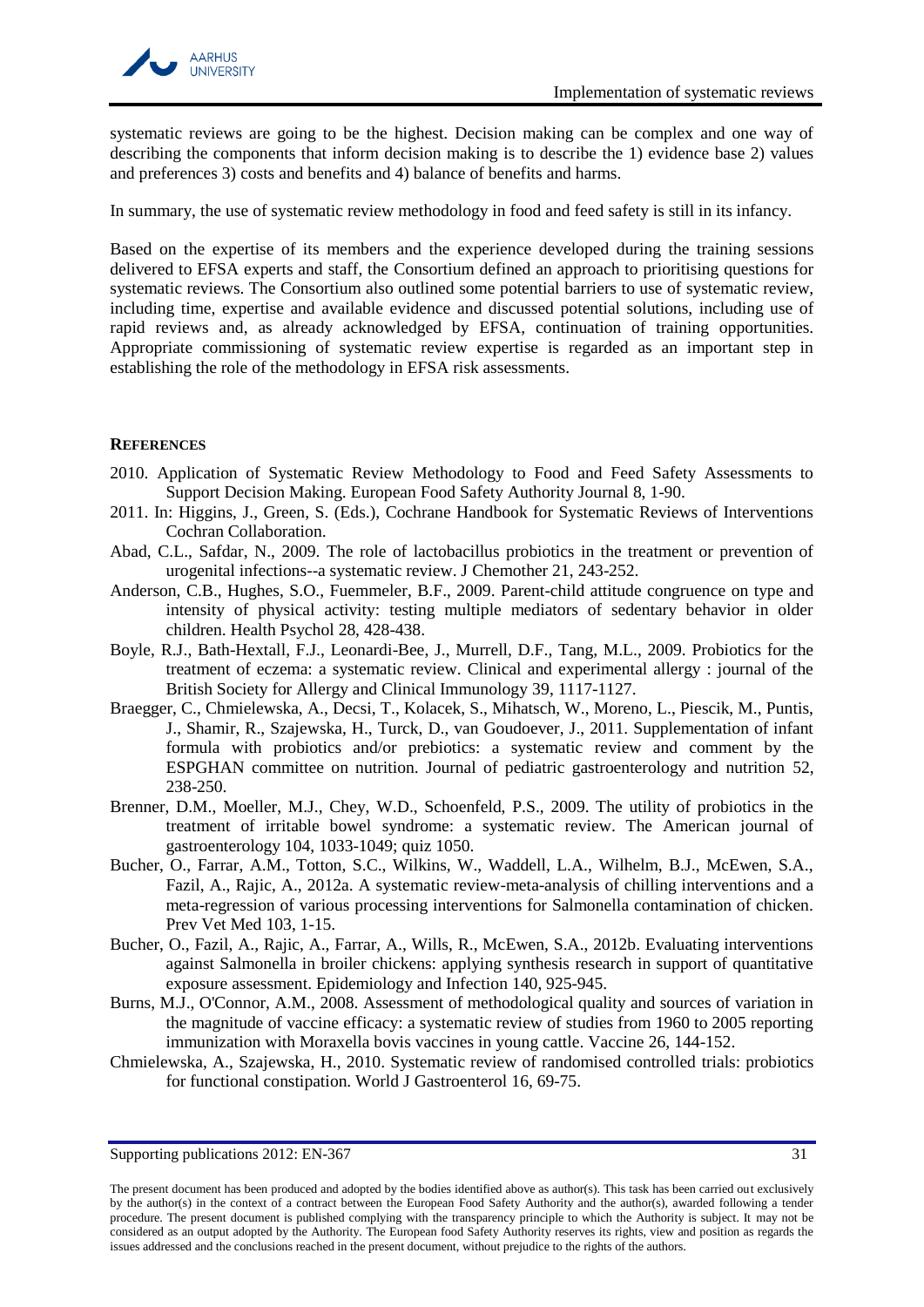

- <span id="page-31-16"></span>Denagamage, T.N., O'Connor, A.M., Sargeant, J.M., Rajic, A., McKean, J.D., 2007. Efficacy of vaccination to reduce Salmonella prevalence in live and slaughtered swine: A systematic review of literature from 1979 to 2007. Foodborne Pathogens and Disease 4, 539-549.
- <span id="page-31-1"></span>Deshpande, G., Rao, S., Patole, S., 2007. Probiotics for prevention of necrotising enterocolitis in preterm neonates with very low birthweight: a systematic review of randomised controlled trials. Lancet 369, 1614-1620.
- <span id="page-31-6"></span>Domingues, A.R., Pires, S.M., Halasa, T., Hald, T., 2012a. Source attribution of human campylobacteriosis using a meta-analysis of case-control studies of sporadic infections. National Food Institute, Technical University of Denmark, DK-2860 Soborg, Denmark. Email arco@food.dtu.dk, pp. 970-981.
- <span id="page-31-7"></span>Domingues, A.R., Pires, S.M., Halasa, T., Hald, T., 2012b. Source attribution of human salmonellosis using a meta-analysis of case-control studies of sporadic infections. National Food Institute, Technical University of Denmark, Soborg, Denmark, pp. 959-969.
- <span id="page-31-18"></span>Doyle, J., Waters, E., Yach, D., McQueen, D., De Francisco, A., Stewart, T., Reddy, P., Gulmezoglu, A.M., Galea, G., Portela, A., 2005. Global priority setting for Cochrane systematic reviews of health promotion and public health research. Journal of epidemiology and community health 59, 193-197.
- <span id="page-31-9"></span>Duffield, T.F., Rabiee, A., Lean, I.J., 2012. Overview of meta-analysis of monensin in dairy cattle. The Veterinary clinics of North America. Food animal practice 28, 107-119, ix.
- <span id="page-31-10"></span>Duffield, T.F., Rabiee, A.R., Lean, I.J., 2008a. A meta-analysis of the impact of monensin in lactating dairy cattle. Part 1. Metabolic effects. Journal of Dairy Science 91, 1334-1346.
- <span id="page-31-11"></span>Duffield, T.F., Rabiee, A.R., Lean, I.J., 2008b. A meta-analysis of the impact of monensin in lactating dairy cattle. Part 2. Production effects. Journal of Dairy Science 91, 1347-1360.
- <span id="page-31-12"></span>Duffield, T.F., Rabiee, A.R., Lean, I.J., 2008c. A meta-analysis of the impact of monensin in lactating dairy cattle. Part 3. Health and reproduction. Journal of Dairy Science 91, 2328-2341.
- <span id="page-31-15"></span>Eden, J., Wheatley, B., McNeil, B., Sox, H., Editors, 2008. Knowing What Works in Health Care: A Roadmap for the Nation. National Academy of Sciences.
- <span id="page-31-14"></span>Faggion, C.M., Jr., Listl, S., Giannakopoulos, N.N., 2011. The methodological quality of systematic reviews of animal studies in dentistry. Veterinary Journal.
- <span id="page-31-2"></span>Gotteland, M., Brunser, O., Cruchet, S., 2006. Systematic review: are probiotics useful in controlling gastric colonization by Helicobacter pylori? Alimentary pharmacology & therapeutics 23, 1077-1086.
- <span id="page-31-17"></span>Guerin, M.T., Sir, C., Sargeant, J.M., Waddell, L., O'Connor, A.M., Wills, R.W., Bailey, R.H., Byrd, J.A., 2010. The change in prevalence of Campylobacter on chicken carcasses during processing: a systematic review. Poultry Science 89, 1070-1084.
- <span id="page-31-0"></span>Hartmann, K.E., Matchar, D.B., Chang, S., 2012. Chapter 6: assessing applicability of medical test studies in systematic reviews. Journal of general internal medicine 27 Suppl 1, 39-46.
- <span id="page-31-13"></span>Heard, K., Cleveland, N.R., Krier, S., 2011. Benzodiazepines and antipsychotic medications for treatment of acute cocaine toxicity in animal models--a systematic review and meta-analysis. Hum Exp Toxicol 30, 1849-1854.
- <span id="page-31-3"></span>Hempel, S., Newberry, S.J., Maher, A.R., Wang, Z., Miles, J.N., Shanman, R., Johnsen, B., Shekelle, P.G., 2012. Probiotics for the prevention and treatment of antibiotic-associated diarrhea: a systematic review and meta-analysis. JAMA : the journal of the American Medical Association 307, 1959-1969.
- <span id="page-31-4"></span>Holte, K., Krag, A., Gluud, L.L., 2012. Systematic review and meta-analysis of randomized trials on probiotics for hepatic encephalopathy. Hepatol Res.
- <span id="page-31-5"></span>Hoveyda, N., Heneghan, C., Mahtani, K.R., Perera, R., Roberts, N., Glasziou, P., 2009. A systematic review and meta-analysis: probiotics in the treatment of irritable bowel syndrome. BMC Gastroenterol 9, 15.
- <span id="page-31-8"></span>Ilic, S., Rajic, A., Britton, C.J., Grasso, E., Wilkins, W., Totton, S., Wilhelm, B., Waddell, L., LeJeune, J.T., 2012. A scoping study characterizing prevalence, risk factor and intervention

The present document has been produced and adopted by the bodies identified above as author(s). This task has been carried out exclusively by the author(s) in the context of a contract between the European Food Safety Authority and the author(s), awarded following a tender procedure. The present document is published complying with the transparency principle to which the Authority is subject. It may not be considered as an output adopted by the Authority. The European food Safety Authority reserves its rights, view and position as regards the issues addressed and the conclusions reached in the present document, without prejudice to the rights of the authors.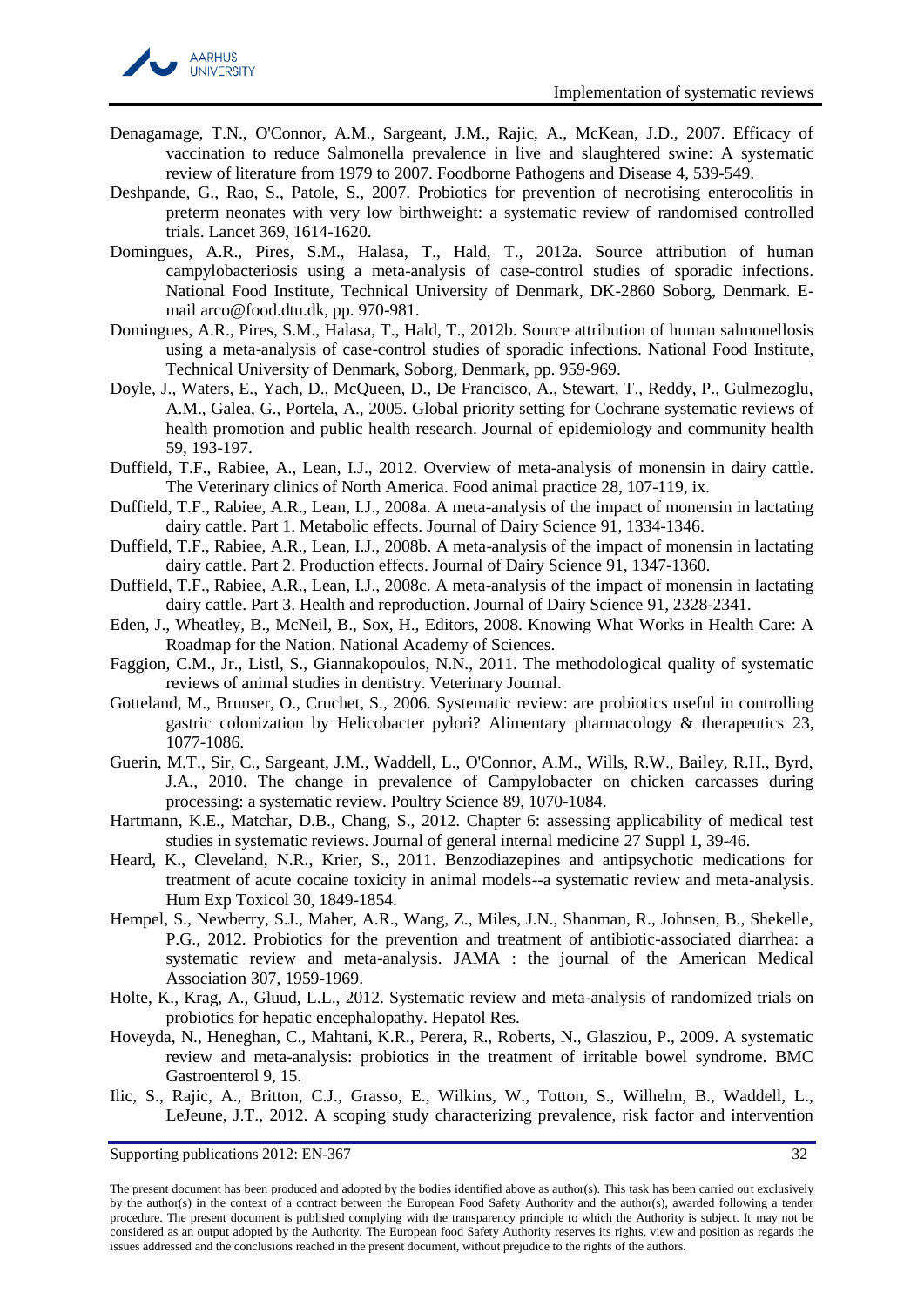

research, published between 1990 and 2010, for microbial hazards in leafy green vegetables. Correspondence address, J. T. LeJeune, Food Animal Health Research Program, Ohio Agricultural Research and Development Center, The Ohio State University, 1680 Madison Ave, Wooster, OH 44691, USA. E-mail lejeune.3@osu.edu, pp. 7-19.

- <span id="page-32-7"></span>Irwin, C.K., Yoon, K.J., Wang, C., Hoff, S.J., Zimmerman, J.J., Denagamage, T., O'Connor, A.M., 2011. Using the systematic review methodology to evaluate factors that influence the persistence of influenza virus in environmental matrices. Appl Environ Microbiol 77, 1049- 1060.
- <span id="page-32-15"></span>Jaros, P., Cogger, N., French, N., 2008. A systematic review of the human disease evidence associated with the consumption of raw milk and raw milk cheeses. Massey University.
- <span id="page-32-0"></span>Jonas, D.E., Wilt, T.J., Taylor, B.C., Wilkins, T.M., Matchar, D.B., 2012. Chapter 11: Challenges in and Principles for Conducting Systematic Reviews of Genetic Tests used as Predictive Indicators. Journal of general internal medicine 27 Suppl 1, 83-93.
- <span id="page-32-3"></span>Jonkers, D., Penders, J., Masclee, A., Pierik, M., 2012. Probiotics in the management of inflammatory bowel disease: a systematic review of intervention studies in adult patients. Drugs 72, 803- 823.
- <span id="page-32-2"></span>Khan, K.S., Ball, E., Fox, C.E., Meads, C., 2012. Systematic reviews to evaluate causation: an overview of methods and application. Evid Based Med.
- <span id="page-32-16"></span>Khangura, S., Konnyu, K., Cushman, R., Grimshaw, J., Moher, D., 2012. Evidence summaries: the evolution of a rapid review approach. Syst Rev 1, 10.
- <span id="page-32-9"></span>Lean, I.J., Rabiee, A.R., Duffield, T.F., Dohoo, I.R., 2009. Invited review: Use of meta-analysis in animal health and reproduction: methods and applications. Journal of Dairy Science 92, 3545- 3565.
- <span id="page-32-4"></span>Levri, K.M., Ketvertis, K., Deramo, M., Merenstein, J.H., D'Amico, F., 2005. Do probiotics reduce adult lactose intolerance? A systematic review. The Journal of family practice 54, 613-620.
- <span id="page-32-13"></span>Liberati, A., Altman, D.G., Tetzlaff, J., Mulrow, C., Gotzsche, P.C., Ioannidis, J.P., Clarke, M., Devereaux, P.J., Kleijnen, J., Moher, D., 2009. The PRISMA statement for reporting systematic reviews and meta-analyses of studies that evaluate health care interventions: explanation and elaboration. Ann Intern Med 151, W65-94.
- <span id="page-32-10"></span>Macleod, M., Sandercock, P., 2005. Systematic reviews help clinical research design: can they help improve animal experimental work? Research Defence Society News Winter Issue.
- <span id="page-32-11"></span>Macleod, M., van der Worp, H.B., 2010. Animal models of neurological disease: are there any babies in the bathwater? Pract Neurol 10, 312-314.
- <span id="page-32-12"></span>Macleod, M.R., O'Collins, T., Howells, D.W., Donnan, G.A., 2004. Pooling of animal experimental data reveals influence of study design and publication bias. Stroke 35, 1203-1208.
- <span id="page-32-1"></span>Matchar, D.B., 2012. Chapter 1: introduction to the methods guide for medical test reviews. Journal of general internal medicine 27 Suppl 1, 4-10.
- <span id="page-32-8"></span>Matthews, J.E., Dickey, B.W., Miller, R.D., Felzer, J.R., Dawson, B.P., Lee, A.S., Rocks, J.J., Kiel, J., Montes, J.S., Moe, C.L., Eisenberg, J.N.S., Leon, J.S., 2012. The epidemiology of published norovirus outbreaks: a review of risk factors associated with attack rate and genogroup. Epidemiology and Infection 140, 1161-1172.
- <span id="page-32-5"></span>Mihatsch, W.A., Braegger, C.P., Decsi, T., Kolacek, S., Lanzinger, H., Mayer, B., Moreno, L.A., Pohlandt, F., Puntis, J., Shamir, R., Stadtmuller, U., Szajewska, H., Turck, D., van Goudoever, J.B., 2012. Critical systematic review of the level of evidence for routine use of probiotics for reduction of mortality and prevention of necrotizing enterocolitis and sepsis in preterm infants. Clinical nutrition 31, 6-15.
- <span id="page-32-6"></span>Moayyedi, P., Ford, A.C., Talley, N.J., Cremonini, F., Foxx-Orenstein, A.E., Brandt, L.J., Quigley, E.M., 2010. The efficacy of probiotics in the treatment of irritable bowel syndrome: a systematic review. Gut 59, 325-332.
- <span id="page-32-14"></span>Moher, D., Liberati, A., Tetzlaff, J., Altman, D.G., 2009. Preferred reporting items for systematic reviews and meta-analyses: the PRISMA statement. BMJ 339, b2535.

The present document has been produced and adopted by the bodies identified above as author(s). This task has been carried out exclusively by the author(s) in the context of a contract between the European Food Safety Authority and the author(s), awarded following a tender procedure. The present document is published complying with the transparency principle to which the Authority is subject. It may not be considered as an output adopted by the Authority. The European food Safety Authority reserves its rights, view and position as regards the issues addressed and the conclusions reached in the present document, without prejudice to the rights of the authors.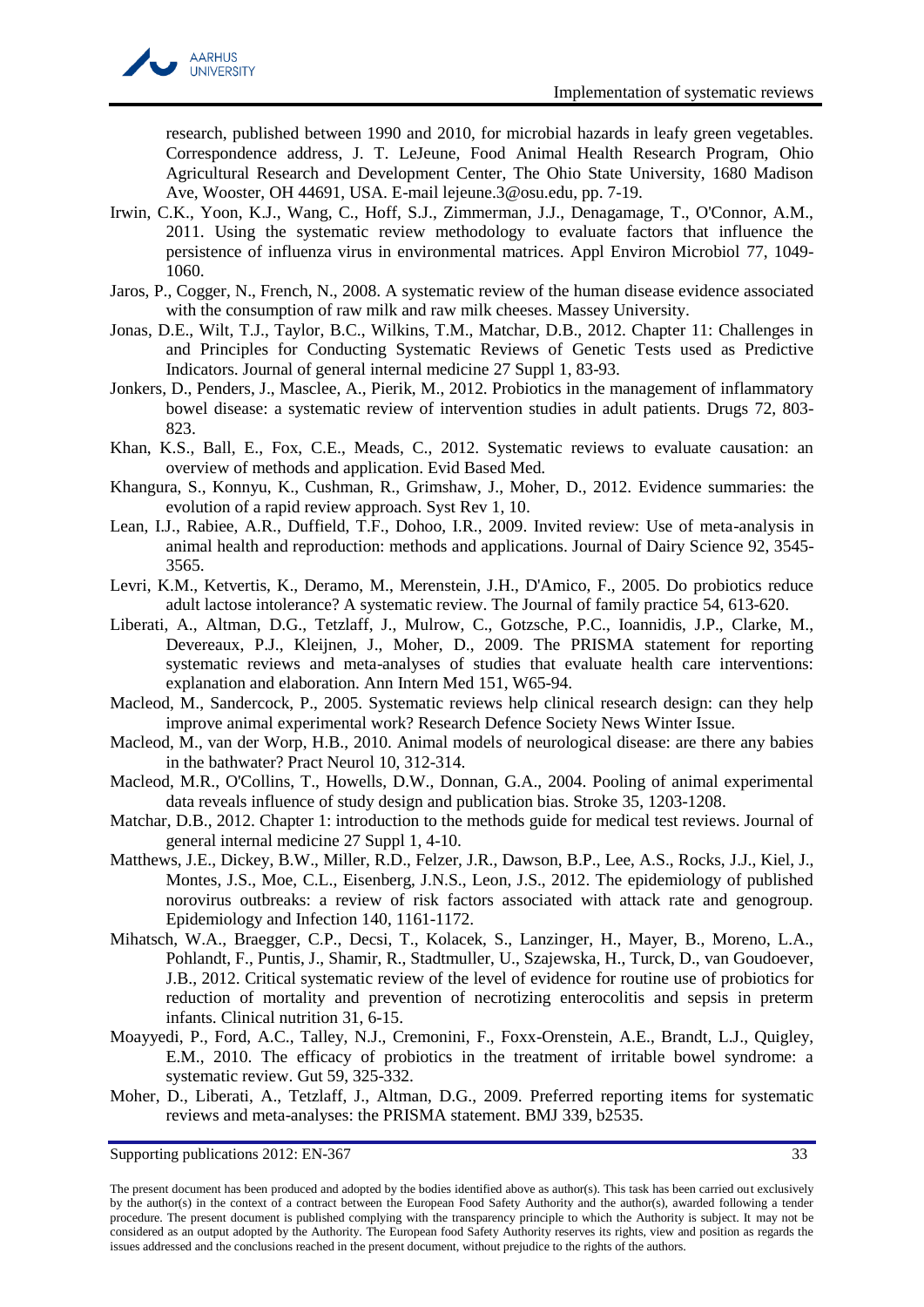

- <span id="page-33-5"></span>Monachese, M., Cunningham-Rundles, S., Diaz, M.A., Guerrant, R., Hummelen, R., Kemperman, R., Kerac, M., Kort, R., Merenstein, D., Panigrahi, P., Ramakrishna, B., Safdar, N., Shane, A., Trois, L., Reid, G., 2011. Probiotics and prebiotics to combat enteric infections and HIV in the developing world: a consensus report. Gut Microbes 2, 198-207.
- <span id="page-33-6"></span>Nichols, A.W., 2007. Probiotics and athletic performance: a systematic review. Curr Sports Med Rep 6, 269-273.
- <span id="page-33-10"></span>O'Collins, V.E., Macleod, M.R., Donnan, G.A., Horky, L.L., van der Worp, B.H., Howells, D.W., 2006. 1,026 experimental treatments in acute stroke. Ann Neurol 59, 467-477.
- <span id="page-33-17"></span>O'connor, A.M., Auvermann, B., Bickett-Weddle, D., Kirkhorn, S., Sargeant, J.M., Ramirez, A., Von Essen, S.G., 2010a. The Association between Proximity to Animal Feeding Operations and Community Health: A Systematic Review. PLoS One 5.
- <span id="page-33-8"></span>O'Connor, A.M., Brace, S., Gould, S., Dewell, R., Engelken, T., 2011. A randomized clinical trial evaluating a farm-of-origin autogenous Moraxella bovis vaccine to control infectious bovine keratoconjunctivis (pinkeye) in beef cattle. Journal of Veterinary Internal Medicine 25, 1447- 1453.
- <span id="page-33-15"></span>O'Connor, A.M., Denagamage, T., Sargeant, J.M., Rajic, A., McKean, J., 2008. Feeding management practices and feed characteristics associated with Salmonella prevalence in live and slaughtered market-weight finisher swine: a systematic review and summation of evidence from 1950 to 2005. Prev Vet Med 87, 213-228.
- <span id="page-33-16"></span>O'Connor, A.M., Wang, B., Denagamage, T., McKean, J., 2012. Process Mapping the Prevalence of Salmonella Contamination on Pork Carcass from Slaughter to Chilling: A Systematic Review Approach. Foodborne Pathogens and Disease 9, 386-395.
- <span id="page-33-9"></span>O'Connor, A.M., Wellman, N.G., Rice, M., Funk, L., 2010b. Characteristics of clinical trials assessing antimicrobial treatment of bovine respiratory disease, 1970-2005. J Am Vet Med Assoc 237, 701-705.
- <span id="page-33-11"></span>Perel, P., Roberts, I., Sena, E., Wheble, P., Briscoe, C., Sandercock, P., Macleod, M., Mignini, L.E., Jayaram, P., Khan, K.S., 2007. Comparison of treatment effects between animal experiments and clinical trials: systematic review. BMJ 334, 197.
- <span id="page-33-0"></span>Rector, T.S., Taylor, B.C., Wilt, T.J., 2012. Chapter 12: systematic review of prognostic tests. Journal of general internal medicine 27 Suppl 1, 94-101.
- <span id="page-33-1"></span>Relevo, R., 2012. Chapter 4: effective search strategies for systematic reviews of medical tests. Journal of general internal medicine 27 Suppl 1, 28-32.
- <span id="page-33-7"></span>Salari, P., Nikfar, S., Abdollahi, M., 2012. A meta-analysis and systematic review on the effect of probiotics in acute diarrhea. Inflamm Allergy Drug Targets 11, 3-14.
- <span id="page-33-2"></span>Samson, D., Schoelles, K.M., 2012. Chapter 2: Medical Tests Guidance (2) Developing the Topic and Structuring Systematic Reviews of Medical Tests: Utility of PICOTS, Analytic Frameworks, Decision Trees, and Other Frameworks. Journal of general internal medicine 27 Suppl 1, 11- 19.
- <span id="page-33-3"></span>Santaguida, P.L., Riley, C.M., Matchar, D.B., 2012. Chapter 5: assessing risk of bias as a domain of quality in medical test studies. Journal of general internal medicine 27 Suppl 1, 33-38.
- <span id="page-33-4"></span>Segal, J.B., 2012. Chapter 3: choosing the important outcomes for a systematic review of a medical test. Journal of general internal medicine 27 Suppl 1, 20-27.
- <span id="page-33-12"></span>Sena, E.S., van der Worp, H.B., Bath, P.M., Howells, D.W., Macleod, M.R., 2010. Publication bias in reports of animal stroke studies leads to major overstatement of efficacy. PLoS Biol 8, e1000344.
- <span id="page-33-13"></span>Shea, B.J., Bouter, L.M., Peterson, J., Boers, M., Andersson, N., Ortiz, Z., Ramsay, T., Bai, A., Shukla, V.K., Grimshaw, J.M., 2007a. External validation of a measurement tool to assess systematic reviews (AMSTAR). PLoS One 2, e1350.
- <span id="page-33-14"></span>Shea, B.J., Grimshaw, J.M., Wells, G.A., Boers, M., Andersson, N., Hamel, C., Porter, A.C., Tugwell, P., Moher, D., Bouter, L.M., 2007b. Development of AMSTAR: a measurement tool to assess the methodological quality of systematic reviews. BMC Med Res Methodol 7, 10.

The present document has been produced and adopted by the bodies identified above as author(s). This task has been carried out exclusively by the author(s) in the context of a contract between the European Food Safety Authority and the author(s), awarded following a tender procedure. The present document is published complying with the transparency principle to which the Authority is subject. It may not be considered as an output adopted by the Authority. The European food Safety Authority reserves its rights, view and position as regards the issues addressed and the conclusions reached in the present document, without prejudice to the rights of the authors.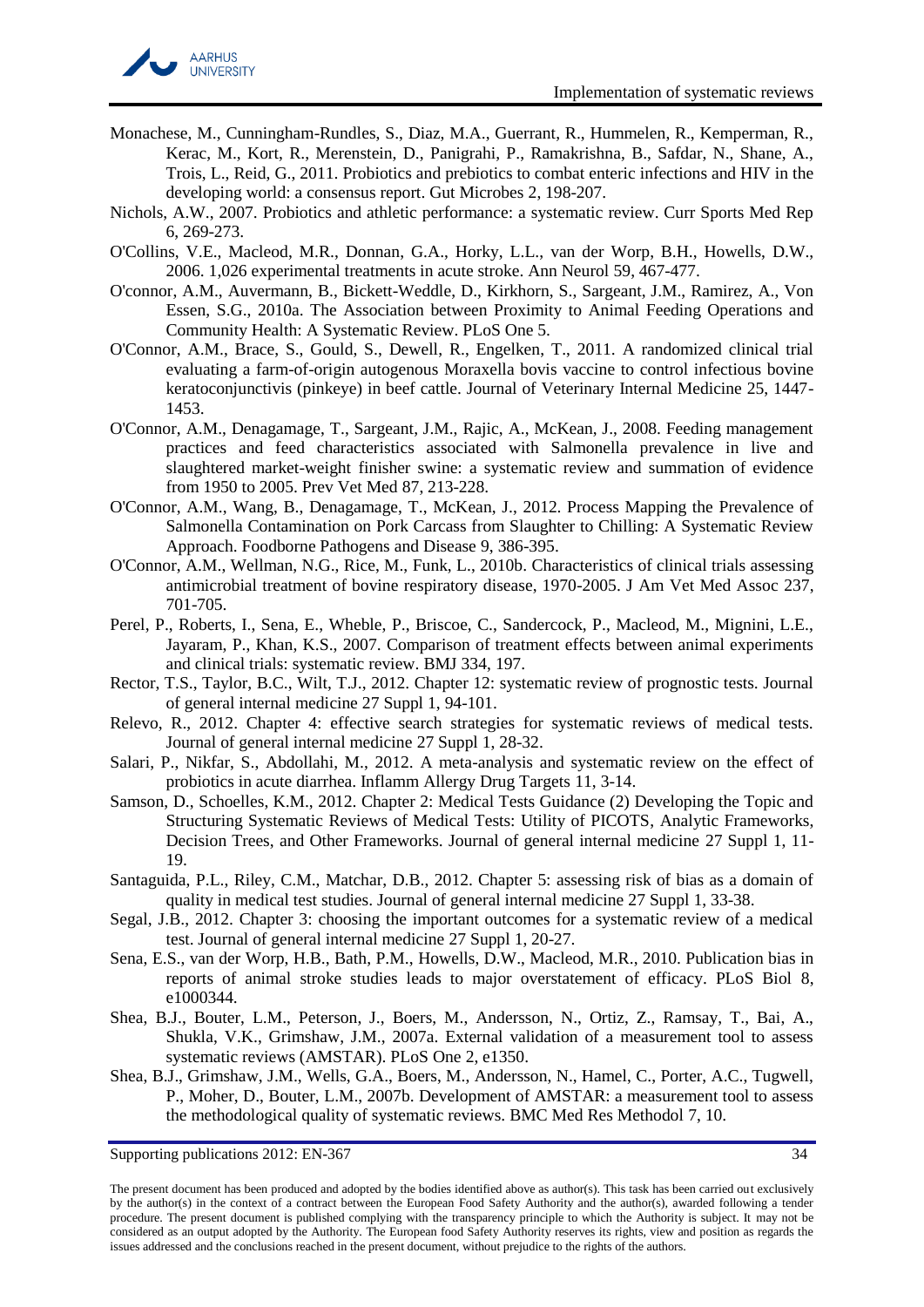

- <span id="page-34-7"></span>Shea, B.J., Hamel, C., Wells, G.A., Bouter, L.M., Kristjansson, E., Grimshaw, J., Henry, D.A., Boers, M., 2009. AMSTAR is a reliable and valid measurement tool to assess the methodological quality of systematic reviews. J Clin Epidemiol 62, 1013-1020.
- <span id="page-34-0"></span>Singh, S., Chang, S.M., Matchar, D.B., Bass, E.B., 2012. Chapter 7: grading a body of evidence on diagnostic tests. Journal of general internal medicine 27 Suppl 1, 47-55.
- <span id="page-34-1"></span>Trikalinos, T.A., Balion, C.M., 2012. Chapter 9: options for summarizing medical test performance in the absence of a "gold standard". Journal of general internal medicine 27 Suppl 1, 67-75.
- <span id="page-34-2"></span>Trikalinos, T.A., Balion, C.M., Coleman, C.I., Griffith, L., Santaguida, P.L., Vandermeer, B., Fu, R., 2012a. Chapter 8: Meta-analysis of Test Performance When There is a "Gold Standard". Journal of general internal medicine 27 Suppl 1, 56-66.
- <span id="page-34-3"></span>Trikalinos, T.A., Kulasingam, S., Lawrence, W.F., 2012b. Chapter 10: deciding whether to complement a systematic review of medical tests with decision modeling. Journal of general internal medicine 27 Suppl 1, 76-82.
- <span id="page-34-12"></span>US Cochrane Center Conference 10 -11 July 2008, B.s.T.S.H., Baltimore, Maryland, 2009. Priority Setting for Systematic Reviews.
- <span id="page-34-5"></span>van der Worp, H.B., Howells, D.W., Sena, E.S., Porritt, M.J., Rewell, S., O'Collins, V., Macleod, M.R., 2010. Can animal models of disease reliably inform human studies? PLoS Med 7, e1000245.
- <span id="page-34-6"></span>van der Zande, M., Junker, R., Walboomers, X.F., Jansen, J.A., 2011. Carbon nanotubes in animal models: a systematic review on toxic potential. Tissue Eng Part B Rev 17, 57-69.
- <span id="page-34-14"></span>Vouloumanou, E.K., Makris, G.C., Karageorgopoulos, D.E., Falagas, M.E., 2009. Probiotics for the prevention of respiratory tract infections: a systematic review. Int J Antimicrob Ag 34, 197 e191-110.
- <span id="page-34-8"></span>Waddell, L., Rajic, A., Sargeant, J., Parker, S., Deckert, A., McEwen, S., 2009. The Methodological Soundness of Literature Reviews Addressing Three Potential Zoonotic Public Health Issues. Zoonoses Public Hlth 56, 477-489.
- <span id="page-34-13"></span>Watt, A., Cameron, A., Sturm, L., Lathlean, T., Babidge, W., Blamey, S., Facey, K., Hailey, D., Norderhaug, I., Maddern, G., 2008a. Rapid reviews versus full systematic reviews: an inventory of current methods and practice in health technology assessment. International journal of technology assessment in health care 24, 133-139.
- <span id="page-34-17"></span>Watt, A., Cameron, A., Sturm, L., Lathlean, T., Babidge, W., Blamey, S., Facey, K., Hailey, D., Norderhaug, I., Maddern, G., 2008b. Rapid versus full systematic reviews: validity in clinical practice? ANZ journal of surgery 78, 1037-1040.
- <span id="page-34-4"></span>Wellman, N.G., O'Connor, A.M., 2007. Meta-analysis of treatment of cattle with bovine respiratory disease with tulathromycin. Journal of Veterinary Pharmacology and Therapeutics 30, 234- 241.
- <span id="page-34-15"></span>Whelan, K., 2011. Probiotics and prebiotics in the management of irritable bowel syndrome: a review of recent clinical trials and systematic reviews. Curr Opin Clin Nutr Metab Care 14, 581-587.
- <span id="page-34-16"></span>Whelan, K., Myers, C.E., 2010. Safety of probiotics in patients receiving nutritional support: a systematic review of case reports, randomized controlled trials, and nonrandomized trials. The American journal of clinical nutrition 91, 687-703.
- <span id="page-34-9"></span>Wilhelm, B., Rajic, A., Greig, J.D., Waddell, L., Harris, J., 2011a. The effect of hazard analysis critical control point programs on microbial contamination of carcasses in abattoirs: a systematic review of published data. Foodborne Pathog Dis 8, 949-960.
- <span id="page-34-10"></span>Wilhelm, B., Rajic, A., Waddell, L., Parker, S., Harris, J., Roberts, K.C., Kydd, R., Greig, J., Baynton, A., 2009. Prevalence of zoonotic or potentially zoonotic bacteria, antimicrobial resistance, and somatic cell counts in organic dairy production: current knowledge and research gaps. Foodborne Pathogens and Disease 6, 525-539.
- <span id="page-34-11"></span>Wilhelm, B.J., Rajic, A., Greig, J., Waddell, L., Trottier, G., Houde, A., Harris, J., Borden, L.N., Price, C., 2011b. A systematic review/meta-analysis of primary research investigating swine, pork or pork products as a source of zoonotic hepatitis E virus. Epidemiol Infect 139, 1127-1144.

The present document has been produced and adopted by the bodies identified above as author(s). This task has been carried out exclusively by the author(s) in the context of a contract between the European Food Safety Authority and the author(s), awarded following a tender procedure. The present document is published complying with the transparency principle to which the Authority is subject. It may not be considered as an output adopted by the Authority. The European food Safety Authority reserves its rights, view and position as regards the issues addressed and the conclusions reached in the present document, without prejudice to the rights of the authors.